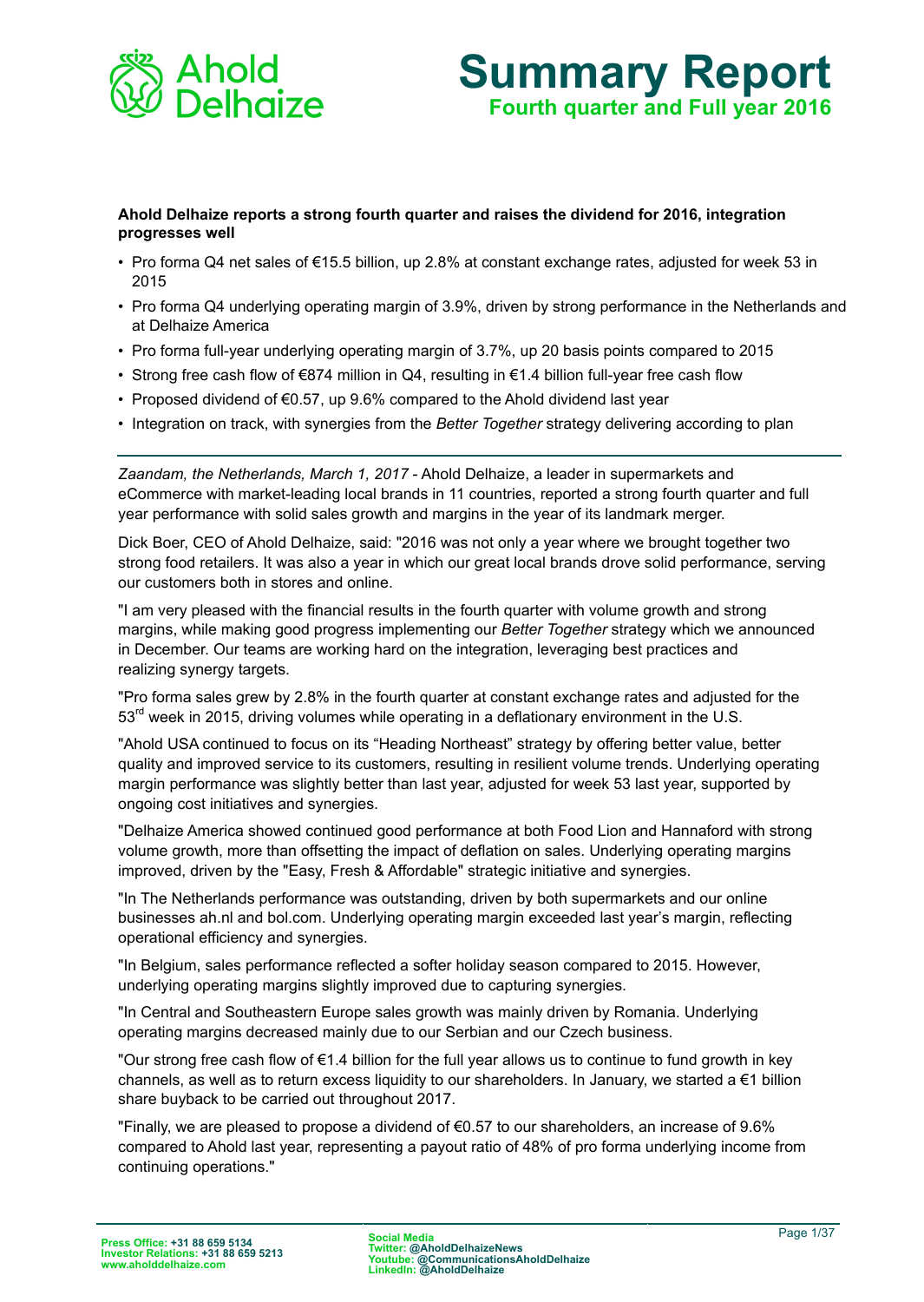

## **Group performance**

## **Group performance on an IFRS basis**

| $\epsilon$ million, except per share data              | Q4<br>2016 <sup>1</sup> | Q4<br>$2015^1$ | %<br>change | % change<br>constant<br><b>rates</b> | 2016 <sup>1</sup> | $2015^1$ | $\frac{1}{2}$<br>change | % change<br>constant<br>rates |
|--------------------------------------------------------|-------------------------|----------------|-------------|--------------------------------------|-------------------|----------|-------------------------|-------------------------------|
| Net sales                                              | 15.119                  | 9.786          | 54.5 %      | 52.6 %                               | 49.695            | 38,203   | 30.1%                   | 29.6 %                        |
| Operating income                                       | 487                     | 387            | 25.8 %      | 23.8 %                               | 1,584             | 1,318    | 20.2 %                  | 19.6 %                        |
| Income from continuing operations                      | 145                     | 254            | (42.9)%     | $(43.8)\%$                           | 830               | 849      | (2.2)%                  | (2.5)%                        |
| Net income                                             | 144                     | 254            | (43.3)%     | $(44.3)\%$                           | 830               | 851      | (2.5)%                  | (2.9)%                        |
| Basic earnings per share from<br>continuing operations | 0.11                    | 0.31           | (64.5)%     | $(63.9)\%$                           | 0.81              | 1.04     | $(22.1)\%$              | $(21.8)\%$                    |
| Free cash flow <sup>2</sup>                            | 874                     | 401            | 118.0 %     | 115.8%                               | 1.441             | 1.184    | 21.7 %                  | 22.3 %                        |

*1. For the former Ahold segments, the number of weeks included for 2016 are 12 weeks for Q4 and 52 weeks for FY (2015: 13 weeks for Q4 and 53 weeks for FY). Results from former Delhaize segments are included as of July 24, 2016.* 

*2. Free cash flow is a non-GAAP measure. For a description of non-GAAP measures refer to section Use of non-GAAP financial measures at the end of this report.*

## **Group performance on a pro forma basis**

| $\epsilon$ million, except per share data                                | Pro forma<br>Q <sub>4</sub><br>2016 <sup>1</sup> | Pro forma<br>Q4<br>$2015^1$ | $\%$<br>change | % change<br>constant<br>rates | Pro forma<br>2016 <sup>1</sup> | Pro forma<br>$2015^1$ | %<br>change | % change<br>constant<br>rates |
|--------------------------------------------------------------------------|--------------------------------------------------|-----------------------------|----------------|-------------------------------|--------------------------------|-----------------------|-------------|-------------------------------|
| Net sales                                                                | 15,505                                           | 15,667                      | $(1.0)\%$      | $(2.2)\%$                     | 62,331                         | 60,881                | 2.4%        | 2.1%                          |
| Operating income                                                         | 501                                              | 558                         | $(10.2)\%$     | $(11.5)\%$                    | 1,974                          | 1,899                 | 3.9%        | 3.6%                          |
| Income from continuing operations                                        | 158                                              | 366                         | $(56.8)\%$     | $(57.5)\%$                    | 1,078                          | 1,202                 | $(10.3)\%$  | $(10.6)\%$                    |
| Basic earnings per share from<br>continuing operations <sup>2</sup>      | 0.12                                             | 0.29                        | $(58.6)\%$     | $(58.6)\%$                    | 0.85                           | 0.95                  | $(10.5)\%$  | $(10.5)\%$                    |
| <b>Underlying EBITDA</b>                                                 | 1.045                                            | 1,049                       | (0.4)%         | (1.6)%                        | 4,063                          | 3,862                 | 5.2%        | 4.9 %                         |
| Underlying EBITDA margin                                                 | 6.7%                                             | 6.7%                        |                |                               | 6.5%                           | 6.3%                  |             |                               |
| Underlying operating income                                              | 608                                              | 633                         | (3.9)%         | (5.1)%                        | 2,298                          | 2,155                 | 6.6 %       | 6.3%                          |
| Underlying operating margin                                              | 3.9%                                             | 4.0%                        |                |                               | 3.7%                           | 3.5%                  |             |                               |
| Underlying earnings per share<br>from continuing operations <sup>2</sup> | 0.32                                             | 0.33                        | $(3.0)\%$      | $(3.0)\%$                     | 1.17                           | 1.11                  | 5.4 %       | 5.4 %                         |

*1. For the former Ahold segments, the number of weeks included for 2016 are 12 weeks for Q4 and 52 weeks for FY (2015: 13 weeks for Q4 and 53 weeks for FY). For the former Delhaize segments, the number of weeks included for both 2015 and 2016 are 13 weeks for Q4 and 52 weeks for FY.*

*2. For more information on the (underlying) earnings per share from continuing operations, refer to table on page 32.*

## **Pro forma net sales overview after adjustment for the impact of week 53 in 2015**

| $\epsilon$ million                 | Q <sub>4</sub><br>2016 <sup>1</sup> | <b>Adjusted</b><br>Q4<br>$2015^1$ | $\frac{9}{6}$<br>change | $%$ change<br>constant<br>rates I | FY 2016<br>$(52 \text{ weeks})$ $(52 \text{ weeks})$ | Adjusted<br>FY 2015 | $\frac{9}{6}$<br>change | % change<br>constant<br>rates |
|------------------------------------|-------------------------------------|-----------------------------------|-------------------------|-----------------------------------|------------------------------------------------------|---------------------|-------------------------|-------------------------------|
| Ahold USA                          | 5,590                               | 5,451                             | 2.5%                    | 0.7%                              | 23,316                                               | 22,654              | 2.9%                    | 2.5%                          |
| Delhaize America                   | 3,969                               | 3,822                             | 3.8%                    | 2.0%                              | 15,501                                               | 15,146              | 2.3%                    | 1.9%                          |
| The Netherlands                    | 3,208                               | 2,983                             | 7.5%                    | 7.5%                              | 13.015                                               | 12,362              | 5.3%                    | 5.3%                          |
| Belgium                            | 1,280                               | 1,293                             | $(1.0)\%$               | (1.0)%                            | 4,942                                                | 4,859               | 1.7%                    | 1.7%                          |
| Central and Southeastern<br>Europe | 1.458                               | 1,373                             | 6.2%                    | 6.7%                              | 5,557                                                | 5,115               | 8.6%                    | 8.8%                          |
| Ahold Delhaize Group <sup>2</sup>  | 15.505                              | 14.922                            | 3.9%                    | 2.8%                              | 62.331                                               | 60.136              | 3.7%                    | 3.4%                          |

*1. The number of weeks included in the fourth quarter of 2016 and 2015 are 12 weeks for the former Ahold segments and 13 weeks for the former Delhaize segments.*

*2. Excluding gasoline sales, pro forma net sales in the fourth quarter and for the full year 2016 increased 2.7% and 3.7%, respectively, at constant exchange rates and adjusted for the impact of week 53 in 2015.*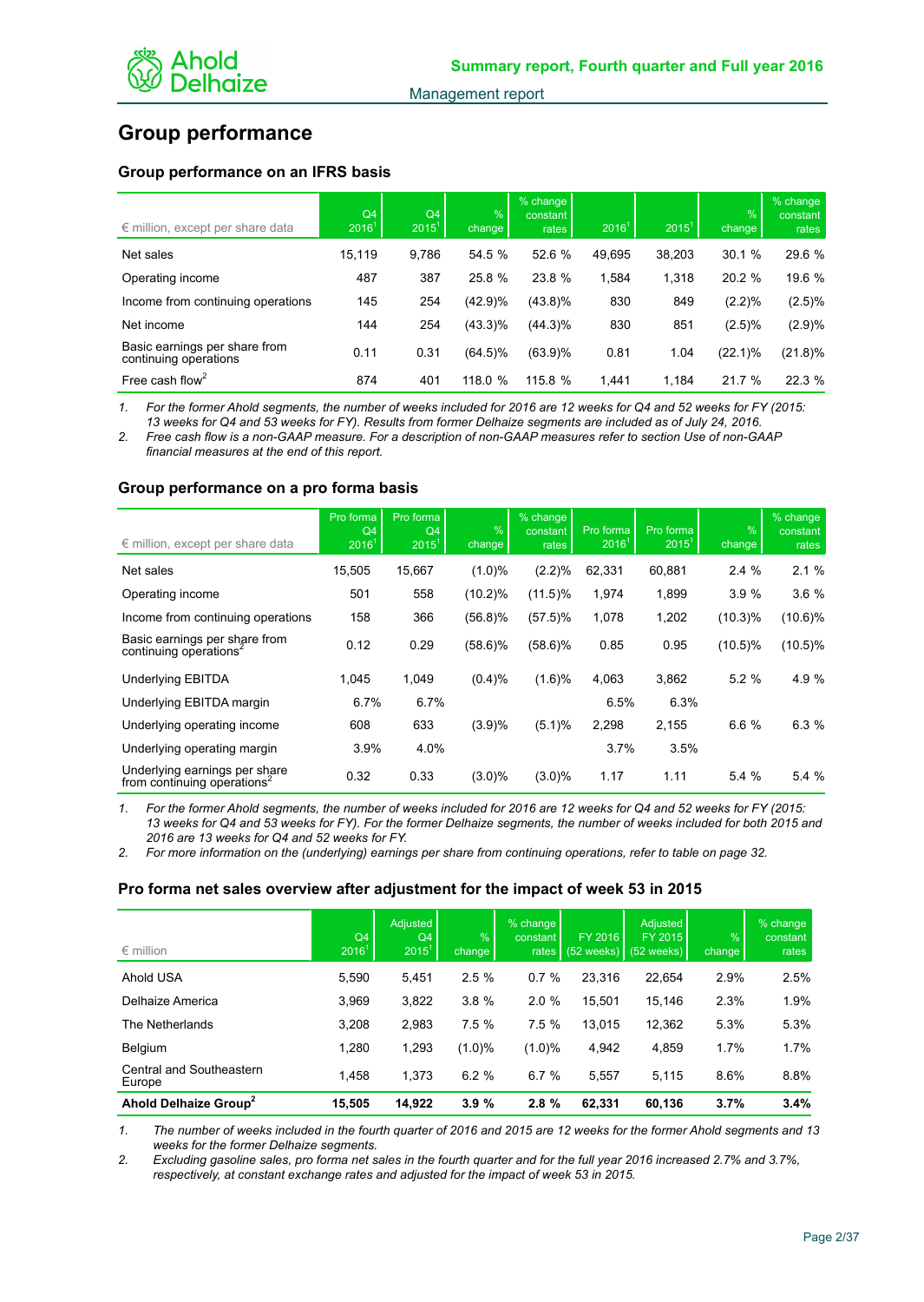

## **Basis of preparation - Management report**

This report includes information presented in accordance with International Financial Reporting Standards (IFRS) as issued by the International Accounting Standards Board (IASB) and as adopted by the European Union and information presented on a pro forma basis ("pro forma information"). The periods reflected in the IFRS and in the pro forma information are explained below. See *Note 2* of the summary financial statements for more information on the basis of presentation of the IFRS information. For more information on the basis of presentation of the pro forma information, refer to the pro forma information as published on October 6, 2016 ("Pro forma booklet").

## **Q4 2016 - IFRS information**

The Group performance overview for the fourth quarter of 2016 reflects results for Ahold Delhaize for the period October 10, 2016, to January 1, 2017. For the former Delhaize European subsidiaries the fourth quarter started on October 1, 2016, and for the former Delhaize U.S. subsidiaries, the fourth quarter started on October 2, 2016. The results for these Delhaize subsidiaries for the period between their respective starting dates and October 10 have been excluded by extrapolating the income statement line items for the additional days and by adjusting for any significant transactions.

## **2016 - Pro forma information**

The pro forma information in this press release is presented to give effect to the merger of Ahold and Delhaize as if it had occurred on the first day of Ahold's 2015 financial year, using the fair values established as of July 23, 2016 (the merger date), as the basis for the purchase price allocation effects. The information is not intended to revise past performance, but instead to provide a comparative basis for the assessment of current performance. The pro forma information represents a hypothetical situation and does not purport to represent what Ahold Delhaize's actual result of operations would have been, should the merger with Delhaize actually have occurred at the beginning of Ahold's 2015 financial year, nor are they necessarily indicative of future results of Ahold Delhaize. The company does not claim or represent that the pro forma information is indicative of what the results would have been had the merger taken place as of the date indicated or of the results that may be achieved in the future.

The reconciliation of the Q4 2016 IFRS numbers to the Q4 2016 pro forma numbers is included in the section Pro forma financial information, commencing on page 33 of this press release. The reconciliation of IFRS numbers to pro forma numbers for Q3 2016 is included in the Q3 2016 press release and for periods prior to Q3 2016 is included in the Pro forma booklet, which can be accessed via this link: [Pro forma booklet.](https://www.aholddelhaize.com/media/3028/161006_ahold-delhaize-pro-forma-information-2015-to-q2-2016-dated-6-oct-2016.pdf)

Ahold Delhaize's fourth financial quarter for 2016 started on October 10, 2016, and ended on January 1, 2017. As explained in the Pro forma booklet, Ahold and Delhaize had different reporting calendars. The pro forma information is not adjusted for the difference in the reporting calendars. The Q4 pro forma information includes the results of the former Ahold companies for the period October 10, 2016, to January 1, 2017, and the results of the former Delhaize companies for the period October 1, 2016, to December 31, 2016<sup>1</sup>. The year-to-date pro forma information includes the results of the former Ahold companies for the period January 4, 2016, to January 1, 2017, and the results from the former Delhaize companies for the period January 1, 2016, to December 31, 2017<sup>1</sup>.

*1. For the former Delhaize U.S. subsidiaries the financial year and fourth quarter of 2016 commenced on January 4, 2016, and October 2, 2016, respectively, and the fourth quarter ended on January 1, 2017.*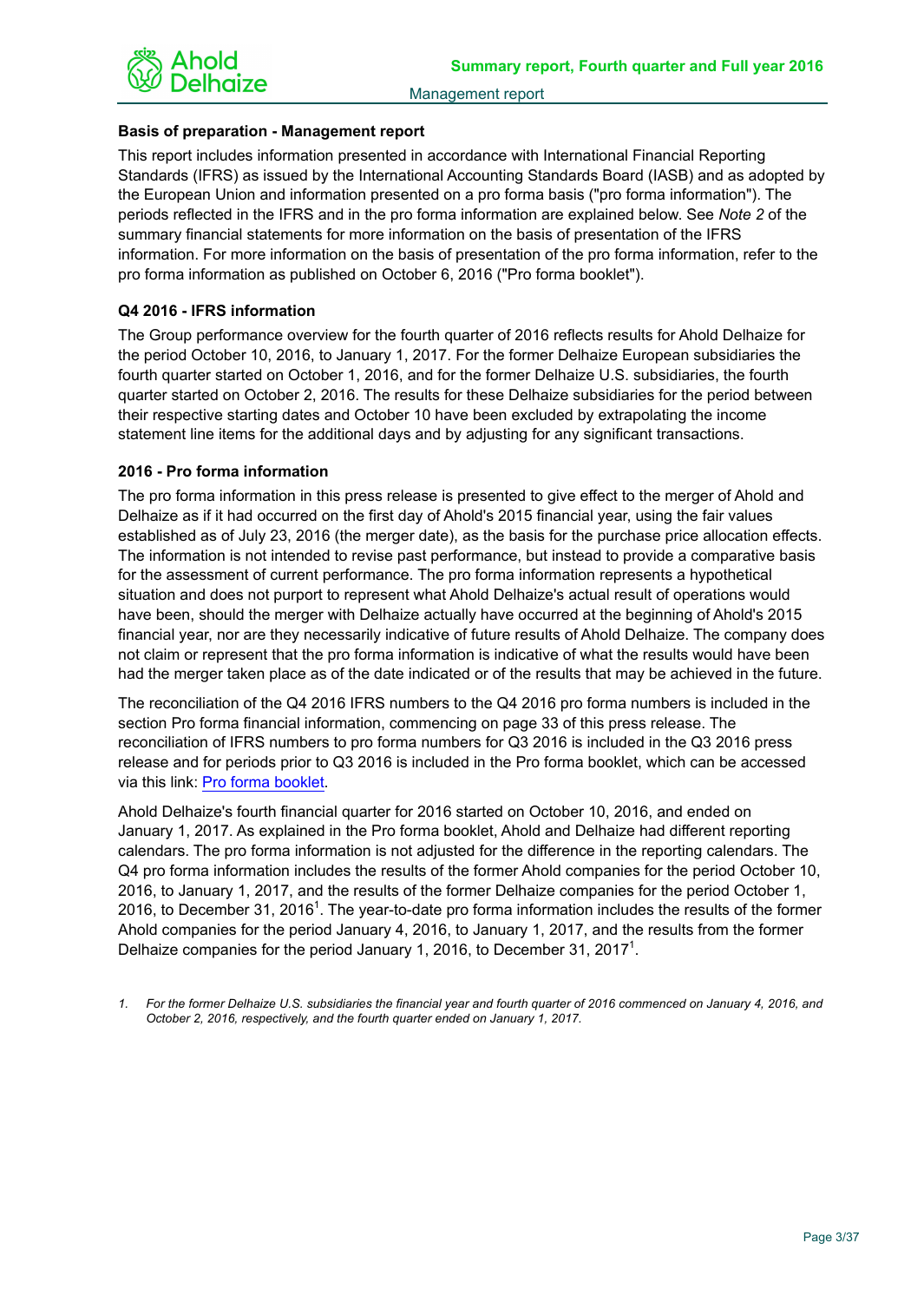

# **Synergy savings**

Ahold Delhaize remains committed to deliver net synergies of €500 million in 2019, incremental to underlying operating income, resulting from the integration of the two companies. We expect synergy savings to be delivered on top of the continued save-to-invest programs in the brands.

In 2016, the following net synergy savings have been delivered, according to plan.

| $\epsilon$ million           | Q4 2016 | 2016 |
|------------------------------|---------|------|
| <b>United States</b>         | 8       | 8    |
| Europe                       |         |      |
| <b>Global Support Office</b> | 4       |      |
| <b>Ahold Delhaize Group</b>  | 19      | 22   |

# **Performance by segment**

## **Ahold USA**

| $\epsilon$ million | Q4<br>2016 | Q4<br>2015<br>$(12 \text{ weeks})$ (13 weeks) | %<br>change | $%$ change<br>constant | 2016   | 2015<br>rates $(52 \text{ weeks})$ (53 weeks) | $\frac{9}{6}$<br>change | $%$ change<br>constant<br>rates $ $ |
|--------------------|------------|-----------------------------------------------|-------------|------------------------|--------|-----------------------------------------------|-------------------------|-------------------------------------|
| Net sales $1,2$    | 5.690      | 6.060                                         | (6.1)%      | (7.8)%                 | 23.845 | 23.732                                        | 0.5%                    | 0.1%                                |
| Operating income   | 214        | 248                                           | $(13.7)\%$  | (15.9)%                | 818    | 878                                           | (6.8)%                  | (7.4)%                              |

*1. Net sales in the fourth quarter and for the full year 2016 decreased 0.2% and increased 2.1%, respectively, at constant exchange rates and adjusted for the impact of week 53 in 2015.*

*2. Excluding gasoline sales, net sales in the fourth quarter and for the full year 2016 decreased 0.4% and increased 2.9%, respectively, at constant exchange rates and adjusted for the impact of week 53 in 2015.*

## **Ahold USA on a pro forma basis**

|                                               | Pro forma<br>Q4 2016<br>$(12 \text{ weeks})$ | Pro forma<br>Q4 2015<br>$(13$ weeks) | $\%$<br>change | % change<br>constant<br>rates | Pro forma<br>2016<br>$(52$ weeks) | Pro forma<br>2015<br>$(53$ weeks) | $\frac{9}{6}$<br>change | % change<br>constant<br>rates |
|-----------------------------------------------|----------------------------------------------|--------------------------------------|----------------|-------------------------------|-----------------------------------|-----------------------------------|-------------------------|-------------------------------|
| \$ million                                    |                                              |                                      |                |                               |                                   |                                   |                         |                               |
| Net sales $1$                                 | 5,999                                        | 6,451                                | (7.0)%         | (7.0)%                        | 25,790                            | 25,654                            | 0.5%                    | 0.5%                          |
| $\epsilon$ million                            |                                              |                                      |                |                               |                                   |                                   |                         |                               |
| Net sales $1$                                 | 5,590                                        | 5,903                                | (5.3)%         | (7.0)%                        | 23,316                            | 23,106                            | 0.9%                    | 0.5%                          |
| <b>Underlying EBITDA</b>                      | 380                                          | 411                                  | (7.5)%         | (9.4)%                        | 1,591                             | 1,572                             | 1.2%                    | 0.8%                          |
| Underlying EBITDA margin                      | 6.8%                                         | 7.0%                                 |                |                               | 6.8%                              | 6.8%                              |                         |                               |
| Underlying operating income                   | 221                                          | 255                                  | $(13.3)\%$     | $(14.7)\%$                    | 921                               | 922                               | $(0.1)$ %               | (0.5)%                        |
| Underlying operating margin                   | 4.0 %                                        | 4.3%                                 |                |                               | 4.0%                              | 4.0 %                             |                         |                               |
| Comparable sales growth                       | $0.0 \%$                                     | 0.2%                                 |                |                               | $0.0\%$                           | (1.1)%                            |                         |                               |
| Comparable sales growth<br>excluding gasoline | (0.2)%                                       | 1.9%                                 |                |                               | 0.7%                              | 1.1%                              |                         |                               |

*1. Excluding gasoline sales, net sales in the fourth quarter and for the full year 2016 increased 0.5% and 3.3%, respectively, at constant exchange rates and adjusted for the impact of week 53 in 2015.*

In the fourth quarter of 2016, pro forma net sales at Ahold USA decreased by 7.0% at constant exchange rates to €5,590 million. Pro forma sales, adjusted for the additional week in 2015, increased by 0.7% at constant exchange rates compared to the fourth quarter 2015. Comparable sales growth excluding gasoline was down by 0.2% and was impacted by a deflationary market as well as last year's competitive closures in the Stop & Shop New York Metro market.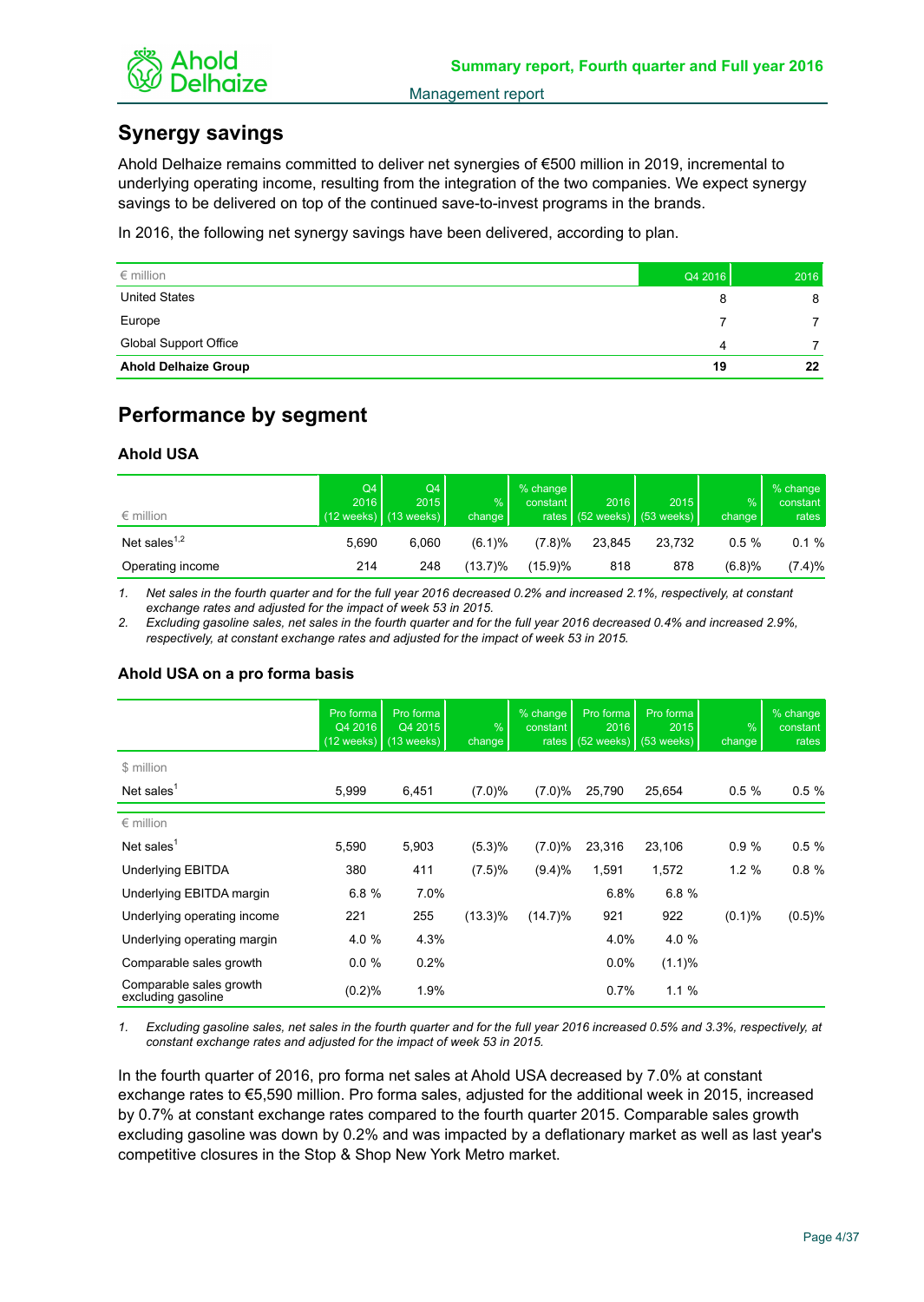

Ahold USA grew market share in both dollars and volume across its divisions and benefited from a solid holiday performance. Shelf price deflation was 1.2%, broadly in line with the previous quarter.

During the quarter, Ahold USA divisions continued their "Heading Northeast" strategy to provide better value to customers by launching a new round of price investments in early October, deploying strong holiday promotions, and successfully growing our organic and "free from" Nature's Promise brand.

Ahold USA's pro forma underlying operating margin was 4.0%, down 0.3 percentage points from the same quarter last year. The underlying margin of 4.0% was slightly better than last year after correcting for the benefit of the additional sales week in the fourth quarter of 2015, supported by synergies.

## **Delhaize America**

| $\epsilon$ million | Q4<br>2016 | Q4<br>$2015^1$ | %<br>change | % change<br>constant  <br>rates | 2016 <sup>1</sup> | $2015^1$ | %<br>change | % change<br>constant<br>rates |
|--------------------|------------|----------------|-------------|---------------------------------|-------------------|----------|-------------|-------------------------------|
| Net sales          | 3,675      |                | nm          | nm                              | 7,065             |          | nm          | nm                            |
| Operating income   | 102        |                | nm          | nm                              | 218               |          | nm          | nm                            |

*1. Results from Delhaize America are included as of July 24, 2016.*

## **Delhaize America on a pro forma basis**

|                             | Pro forma<br>Q4 2016 | Pro forma<br>Q4 2015<br>$(13 \text{ weeks})$ (13 weeks) | $\%$<br>change | % change<br>constant<br>rates | Pro forma<br>2016<br>$(52$ weeks) | Pro forma<br>2015<br>$(52 \text{ weeks})$ | $\frac{9}{6}$<br>change | % change<br>constant<br>rates |
|-----------------------------|----------------------|---------------------------------------------------------|----------------|-------------------------------|-----------------------------------|-------------------------------------------|-------------------------|-------------------------------|
| \$ million                  |                      |                                                         |                |                               |                                   |                                           |                         |                               |
| Net sales                   | 4,276                | 4,191                                                   | $2.0\%$        | 2.0%                          | 17,156                            | 16,828                                    | 1.9%                    | $1.9\%$                       |
| $\epsilon$ million          |                      |                                                         |                |                               |                                   |                                           |                         |                               |
| Net sales                   | 3,969                | 3,822                                                   | 3.8%           | 2.0%                          | 15,501                            | 15,146                                    | 2.3%                    | 1.9%                          |
| <b>Underlying EBITDA</b>    | 271                  | 245                                                     | 10.6%          | 8.1%                          | 1,030                             | 995                                       | 3.5%                    | 3.1%                          |
| Underlying EBITDA margin    | 6.8%                 | 6.4%                                                    |                |                               | 6.6%                              | 6.6%                                      |                         |                               |
| Underlying operating income | 141                  | 125                                                     | 12.8%          | 10.9%                         | 538                               | 519                                       | 3.7%                    | $3.3\%$                       |
| Underlying operating margin | 3.6%                 | 3.3%                                                    |                |                               | 3.5%                              | 3.4%                                      |                         |                               |
| Comparable sales growth     | 2.2%                 | 2.2%                                                    |                |                               | 2.1%                              | 2.1%                                      |                         |                               |

In the fourth quarter of 2016, pro forma net sales at Delhaize America increased by 2.0% to €3,969 million at constant exchange rates. Comparable sales increased by 2.2%. Both Food Lion and Hannaford reported positive comparable sales growth supported by volume growth which was more than offsetting the impact of deflation on sales. Shelf price deflation was 1.7%, broadly in line with the previous quarter.

During the quarter Food Lion relaunched 142 stores under the "Easy, Fresh & Affordable" strategy in the Charlotte, North Carolina, market. The four fully launched markets outpaced the brand average for both comparable volume and sales growth.

Delhaize America's pro forma underlying operating margin was 3.6%, up 0.3 percentage points from the same quarter last year. The improvement was mainly driven by strong volume growth, with more local products in the assortment and synergy savings, partly offset by higher labor costs.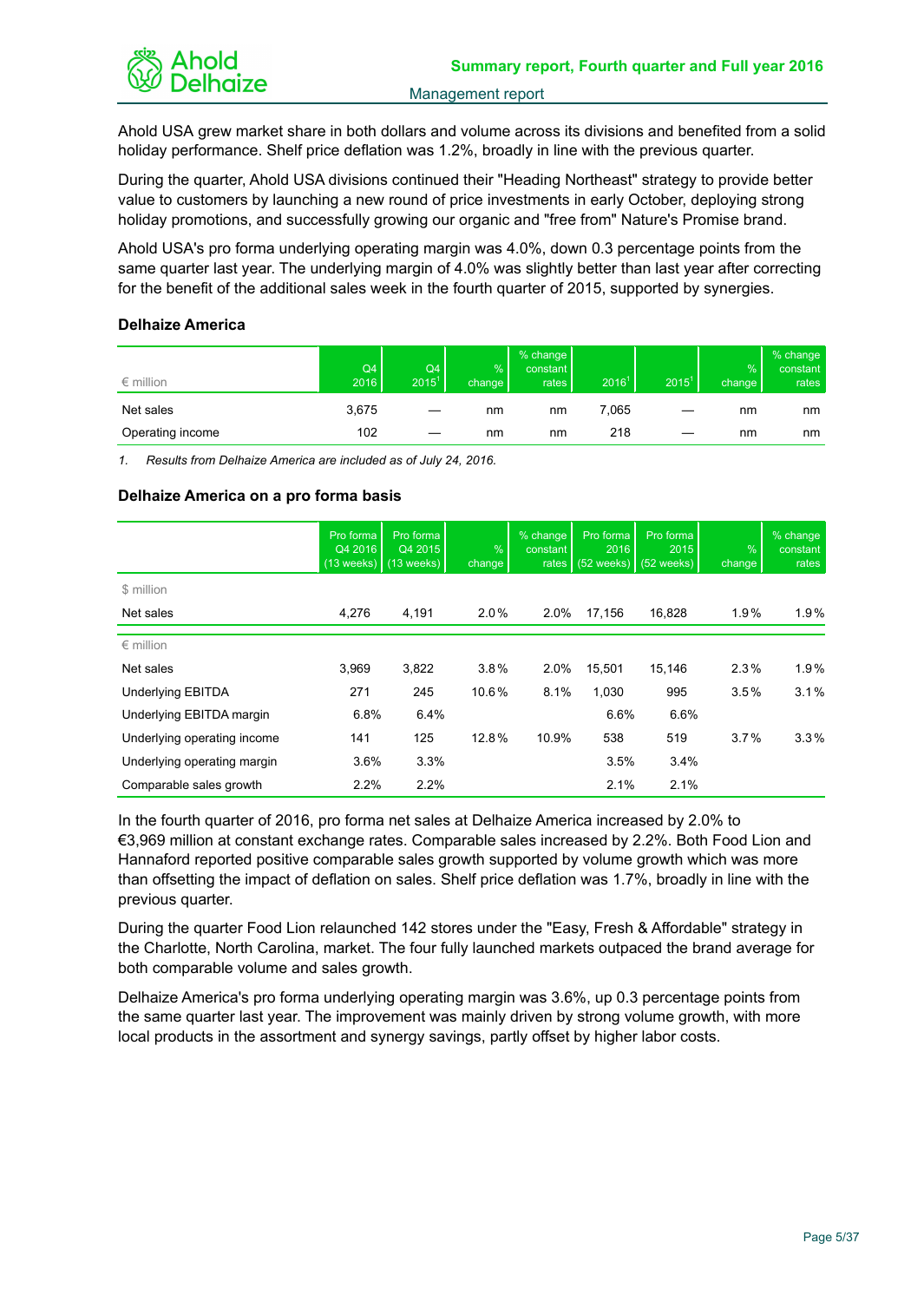

## **The Netherlands**

| $\epsilon$ million     | Q4  <br>2016<br>$(12 \text{ weeks})$ | Q4<br>2015<br>$(13$ weeks) | %<br>change | 2016<br>$(52 \text{ weeks})$ | 2015<br>$(53$ weeks) | $\%$<br>change |
|------------------------|--------------------------------------|----------------------------|-------------|------------------------------|----------------------|----------------|
| Net sales <sup>1</sup> | 3,226                                | 3,265                      | $(1.2)\%$   | 13,101                       | 12.699               | 3.2%           |
| Operating income       | 121                                  | 145                        | $(16.6)\%$  | 578                          | 557                  | 3.8%           |

*1. Net sales in the fourth quarter and for the full year 2016 increased 7.5% and 5.3%, respectively, adjusted for the impact of week 53 in 2015.*

## **The Netherlands on a pro forma basis**

| $\epsilon$ million          | Pro forma<br>Q4 2016<br>$(12 \text{ weeks})$ | Pro forma<br>Q4 2015<br>$(13 \text{ weeks})$ | %<br>change | Pro forma<br>2016<br>$(52 \text{ weeks})$ | Pro forma<br>2015<br>$(53$ weeks) | $\frac{9}{6}$<br>change |
|-----------------------------|----------------------------------------------|----------------------------------------------|-------------|-------------------------------------------|-----------------------------------|-------------------------|
| Net sales                   | 3,208                                        | 3.245                                        | (1.1)%      | 13,015                                    | 12,624                            | 3.1%                    |
| Underlying EBITDA           | 230                                          | 215                                          | 7.0%        | 917                                       | 840                               | $9.2\%$                 |
| Underlying EBITDA margin    | 7.2%                                         | 6.6%                                         |             | 7.0%                                      | 6.7%                              |                         |
| Underlying operating income | 161                                          | 150                                          | 7.3%        | 629                                       | 570                               | 10.4%                   |
| Underlying operating margin | 5.0%                                         | 4.6%                                         |             | 4.8%                                      | 4.5%                              |                         |
| Comparable sales growth     | 6.6%                                         | 3.5%                                         |             | 4.1%                                      | 3.7%                              |                         |

Pro forma net sales of €3,208 million decreased by 1.1% compared with last year. Pro forma net sales adjusted for the additional week in 2015, increased by 7.5% compared to the fourth quarter 2015. Comparable sales grew by 6.6%, driven by assortment innovations and improved services at Albert Heijn and continued strong sales growth at bol.com and ah.nl. Our online businesses, bol.com and ah.nl, reported over 30% growth in net consumer sales compared with the same quarter last year.

For the year, Albert Heijn grew its market share by 20 basis points to 35.2%. Our customers are attracted by newly introduced own brand products, own brand quality improvements, the expansion of our healthy food offering and by our strong omnichannel offering. In December, Albert Heijn was named best supermarket in the Netherlands by market research company GfK.

Pro forma underlying operating margin was 5.0%, up 0.4 percentage points compared to last year. This increase was driven by synergy savings as well as buy-for-less savings. The margin excluding bol.com was 5.4%, up 0.4 percentage points compared to last year.

## **Belgium**

| $\epsilon$ million | Q4<br>2016 | Q4<br>$2015^1$ | %<br>change | 2016 <sup>1</sup> | $2015^1$ | $\frac{9}{6}$<br>change |
|--------------------|------------|----------------|-------------|-------------------|----------|-------------------------|
| Net sales          | 1,164      |                | nm          | 2,199             |          | nm                      |
| Operating income   | 20         |                | nm          | 51                |          | nm                      |

*1. Results from Belgium are included as of July 24, 2016.*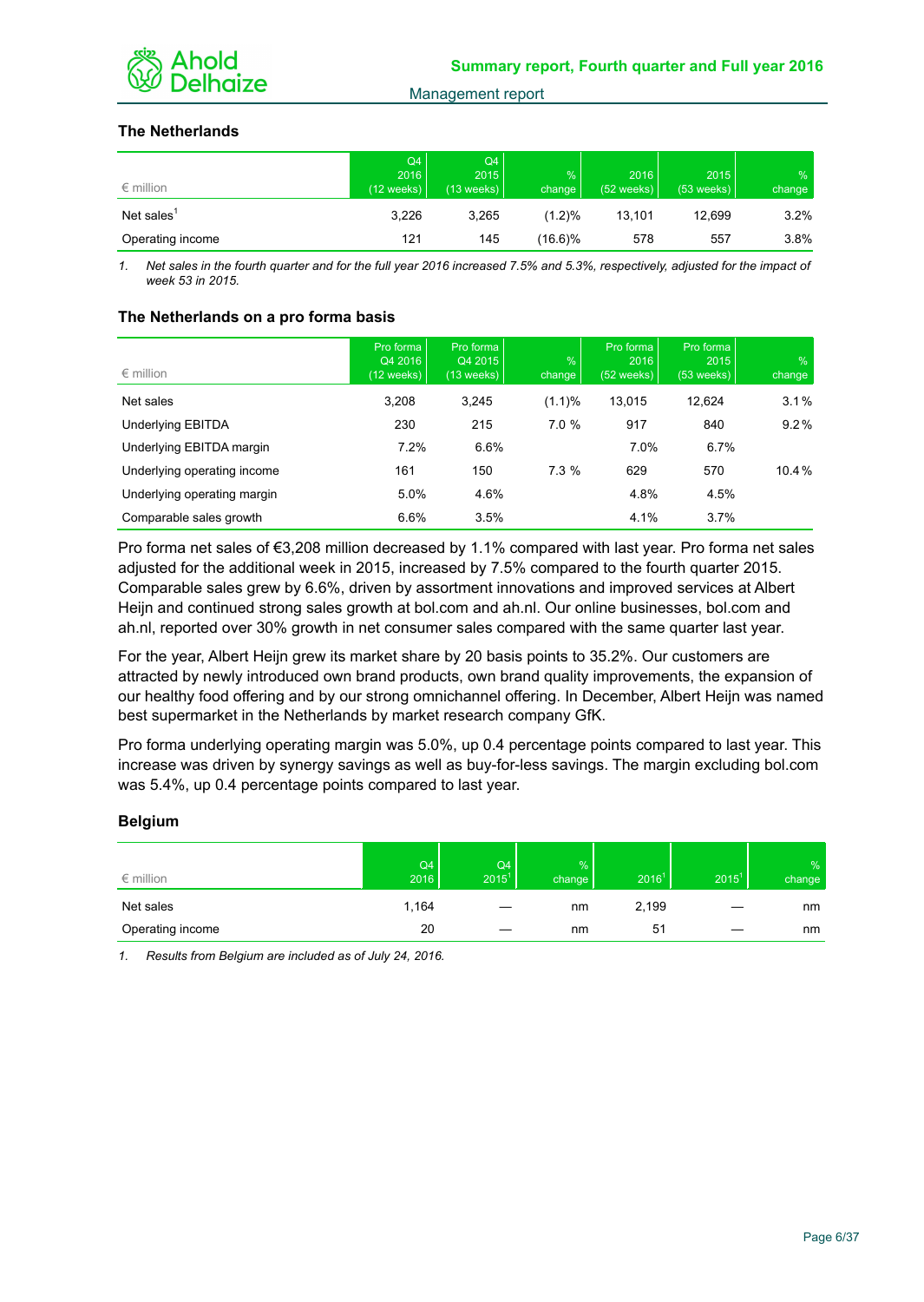

## **Belgium on a pro forma basis**

| $\epsilon$ million          | Pro forma<br>Q4 2016<br>$(13$ weeks) | Pro forma<br>Q4 2015<br>$(13$ weeks) | $\sqrt{2}$<br>change | Pro forma<br>2016<br>$(52 \text{ weeks})$ | Pro forma<br>2015<br>$(52 \text{ weeks})$ | $\%$<br>change |
|-----------------------------|--------------------------------------|--------------------------------------|----------------------|-------------------------------------------|-------------------------------------------|----------------|
| Net sales                   | 1.280                                | 1,293                                | $(1.0)\%$            | 4,942                                     | 4,859                                     | $1.7\%$        |
| Underlying EBITDA           | 66                                   | 62                                   | 6.5%                 | 266                                       | 233                                       | 14.2%          |
| Underlying EBITDA margin    | 5.2%                                 | 4.8%                                 |                      | 5.4%                                      | 4.8%                                      |                |
| Underlying operating income | 30                                   | 28                                   | 7.1%                 | 121                                       | 86                                        | 40.7%          |
| Underlying operating margin | 2.3%                                 | 2.2%                                 |                      | 2.4%                                      | 1.8%                                      |                |
| Comparable sales growth     | (0.9)%                               | 4.0%                                 |                      | 1.7%                                      | 0.2%                                      |                |

In the fourth quarter of 2016, pro forma net sales were €1,280 million, down 1.0% versus last year, with comparable sales growth down 0.9%. This decrease was a result of volume declines, due to softer holiday performance compared to last year. For the year, Belgium's market share was stable compared to last year at 24.1%.

During the fourth quarter, 10 Red Market stores were converted and added to the Delhaize affiliate store network. The remaining 3 Red Market stores will be converted in 2017.

Pro forma underlying operating margin was 2.3%, up 0.1 percentage points compared to last year. Synergies and labor cost savings in stores, driven by the Transformation Plan, more than offset the effect of lower sales in the quarter.

## **Central and Southeastern Europe (CSE)**

| $\epsilon$ million | Q4<br>2016 | Q4<br>2015<br>$(12 \text{ weeks})$ (13 weeks) <sup>1</sup> | %<br>change | % change<br>constant | 2016  | 2015<br>rates $(52 \text{ weeks})^1$ (53 weeks) <sup>1</sup> | $\%$<br>change | % change<br>constant<br>rates |
|--------------------|------------|------------------------------------------------------------|-------------|----------------------|-------|--------------------------------------------------------------|----------------|-------------------------------|
| Net sales          | .364       | 461                                                        | 195.9%      | 195.4%               | 3.485 | 1.772                                                        | 96.7%          | 94.9%                         |
| Operating income   | 69         | 16                                                         | 331.3%      | 349.9%               | 125   | 11                                                           | 1036.4%        | 1086.1%                       |

*1. Results from former Delhaize entities included in Central and Southeastern Europe (Greece, Romania and Serbia) are included as of July 24, 2016.*

## **Central and Southeastern Europe (CSE) on a pro forma basis**

| $\epsilon$ million                            | Pro forma<br>Q4<br>2016 <sup>1</sup> | Pro forma<br>Q4<br>$2015^1$ | $\%$<br>change | % change<br>constant<br>rates | Pro forma<br>$2016^1$ | Pro forma<br>$2015^1$ | $\frac{9}{6}$<br>change | % change<br>constant<br>rates |
|-----------------------------------------------|--------------------------------------|-----------------------------|----------------|-------------------------------|-----------------------|-----------------------|-------------------------|-------------------------------|
| Net sales                                     | 1,458                                | 1,404                       | 3.8%           | 4.3 %                         | 5,557                 | 5.146                 | $8.0\%$                 | 8.1%                          |
| Underlying EBITDA                             | 112                                  | 121                         | (7.4)%         | (6.7)%                        | 378                   | 335                   | 12.8%                   | 13.5%                         |
| Underlying EBITDA margin                      | 7.7%                                 | 8.6%                        |                |                               | 6.8%                  | 6.5%                  |                         |                               |
| Underlying operating income                   | 75                                   | 86                          | $(12.8)\%$     | $(11.8)\%$                    | 231                   | 193                   | 19.7%                   | 20.9%                         |
| Underlying operating margin                   | 5.1%                                 | 6.1%                        |                |                               | 4.2%                  | 3.8%                  |                         |                               |
| Comparable sales growth                       | 3.4%                                 | 5.4%                        |                |                               | 5.5%                  | 2.5%                  |                         |                               |
| Comparable sales growth<br>excluding gasoline | 3.4%                                 | 5.5%                        |                |                               | 5.7%                  | 2.6%                  |                         |                               |

*1. For the former Ahold operating segment within Central and Southeastern Europe (Czech Republic), the number of weeks included for 2016 are 12 weeks for Q4 and 52 weeks for FY (2015: 13 weeks for Q4 and 53 weeks for FY). For the former Delhaize operating segments within Central and Southeastern Europe (Greece, Romania and Serbia), the number of weeks included for both 2016 and 2015 are 13 weeks for Q4 and 52 weeks for FY.*

Pro forma net sales increased by 4.3% to €1,458 million at constant exchange rates. CSE pro forma net sales adjusted for the additional week in 2015 at the Czech Republic, increased by 6.7% compared to the fourth quarter and resulted from continued solid comparable sales growth and new store openings. Comparable sales excluding gasoline grew by 3.4%, following further growth in Romania and Serbia, while growth was approximately flat in the Czech Republic. In Greece comparable sales growth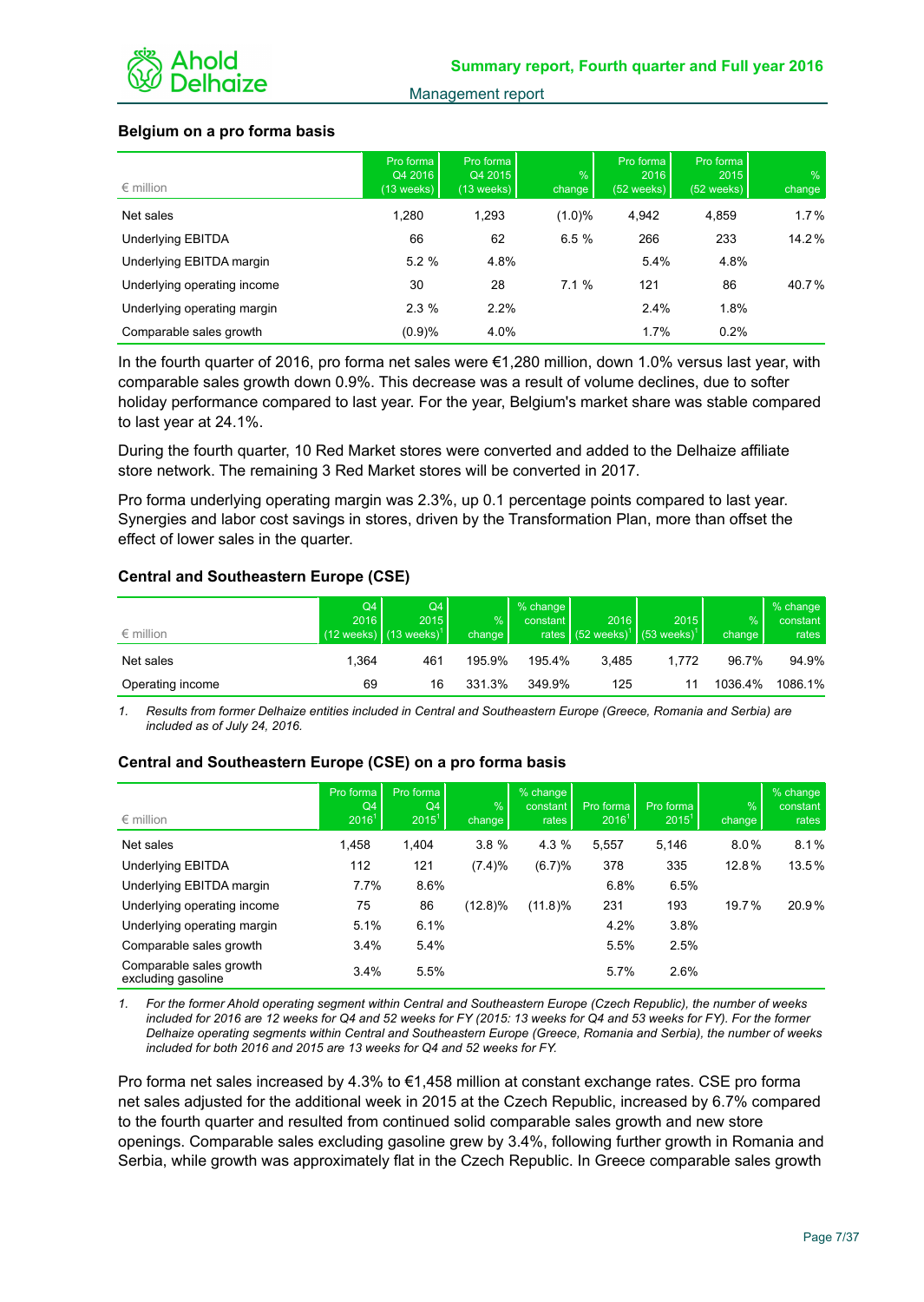

was lower than in previous quarters as it was impacted by last year's strong performance as a result of operational issues at a large competitor in this market.

CSE's pro forma underlying operating margin decreased by 1.0 percentage points to 5.1%. The margin decrease versus last year was mainly caused by the Czech Republic and Serbia. While gross margin of CSE improved, operating expenses in the fourth quarter of 2015 included one-off benefits in the Czech Republic.

## **Global Support Office**

| $\epsilon$ million                                            | Pro forma<br>Q4<br>2016 | Pro forma<br>Q4<br>2015 | $\frac{9}{6}$<br>change | $%$ change<br>constant<br>rates | Pro forma<br>2016 | Pro forma<br>2015 | $\frac{9}{6}$<br>change I | $%$ change<br>constant<br>rates |
|---------------------------------------------------------------|-------------------------|-------------------------|-------------------------|---------------------------------|-------------------|-------------------|---------------------------|---------------------------------|
| Underlying operating income                                   | (20)                    | (11                     | $(81.8)\%$              | $(96.1)\%$                      | (142)             | (135)             | (5.2)%                    | (5.8)%                          |
| Underlying operating income<br>excluding insurance activities | (41)                    | (42)                    | 2.4%                    | $2.3\%$                         | (165)             | (164)             | $(0.6)$ %                 | $(0.6)$ %                       |

Pro forma underlying Global Support Office costs were €20 million, €9 million higher than the prior year. Excluding insurance activities, underlying costs were €41 million compared with €42 million last year. Insurance benefits resulted from an increase in discount rates.

# **Financial review IFRS**

## **Fourth quarter 2016 (compared to fourth quarter 2015)**

Operating income increased by €100 million to €487 million, which is primarily due to the contribution of the former Delhaize operating companies (Delhaize America €102 million, Belgium €20 million, CSE excluding the Czech Republic €57 million) and higher gains on sale of assets of €13 million, partly offset by increased impairment charges of €14 million and higher restructuring and related charges of €63 million. Operating income is adjusted for impairments of €28 million (Q4 2015: €14 million), restructuring and related charges of €90 million (Q4 2015: €27 million) and the gain on sale of assets of €20 million (Q4 2015: €7 million) to arrive at underlying operating income of €585 million (up €164 million over Q4 2015). Impairments are primarily related to operating and closed stores and investment properties at Ahold USA (€17 million) and remedy stores and other store operations in the Netherlands (€9 million). The restructuring and related charges of €90 million include €38 million of integration costs related to the merger between Ahold and Delhaize, €3 million of transaction costs, €3 million related to divestments of remedy stores, €11 million of costs related to Hurricane Matthew in the U.S. and €35 million related to a lump sum compensation for a reduction in benefits for employees in the Netherlands and the Global Support Office.

Income from continuing operations was €145 million; €109 million lower than last year. This follows from the increase in operating income of €100 million, a decrease in income taxes of €31 million and an increase in income from joint ventures of €14 million, offset by an increase in financial expenses of €254 million. The increase in financial expenses is mainly the result of the buy-back and cancellation of the entire principal amount of the JPY33 billion Floating Rate notes, and the unwinding of the corresponding derivatives, resulting in a one-off finance cost of €243 million.

Free cash flow of  $\epsilon$ 874 million increased by  $\epsilon$ 473 million compared to Q4 2015. This increase was mainly driven by higher cash generated from operations of €636 million, lower income taxes paid of €102 million and higher proceeds from divestments of assets of €19 million, partly offset by higher purchases of non-current assets of €223 million and higher interest paid of €65 million.

Net debt decreased in Q4 2016 by €371 million to €3,244 million, which is a result of our free cash flow of €874 million, partly offset by the settlement of the swap and the premium paid for the buyback of the JPY33 notes of €253 million, additional finance leases and the strengthening of the U.S. dollar against the euro.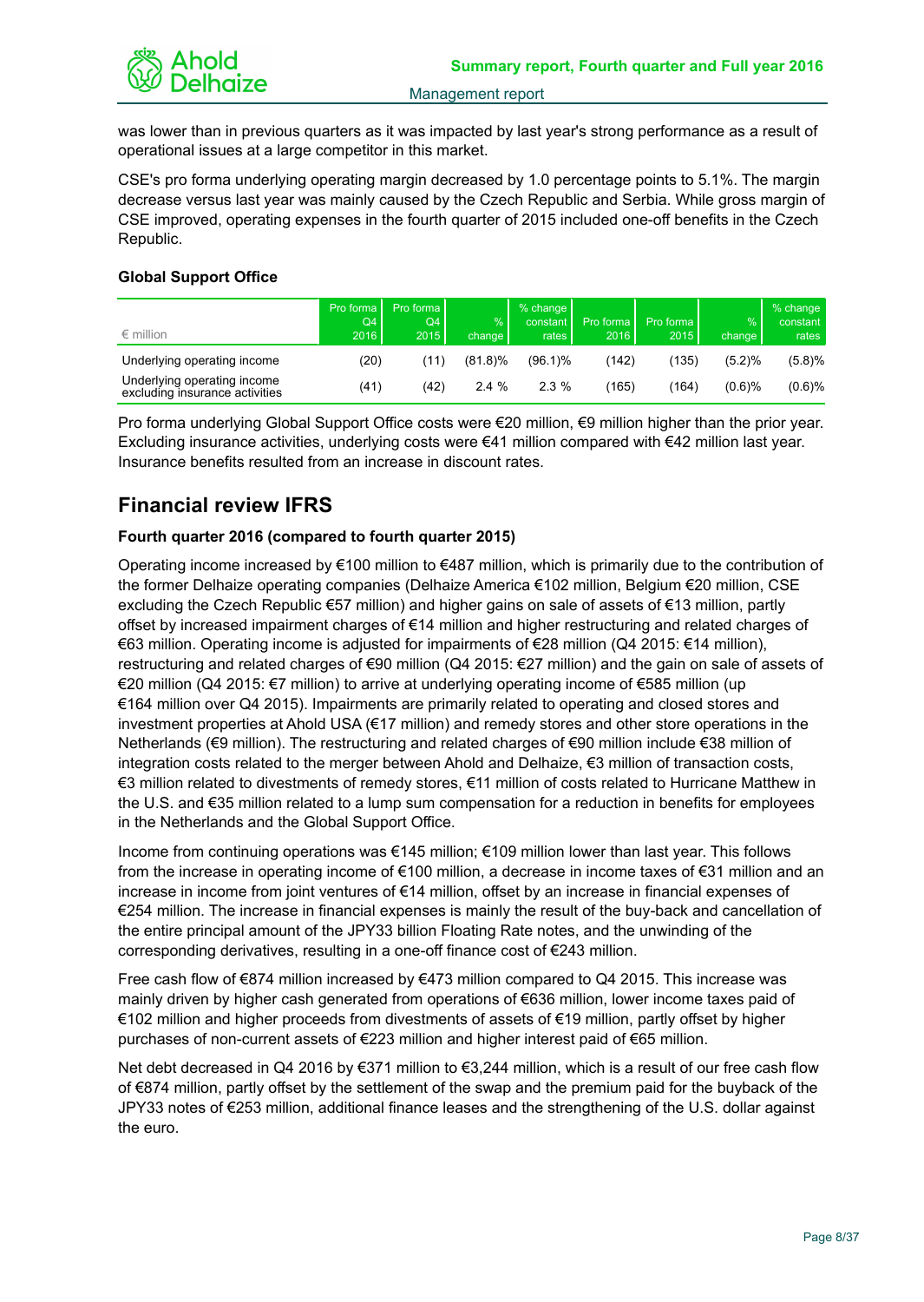

## **Full year 2016 (compared to full year 2015)**

Operating income increased by €266 million to €1,584 million. Recorded in operating income are impairments of €104 million (2015: €39 million) and restructuring and related charges of €233 million (2015: €122 million), offset by a gain on the sale of assets €22 million (2015: €18 million), which collectively total €315 million (2015: €143 million) and are adjusted to arrive at underlying operating income of €1,899 million.

Income from continuing operations was €830 million; €19 million lower than last year. This reflects the increase in operating income of €266 million and higher income from joint ventures of €14 million, adjusted for higher net financial expenses of €276 million and higher income taxes of €23 million.

Net income was €830 million, down €21 million.

Free cash flow was €1,441 million; €257 million higher than last year. The increase is mainly due to higher cash generated from operations of €806 million and higher proceeds from divestment of assets of €53 million, partly offset by higher capital expenditures of €498 million, higher income taxes paid of €47 million and higher interest paid of €66 million.

In 2016, gross debt increased by €4,059 million to €7,561 million, primarily due to the merger with Delhaize (€4,134 million) and the strengthening of the U.S. dollar against the euro. This was partially offset by the buyback and cancellation of the entire principal amount of the JPY33 billion notes and regular payments on finance lease and financing transaction liabilities.

Ahold Delhaize's net debt was €3,244 million as of January 1, 2017, an increase of €2,096 million from January 3, 2016. The increase in gross debt (€4,059 million), the capital repayment (€1,001 million), payment of common stock dividend (€429 million) and the buy-back of the JPY33 notes and the unwinding of the corresponding derivatives (total cash impact of €543 million), were partly offset by our free cash flow (€1,441 million), €2,201 million related to acquisition / divestments of businesses, net of cash, and acquired available for sale financial assets and restricted cash (€202 million).

## **Financial review pro forma**

## **Fourth quarter 2016 (compared to fourth quarter 2015)**

Pro forma underlying operating income was €608 million, €25 million lower than last year. Pro forma underlying operating margin was 3.9%, down 0.1% percentage points from last year.

Pro forma operating income decreased by €57 million to €501 million. Recorded in operating income are impairments of €23 million and restructuring and related charges and other of €84 million, which total €107 million and are adjusted to arrive at the pro forma underlying operating income. Impairments are primarily related to operating and closed stores and investment properties at Ahold USA (€17 million) and store operations in the Netherlands (€4 million). The restructuring and related charges of €84 million include €38 million of integration costs for the merger between Ahold and Delhaize, €11 million of costs related to Hurricane Matthew in the U.S. and €35 million related to a lump sum compensation for a reduction in benefits for employees in the Netherlands and the Global Support Office.

Pro forma income from continuing operations was €158 million, €208 million lower than last year, as a result of the decrease in pro forma operating income of €57 million and the increase in financial expenses of €230 million, partly offset by the decrease in income taxes of €68 million and increase in income of joint ventures of €12 million. The increase in financial expenses is mainly the result of the buy-back and cancellation of the entire principal amount of the JPY33 billion Floating Rate notes, and the unwinding of the corresponding derivatives, resulting in a one-off finance cost of €243 million.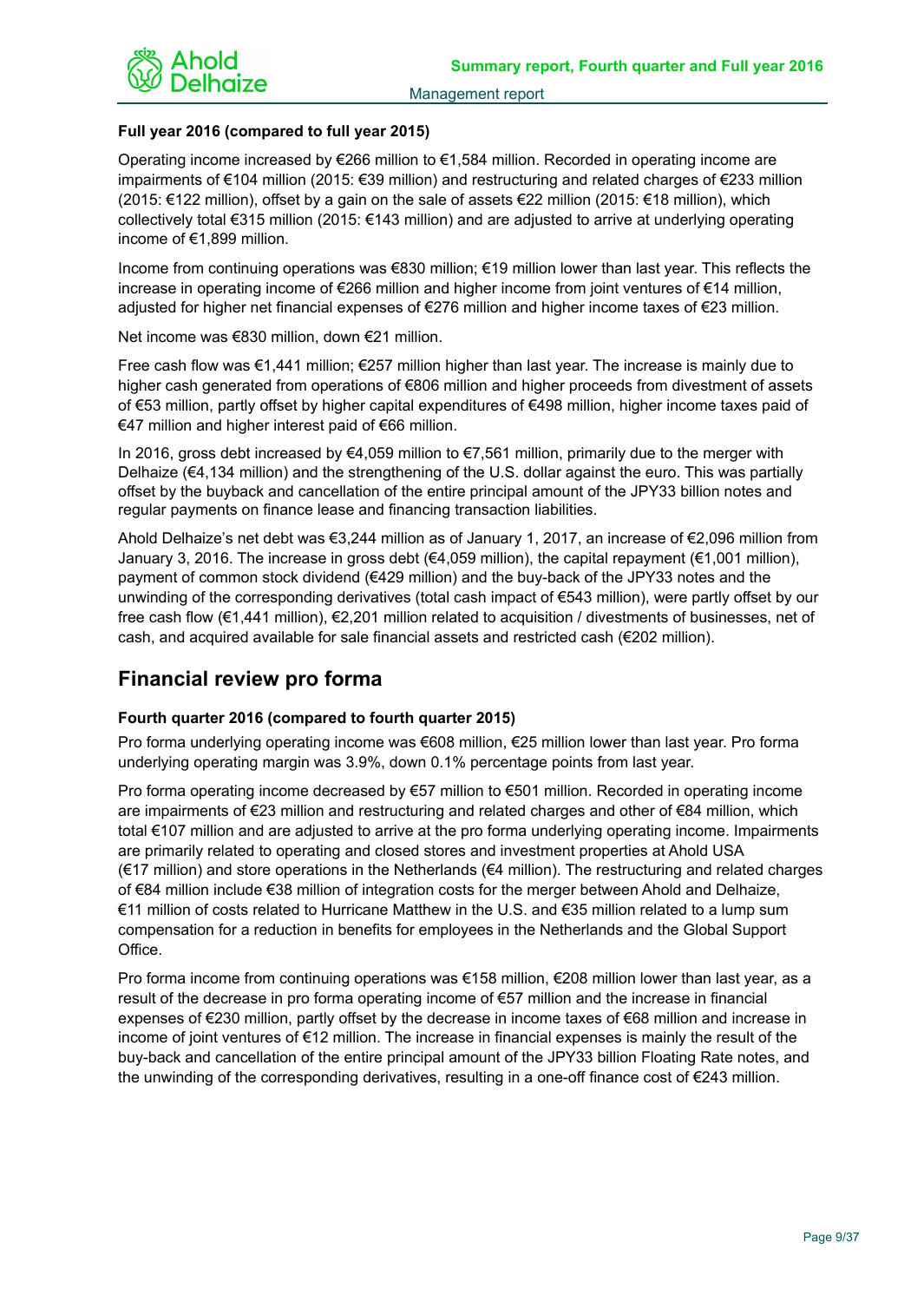

# **Outlook**

We will remain focused on implementing our strategic initiatives to further improve the customer proposition and drive volumes, however we expect the deflationary environment in the United States to continue through the first quarter of 2017.

We confirm our target for 2017 of realizing €220 million net synergies, including €22 million realized in 2016, incremental to pro forma underlying operating income.

We expect free cash flow for the year 2017 to be €1.6 billion, after €1.8 billion of capital expenditure.

# **Dividend per share**

We propose a common stock dividend of €0.57 for the financial year 2016, up 9.6% from last year. This represents a payout ratio of 48%, based on the expected dividend payment on pro forma underlying income from continuing operations.

# **Auditor's involvement**

The full year 2016 and 2015 information in the summary financial statements, as set out on pages 11 to 28 of this summary report, is based on Ahold Delhaize's 2016 financial statements, as included in the 2016 Annual Report (the Financial Statements), published on March 1, 2017. In accordance with article 2:395 of the Netherlands Civil Code, we state that our auditor, PricewaterhouseCoopers Accountants N.V., has issued an unqualified opinion on the Financial Statements, dated February 28, 2017. For a better understanding of the company's financial position and results and of the scope of the audit of PricewaterhouseCoopers Accountants N.V., this report should be read in conjunction with the Financial Statements. The General Meeting of Shareholders has not yet adopted the Financial Statements.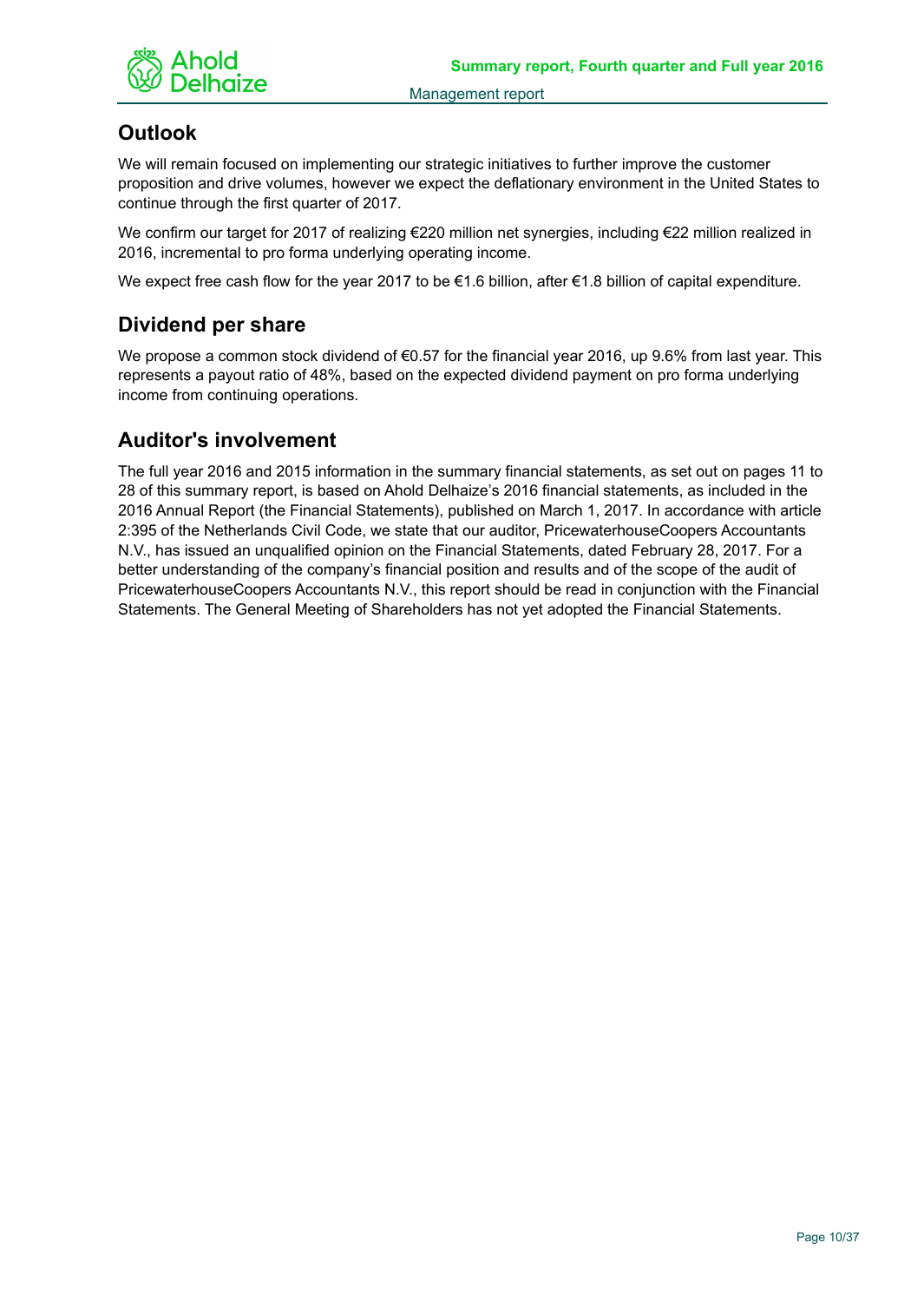

# **Consolidated income statement**

| € million, except per share data                                                   | <b>Note</b> | Q4<br>2016 | Q4<br>$2015^1$ | 2016      | 2015 <sup>1</sup> |
|------------------------------------------------------------------------------------|-------------|------------|----------------|-----------|-------------------|
| Net sales                                                                          | 4           | 15,119     | 9,786          | 49,695    | 38,203            |
| Cost of sales                                                                      | 5           | (11, 119)  | (7,095)        | (36, 317) | (27, 760)         |
| <b>Gross profit</b>                                                                |             | 4,000      | 2,691          | 13,378    | 10,443            |
|                                                                                    |             |            |                |           |                   |
| Selling expenses                                                                   |             | (2,927)    | (1,989)        | (9,876)   | (7, 785)          |
| General and administrative expenses                                                |             | (586)      | (315)          | (1, 918)  | (1, 340)          |
| Total operating expenses                                                           | 5           | (3, 513)   | (2,304)        | (11, 794) | (9, 125)          |
| <b>Operating income</b>                                                            | 4           | 487        | 387            | 1,584     | 1,318             |
| Interest income                                                                    |             | 6          | 1              | 15        | 5                 |
| Interest expense                                                                   |             | (78)       | (56)           | (273)     | (235)             |
| Net interest expense on defined benefit pension plans                              |             | (5)        | (3)            | (18)      | (14)              |
| Other financial expenses                                                           | 10          | (242)      | (7)            | (265)     | (21)              |
| Net financial expenses                                                             |             | (319)      | (65)           | (541)     | (265)             |
| Income before income taxes                                                         |             | 168        | 322            | 1,043     | 1,053             |
|                                                                                    |             |            |                |           |                   |
| Income taxes                                                                       | 6           | (37)       | (68)           | (247)     | (224)             |
| Share in income of joint ventures                                                  |             | 14         |                | 34        | 20                |
| Income from continuing operations                                                  |             | 145        | 254            | 830       | 849               |
| Income (loss) from discontinued operations                                         | 7           | (1)        |                |           | 2                 |
| Net income attributable to common shareholders                                     |             | 144        | 254            | 830       | 851               |
|                                                                                    |             |            |                |           |                   |
| Attributable to:<br>Common shareholders                                            |             | 144        | 255            | 830       | 852               |
| Non-controlling interests                                                          |             |            | (1)            |           | (1)               |
| Net income                                                                         |             | 144        | 254            | 830       | 851               |
|                                                                                    |             |            |                |           |                   |
| Net income per share attributable to common shareholders                           |             |            |                |           |                   |
| Basic                                                                              |             | 0.11       | 0.31           | 0.81      | 1.04              |
| Diluted                                                                            |             | 0.11       | 0.31           | 0.81      | 1.02              |
| Income from continuing operations per share attributable to<br>common shareholders |             |            |                |           |                   |
| Basic                                                                              |             | 0.11       | 0.31           | 0.81      | 1.04              |
| Diluted                                                                            |             | 0.11       | 0.31           | 0.81      | 1.02              |
| Weighted average number of common shares outstanding (in<br>millions)              |             |            |                |           |                   |
| Basic                                                                              |             | 1,272      | 818            | 1,022     | 820               |
| Diluted                                                                            |             | 1,282      | 856            | 1,031     | 857               |
| Average U.S. dollar exchange rate (euro per U.S. dollar)                           |             | 0.9311     | 0.9139         | 0.9038    | 0.9001            |

*1. Comparative balances have been restated to conform to the current year's presentation. See Note 2.*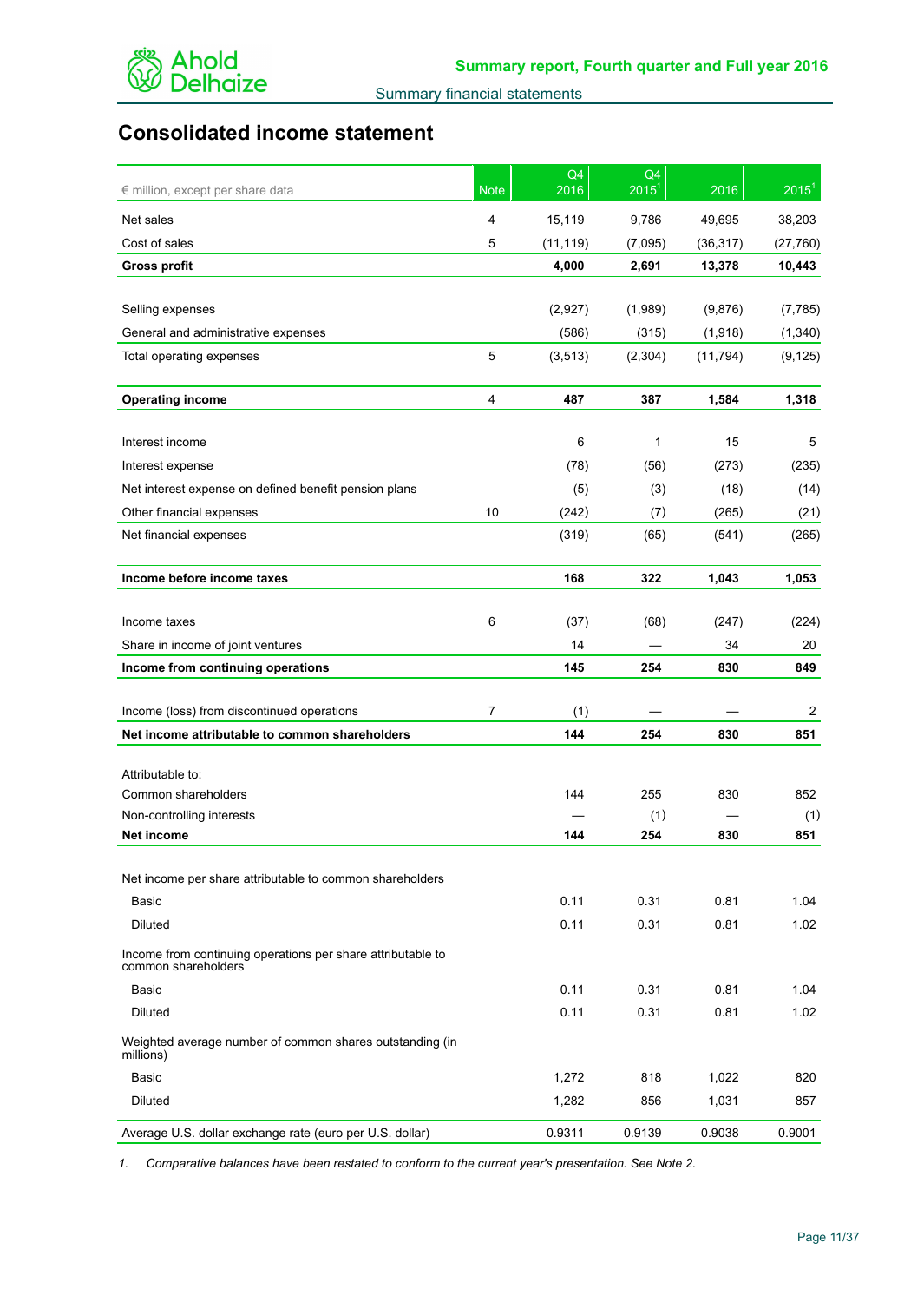

# **Consolidated statement of comprehensive income**

| $\epsilon$ million                                                                   | <b>Note</b> | Q <sub>4</sub><br>2016 | Q <sub>4</sub><br>2015 | 2016  | 2015           |
|--------------------------------------------------------------------------------------|-------------|------------------------|------------------------|-------|----------------|
| Net income                                                                           |             | 144                    | 254                    | 830   | 851            |
| Remeasurements of defined benefit pension plans                                      |             |                        |                        |       |                |
| Remeasurements before taxes - income (loss)                                          |             | 189                    | (24)                   | (146) | (53)           |
| Income taxes                                                                         |             | (60)                   | 4                      | 47    | 11             |
| Other comprehensive income (loss) that will not be reclassified<br>to profit or loss |             | 129                    | (20)                   | (99)  | (42)           |
| Currency translation differences in foreign interests:                               |             |                        |                        |       |                |
| Continuing operations                                                                |             | 645                    | 125                    | 408   | 450            |
| Income taxes                                                                         |             |                        |                        |       | (1)            |
| Cash flow hedges:                                                                    |             |                        |                        |       |                |
| Fair value result for the period                                                     |             | (13)                   | 13                     | (17)  | 39             |
| Transfers to net income                                                              | 10          | 213                    | (7)                    | 179   | (27)           |
| Income taxes                                                                         |             | (51)                   | (2)                    | (41)  | (3)            |
| Non-realized gains (losses) on financial investments available<br>for sale           |             |                        |                        |       |                |
| Fair value result for the period                                                     |             | (7)                    |                        | (7)   |                |
| Income taxes                                                                         |             | 1                      |                        | 1     |                |
| Other comprehensive income of joint ventures - net of income<br>taxes:               |             |                        |                        |       |                |
| Share of other comprehensive income from continuing<br>operations                    |             |                        | 1                      |       | 1              |
| Other comprehensive income reclassifiable to profit or loss                          |             | 788                    | 130                    | 523   | 459            |
| Total other comprehensive income                                                     |             | 917                    | 110                    | 424   | 417            |
| Total comprehensive income attributable to common<br>shareholders                    |             | 1,061                  | 364                    | 1,254 | 1,268          |
| Attributable to:                                                                     |             |                        |                        |       |                |
| Common shareholders                                                                  |             | 1,061                  | 365                    | 1,254 | 1,269          |
| Non-controlling interests                                                            |             |                        | (1)                    |       | (1)            |
| Total comprehensive income attributable to commons<br>shareholders                   |             | 1,061                  | 364                    | 1,254 | 1,268          |
| Attributable to:                                                                     |             |                        |                        |       |                |
| Continuing operations                                                                |             | 1,062                  | 364                    | 1,254 | 1,266          |
| Discontinued operations                                                              |             | (1)                    |                        |       | $\overline{2}$ |
| Total comprehensive income attributable to commons<br>shareholders                   |             | 1,061                  | 364                    | 1,254 | 1,268          |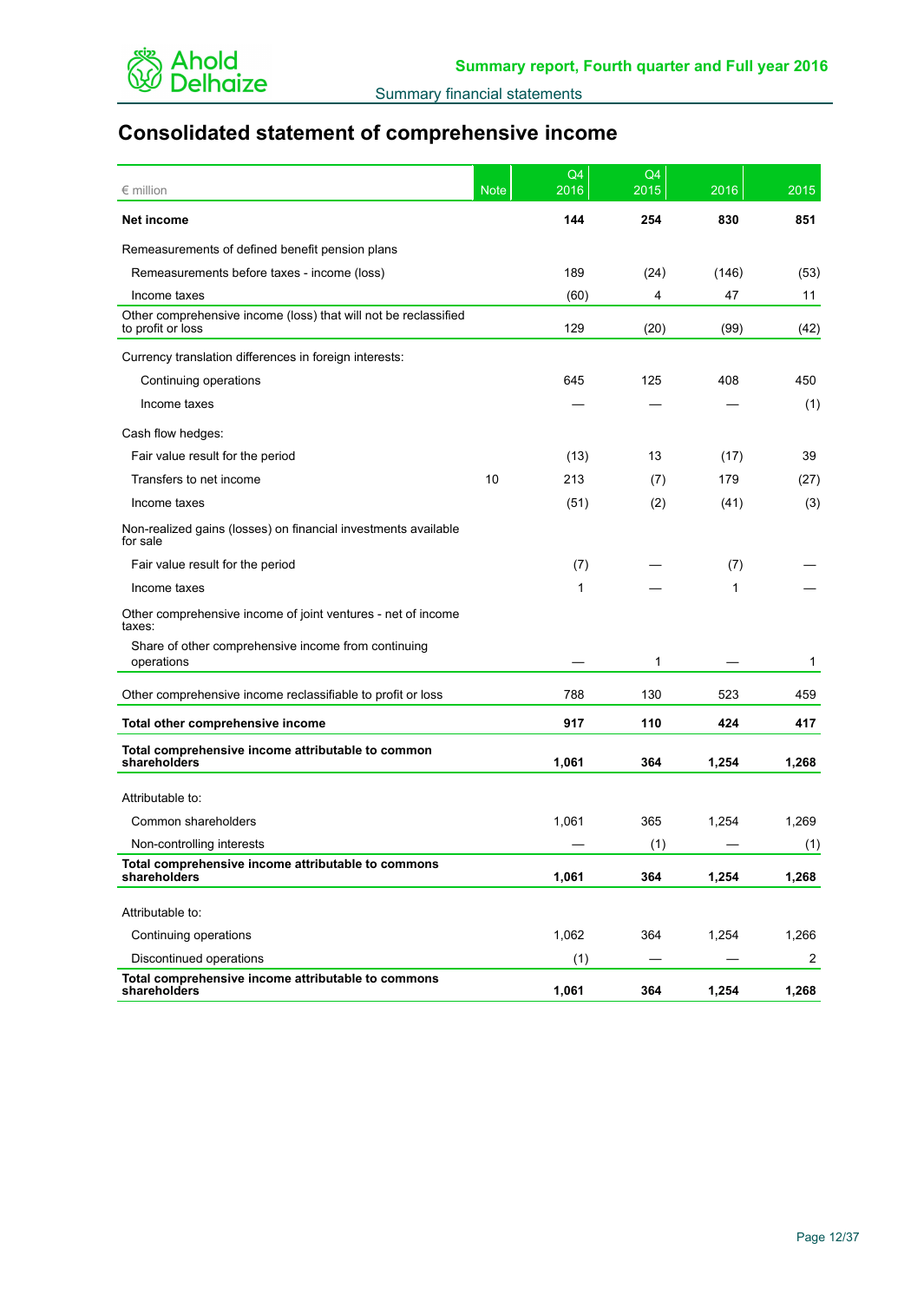

# **Consolidated balance sheet**

| $\epsilon$ million                                        | <b>Note</b>    | January 1,<br>2017 | January 3,<br>2016 |
|-----------------------------------------------------------|----------------|--------------------|--------------------|
| <b>Assets</b>                                             |                |                    |                    |
| Property, plant and equipment                             |                | 11,770             | 6,677              |
| Investment property                                       |                | 727                | 580                |
| Intangible assets                                         |                | 12,547             | 1,968              |
| Investments in joint ventures and associates              |                | 274                | 212                |
| Other non-current financial assets                        |                | 216                | 516                |
| Deferred tax assets                                       |                | 700                | 628                |
| Other non-current assets                                  |                | 64                 | 39                 |
| <b>Total non-current assets</b>                           |                | 26,298             | 10,620             |
| Assets held for sale                                      | 7              | 50                 | 3                  |
| Inventories                                               |                | 3,288              | 1,676              |
| Receivables                                               |                | 1,588              | 837                |
| Other current financial assets                            |                | 677                | 596                |
| Income taxes receivable                                   |                | 36                 | 14                 |
| Prepaid expenses and other current assets                 |                | 306                | 308                |
| Cash and cash equivalents                                 | 9              | 4,032              | 1,826              |
| <b>Total current assets</b>                               |                | 9,977              | 5,260              |
|                                                           |                |                    |                    |
| <b>Total assets</b>                                       |                | 36,275             | 15,880             |
| <b>Equity and liabilities</b>                             |                |                    |                    |
| Equity attributable to common shareholders                | 8              | 16,276             | 5,622              |
| Non-controlling interests                                 |                |                    | (1)                |
| <b>Group equity</b>                                       |                | 16,276             | 5,621              |
| Loans                                                     |                | 3,311              | 1,522              |
| Other non-current financial liabilities                   |                | 2,527              | 2,187              |
| Pensions and other post-employment benefits               |                | 659                | 389                |
| Deferred tax liabilities                                  |                | 1,596              | 110                |
| Provisions                                                |                | 931                | 639                |
| Other non-current liabilities                             |                | 578                | 410                |
| <b>Total non-current liabilities</b>                      |                | 9,602              | 5,257              |
|                                                           |                |                    |                    |
| Liabilities related to assets held for sale               | $\overline{7}$ | 9                  |                    |
| Accounts payable                                          |                | 5,389              | 2,800              |
| Other current financial liabilities                       |                | 2,178              | 330                |
| Income taxes payable                                      |                | 87                 | 39                 |
| Provisions                                                |                | 383                | 248                |
| Other current liabilities                                 |                | 2,351              | 1,585              |
| <b>Total current liabilities</b>                          |                | 10,397             | 5,002              |
| <b>Total equity and liabilities</b>                       |                | 36,275             | 15,880             |
| Year-end U.S. dollar exchange rate (euro per U.S. dollar) |                | 0.9506             | 0.9208             |

*1. Comparative balances have been restated to conform to the current year's presentation. See Note 2.*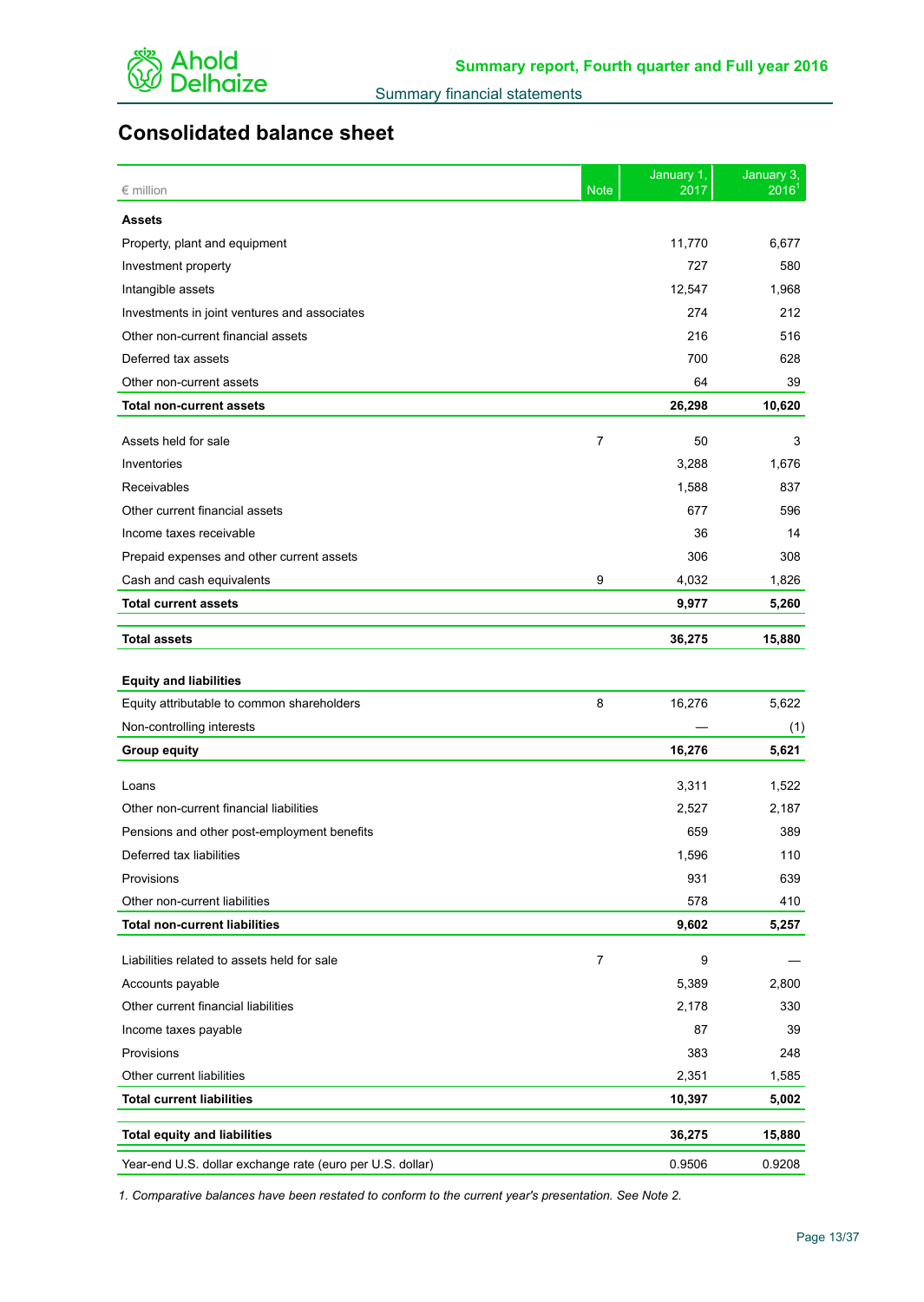

# **Consolidated statement of changes in equity**

| $\epsilon$ million                                                      | <b>Note</b> | <b>Share</b><br>capital | <b>Additional</b><br>paid-in<br>capital | Currency<br>translation<br>reserve | <b>Cash flow</b><br>hedging<br>reserve | Other<br>reserves<br>including<br>accumulated<br>deficit | Equity<br>attributable<br>to common<br>shareholders |
|-------------------------------------------------------------------------|-------------|-------------------------|-----------------------------------------|------------------------------------|----------------------------------------|----------------------------------------------------------|-----------------------------------------------------|
| Balance as of December 28, 2014                                         |             | 9                       | 6,844                                   | (103)                              | (132)                                  | (1, 774)                                                 | 4,844                                               |
| Net income attributable to common<br>shareholders                       |             |                         |                                         |                                    |                                        | 852                                                      | 852                                                 |
| Other comprehensive income (loss)                                       |             |                         |                                         | 449                                | 9                                      | (41)                                                     | 417                                                 |
| Total comprehensive income<br>attributable to common shareholders       |             |                         |                                         | 449                                | 9                                      | 811                                                      | 1,269                                               |
| <b>Dividends</b>                                                        |             |                         |                                         |                                    |                                        | (396)                                                    | (396)                                               |
| Share buyback                                                           | 8           |                         |                                         |                                    |                                        | (161)                                                    | (161)                                               |
| Cancellation of treasury shares                                         |             | (1)                     | (785)                                   |                                    |                                        | 786                                                      |                                                     |
| Share-based payments                                                    |             |                         |                                         |                                    |                                        | 66                                                       | 66                                                  |
| Balance as of January 3, 2016                                           |             | 8                       | 6,059                                   | 346                                | (123)                                  | (668)                                                    | 5.622                                               |
| Net income attributable to common<br>shareholders                       |             |                         |                                         |                                    |                                        | 830                                                      | 830                                                 |
| Other comprehensive income (loss)                                       |             |                         |                                         | 408                                | 121                                    | (105)                                                    | 424                                                 |
| Total comprehensive income<br>attributable to common shareholders       |             |                         |                                         | 408                                | 121                                    | 725                                                      | 1,254                                               |
| <b>Dividends</b>                                                        | 8           |                         |                                         |                                    |                                        | (429)                                                    | (429)                                               |
| Issuance of shares                                                      | 8           | 5                       | 10,756                                  |                                    |                                        |                                                          | 10,761                                              |
| Capital repayment                                                       | 8           |                         | (1,013)                                 |                                    |                                        | 12                                                       | (1,001)                                             |
| Share-based payments                                                    |             |                         |                                         |                                    |                                        | 74                                                       | 74                                                  |
| Share in joint venture's transactions<br>with non-controlling interests |             |                         |                                         |                                    |                                        | (5)                                                      | (5)                                                 |
| Balance as of January 1, 2017                                           |             | 13                      | 15,802                                  | 754                                | (2)                                    | (291)                                                    | 16,276                                              |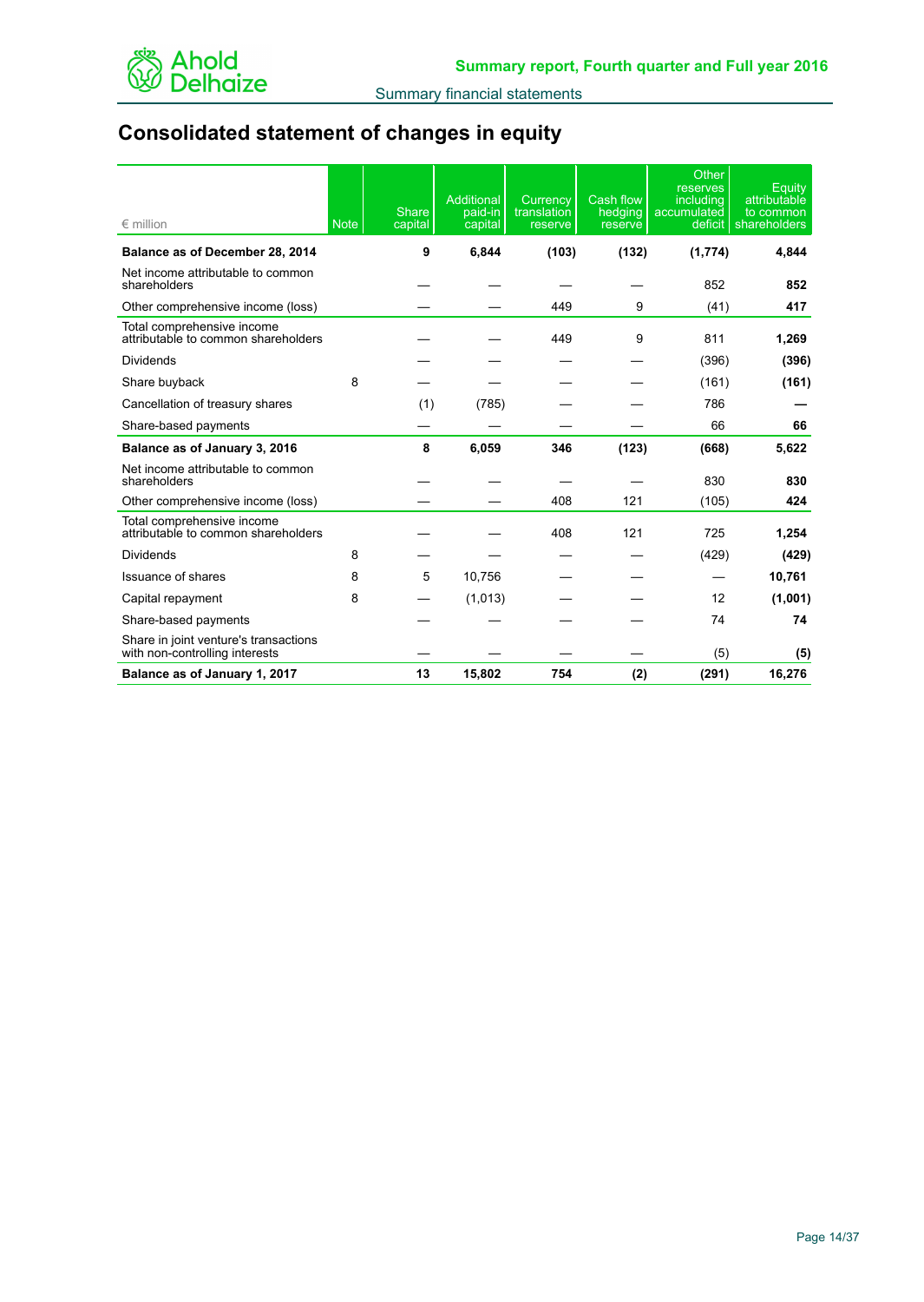

# **Consolidated statement of cash flow**

| $\epsilon$ million                                                                      | <b>Note</b> | Q4<br>2016     | Q <sub>4</sub><br>$2015^1$ | 2016     | $2015^1$ |
|-----------------------------------------------------------------------------------------|-------------|----------------|----------------------------|----------|----------|
| Income from continuing operations                                                       |             | 145            | 254                        | 830      | 849      |
| Adjustments for:                                                                        |             |                |                            |          |          |
| Net financial expenses                                                                  |             | 319            | 65                         | 541      | 265      |
| Income taxes                                                                            |             | 37             | 68                         | 247      | 224      |
| Share in income of joint ventures                                                       |             | (14)           |                            | (34)     | (20)     |
| Depreciation, amortization and impairments                                              | 5           | 452            | 252                        | 1,464    | 1,032    |
| Release of favorable and unfavorable leases                                             |             | (1)            |                            |          | 2        |
| Gains on the sale of assets / disposal groups held for sale                             | 5           | (20)           | (7)                        | (22)     | (18)     |
| Share-based compensation expenses                                                       |             | 19             | 11                         | 61       | 47       |
| Operating cash flows before changes in operating assets and                             |             |                |                            |          |          |
| liabilities                                                                             |             | 937            | 643                        | 3,087    | 2,381    |
| Changes in working capital:                                                             |             |                |                            |          |          |
| Changes in inventories                                                                  |             | (6)            | (14)                       | (29)     | 31       |
| Changes in receivables and other current assets                                         |             | (54)           | (147)                      | 68       | (237)    |
| Changes in payables and other current liabilities                                       |             | 622            | 358                        | 171      | 215      |
| Changes in other non-current assets, other non-current<br>liabilities and provisions    |             | (41)           | (18)                       | (125)    | (24)     |
| Cash generated from operations                                                          |             | 1,458          | 822                        | 3,172    | 2,366    |
| Income taxes paid - net                                                                 |             | 11             | (91)                       | (274)    | (227)    |
| Operating cash flows from continuing operations                                         |             | 1,469          | 731                        | 2,898    | 2,139    |
| Operating cash flows from discontinued operations                                       |             | (1)            | (1)                        | (5)      | (6)      |
| Net cash from operating activities                                                      |             | 1,468          | 730                        | 2,893    | 2,133    |
|                                                                                         |             |                |                            |          |          |
| Purchase of non-current assets                                                          |             | (517)          | (294)                      | (1, 302) | (804)    |
| Divestments of assets / disposal groups held for sale                                   |             | 39             | 20                         | 104      | 51       |
| Acquisition of businesses, net of cash acquired                                         | 3           | (42)           | (137)                      | 2,205    | (150)    |
| Divestment of businesses, net of cash divested                                          | 7           |                |                            | (4)      |          |
| Changes in short-term deposits and similar instruments                                  |             | (86)           | 115                        | 432      | (247)    |
| Dividends received from joint ventures                                                  |             | $\overline{2}$ | 3                          | 19       | 21       |
| Interest received                                                                       |             | 6              | 1                          | 15       | 4        |
| Other                                                                                   |             | 5              |                            | 1        | 1        |
| Investing cash flows from continuing operations                                         |             | (593)          | (292)                      | 1,470    | (1, 124) |
| Net cash from investing activities                                                      |             | (593)          | (292)                      | 1,470    | (1, 124) |
| Interest paid                                                                           |             | (125)          | (60)                       | (293)    | (227)    |
| Repayments of loans                                                                     | 10          | (320)          | (5)                        | (347)    | (31)     |
| Changes in short-term loans                                                             |             | 228            |                            | 209      | 5        |
| Repayments of finance lease liabilities                                                 |             | (46)           | (25)                       | (141)    | (104)    |
| Dividends paid on common shares                                                         | 8           |                |                            | (429)    | (396)    |
| Share buyback                                                                           | 8           |                |                            |          | (161)    |
| Capital repayment                                                                       | 8           |                |                            | (1,001)  |          |
| Other cash flows from derivatives                                                       | 10          | (234)          | $\mathbf{1}$               | (260)    | (22)     |
| Other                                                                                   |             | (6)            |                            | 13       |          |
| Financing cash flows from continuing operations                                         |             | (503)          | (89)                       | (2, 249) | (936)    |
| Net cash from financing activities                                                      |             | (503)          | (89)                       | (2, 249) | (936)    |
| Net cash from operating, investing and financing activities                             |             | 372            | 349                        | 2,114    | 73       |
| Cash and cash equivalents at the beginning of the period<br>(excluding restricted cash) |             | 3,498          | 1,435                      | 1,819    | 1,615    |
| Effect of exchange rate differences on cash and cash<br>equivalents                     |             | 120            | 35                         | 57       | 131      |
| Cash and cash equivalents at the end of the period<br>(excluding restricted cash)       | 9           | 3,990          | 1,819                      | 3,990    | 1,819    |
| Average U.S. dollar exchange rate (euro per U.S. dollar)                                |             | 0.9311         | 0.9139                     | 0.9038   | 0.9001   |
|                                                                                         |             |                |                            |          |          |

*1. Comparative balances have been restated to conform to the current year's presentation. See Note 2.*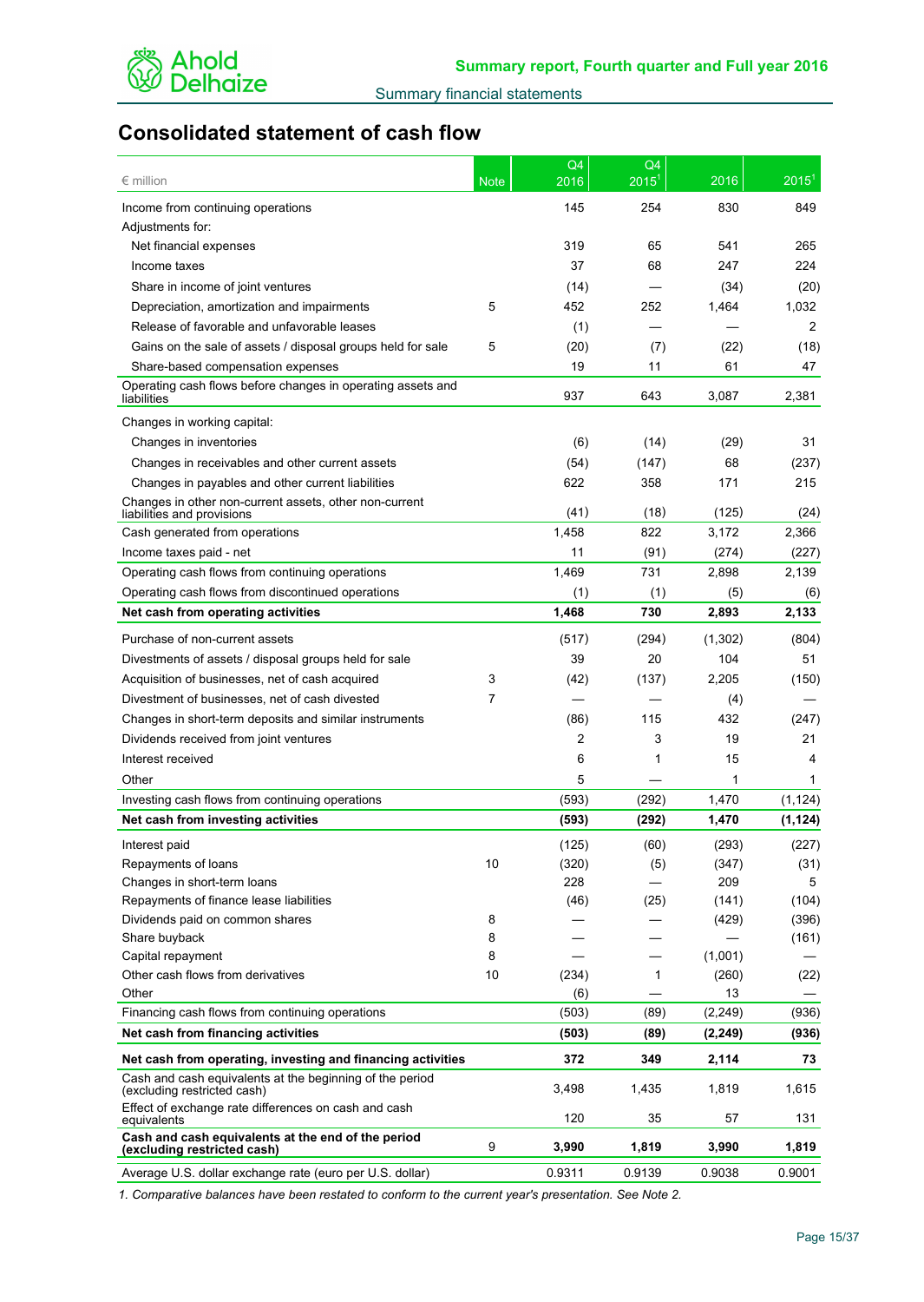

# **Notes to the consolidated summary financial statements**

## **1. The Company and its operations**

The principal activity of Koninklijke Ahold Delhaize N.V. ("Ahold Delhaize" or the "Company" or "Group" or "Ahold Delhaize Group"), a public limited liability company with its registered seat and head office in Zaandam, the Netherlands, is the operation of retail food stores primarily in the United States and Europe.

As of July 24, 2016, Ahold Delhaize is the new name of Koninklijke Ahold N.V. following the completion of the merger between Koninklijke Ahold N.V. ("Ahold") and Delhaize Group NV/SA ("Delhaize").

As a result of the legal structure of the merger, Delhaize merged into Ahold. Since Ahold is the surviving entity, the historical IFRS information prior to the merger is that of Ahold.

The information in these condensed consolidated interim financial statements ("financial statements") is unaudited.

## **2. Accounting policies**

## *Basis of preparation*

These financial statements have been prepared in accordance with IAS 34 "Interim Financial Reporting." The accounting policies applied in these financial statements are consistent with those applied in Ahold's 2015 consolidated financial statements, except as otherwise indicated below.

Taxes on income in the interim periods are accrued using the tax rate that would be applicable to the expected total annual profit or loss.

Ahold Delhaize's reporting calendar in 2016 is based on 13 periods of four weeks, for a total of 52 weeks. The 2015 reporting calendar is based on 12 periods of four weeks and one period of five weeks, for a total of 53 weeks.

The fourth quarter of 2016 started on October 10, 2016. For the former European Delhaize subsidiaries the fourth quarter started on October 1, 2016, and for the former Delhaize U.S. subsidiaries, the fourth quarter started on October 2, 2016. The results for these Delhaize subsidiaries for the period between their respective starting dates and October 10 have been excluded by extrapolating the income statement line items for these days and by adjusting for any significant transactions. The fourth quarter ended on January 1, 2017.

## *Segmentation*

Ahold Delhaize's operating segments are its retail operating companies that engage in business activities from which they earn revenues and incur expenses and whose operating results are regularly reviewed by the Management Board to make decisions about resources to be allocated to the segments and to assess their performance. In establishing the reportable segments, certain operating segments with similar economic characteristics have been aggregated. As Ahold Delhaize's operating segments offer similar products using complementary business models, and there is no discernible difference in customer bases, Ahold Delhaize's policy on aggregating its operating segments into reportable segments is based on geography and on the management reporting structure.

As a result of the merger of Ahold and Delhaize, Ahold Delhaize assessed the segmentation structure, which resulted in the five reportable segments as included in *Note 4* of these summary financial statements.

## *Changes in accounting policy*

In 2016, in conjunction with the merger and the alignment of accounting policies, the Company changed its policy of accounting for employee contributions to its defined benefit plans and they are now reflected as a reduction of service costs in the period in which the related service is rendered. Previously, employee contributions were attributed to the periods of future service when measuring the defined benefit obligation.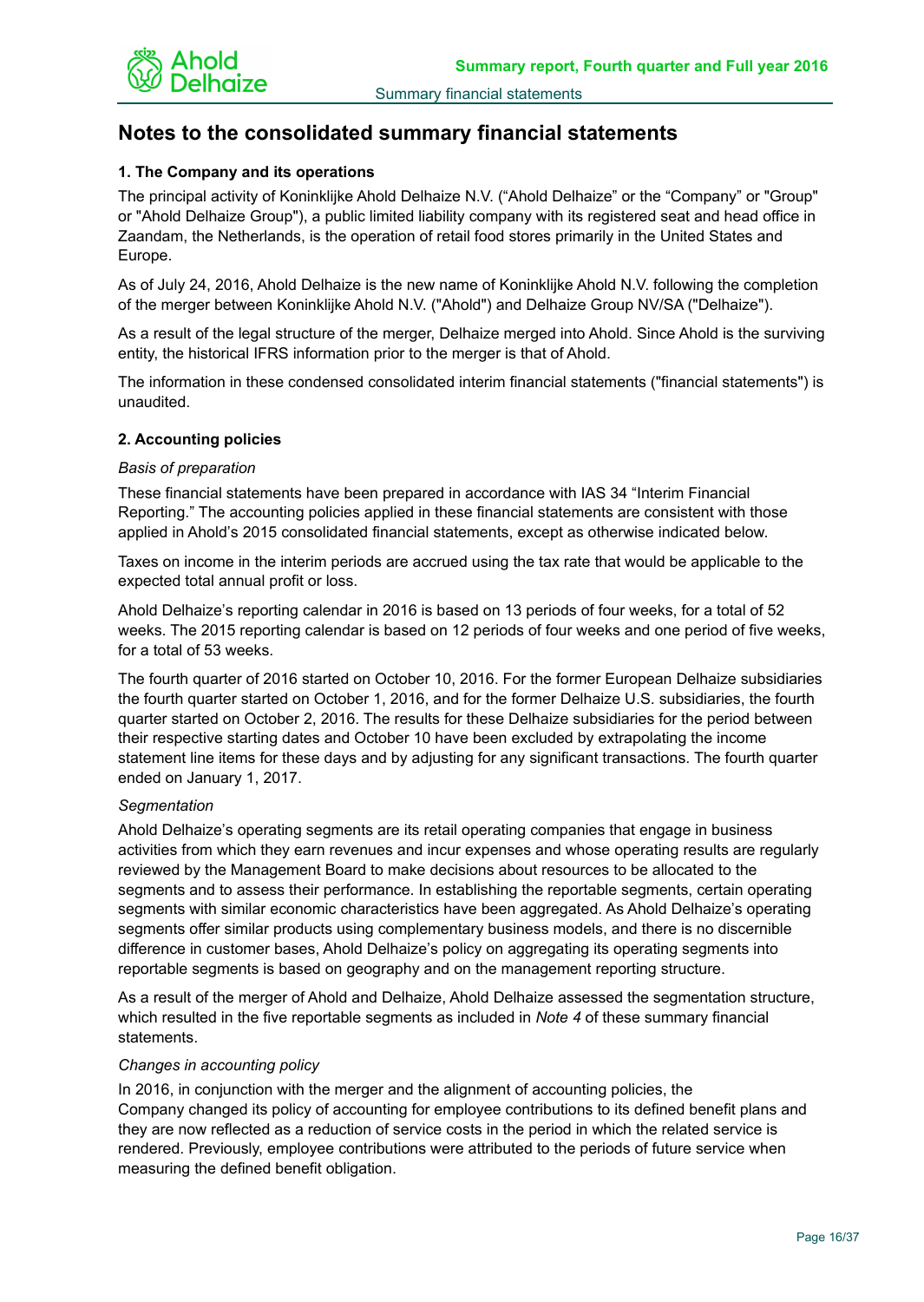

This change is only applicable to the Company's defined benefit pension plan in the Netherlands, as other defined benefit plans do not receive employee contributions. The change in policy has been applied prospectively. The effect of this change in policy was to increase the pension provision balance by €28 million, through other comprehensive income.

## *Changes in presentation*

## *Presentation of amortization of favorable lease-related intangible assets*

As part of the purchase price allocation (PPA) of an acquisition, favorable lease-related intangible assets and unfavorable lease-related liabilities are identified. In the historical results of both Ahold and Delhaize, the unwinding of these liabilities were reported as part of rent expense, while the amortization of the intangible asset were reported as amortization expense. This resulted in a mismatch of the net PPA effect of similar items on the basis that they relate to either an asset or a liability.

Ahold Delhaize's historical information has therefore been restated so that the amortization of the favorable lease-related asset is no longer reported as depreciation and amortization expense but is instead reported as rent expense.

## *Presentation of unfavorable lease liabilities*

Unfavorable lease-related liabilities recognized upon an acquisition have historically been presented as onerous contract provisions by Ahold Delhaize. However, because these liabilities do not have uncertainty with respect to amount and timing, a decision has been made to now present these as other liabilities instead of provisions.

The adjustments to Ahold Delhaize's 2015 comparative amounts for these changes in presentation are as follows:

|                                   | January 3,<br>2016 | Changes in   | January 3,<br>2016 |
|-----------------------------------|--------------------|--------------|--------------------|
| $\epsilon$ million                | as reported        | presentation | as restated        |
| <b>Consolidated balance sheet</b> |                    |              |                    |
| <b>Non-current liabilities</b>    |                    |              |                    |
| Provisions                        | 731                | (92)         | 639                |
| Other non-current liabilities     | 318                | 92           | 410                |
| <b>Current liabilities</b>        |                    |              |                    |
| Provisions                        | 260                | (12)         | 248                |
| Other current liabilities         | 1,573              | 12           | 1,585              |

| $\epsilon$ million                                                                   | Q4<br>2015<br>as reported | Changes in<br>presentation | Q <sub>4</sub><br>2015<br>as restated | 2015<br>as reported | Changes in<br>presentation | 2015<br>as restated |
|--------------------------------------------------------------------------------------|---------------------------|----------------------------|---------------------------------------|---------------------|----------------------------|---------------------|
| <b>Consolidated statement of cash flows</b>                                          |                           |                            |                                       |                     |                            |                     |
| Depreciation, amortization and<br>impairments                                        | 255                       | (3)                        | 252                                   | 1,043               | (11)                       | 1,032               |
| Release of favorable and unfavorable<br>leases                                       |                           |                            |                                       |                     | 2                          | 2                   |
| Operating cash flows before changes in<br>operating assets and liabilities           | 646                       | (3)                        | 643                                   | 2,390               | (9)                        | 2,381               |
| Changes in other non-current assets, other<br>non-current liabilities and provisions | (21)                      | 3                          | (18)                                  | (33)                | 9                          | (24)                |
|                                                                                      |                           |                            |                                       |                     |                            |                     |
| $\epsilon$ million                                                                   | Q4<br>2015<br>as reported | Changes in<br>presentation | Q4<br>2015<br>as restated             | 2015<br>as reported | Changes in<br>presentation | 2015<br>as restated |
| Note 5. Expenses by nature                                                           |                           |                            |                                       |                     |                            |                     |
| Depreciation and amortization                                                        | 241                       | (3)                        | 238                                   | 1,004               | (11)                       | 993                 |
| Rent expenses and income - net                                                       | 146                       | 3                          | 149                                   | 621                 | 11                         | 632                 |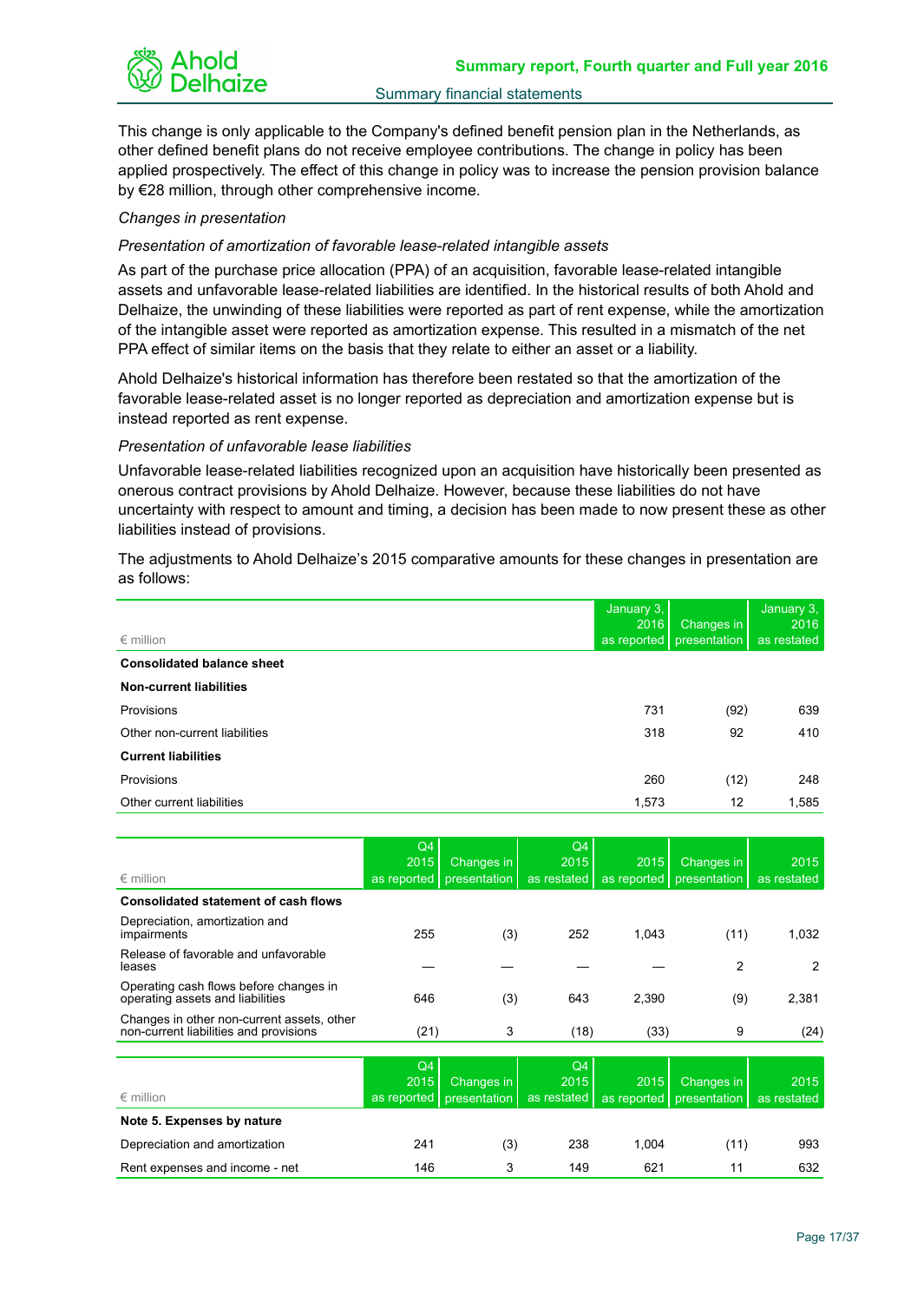

## *Cost alignment for online business*

In 2016, Ahold Delhaize changed the presentation of the income statement to align the presentation of costs across its online businesses. The change resulted in certain reclassifications within the 2015 income statement. In Q4 2015, the reclassifications resulted in a decrease to cost of sales of €27 million (FY 2015: €75 million) and increases to selling expenses and general and administrative expenses of €23 million (FY 2015: €63 million) and €4 million (FY 2015: €12 million), respectively.

The adjustments to Ahold Delhaize's 2015 comparative amounts for the changes in presentation are as follows:

| $\epsilon$ million                  | Q4<br>2015<br>as reported | Changes in<br>presentation | Q4<br>2015<br>as restated | 2015<br>as reported | Changes in<br>presentation | 2015<br>as restated |
|-------------------------------------|---------------------------|----------------------------|---------------------------|---------------------|----------------------------|---------------------|
| Net sales                           | 9,786                     |                            | 9,786                     | 38,203              |                            | 38,203              |
| Cost of sales                       | (7, 122)                  | 27                         | (7,095)                   | (27, 835)           | 75                         | (27, 760)           |
| <b>Gross profit</b>                 | 2,664                     | 27                         | 2,691                     | 10,368              | 75                         | 10,443              |
|                                     |                           |                            |                           |                     |                            |                     |
| Selling expenses                    | (1,966)                   | (23)                       | (1,989)                   | (7, 722)            | (63)                       | (7, 785)            |
| General and administrative expenses | (311)                     | (4)                        | (315)                     | (1,328)             | (12)                       | (1,340)             |
| Total operating expenses            | (2, 277)                  | (27)                       | (2,304)                   | (9,050)             | (75)                       | (9, 125)            |
|                                     |                           |                            |                           |                     |                            |                     |
| <b>Operating income</b>             | 387                       |                            | 387                       | 1,318               |                            | 1,318               |

## *New and revised IFRSs effective in 2016*

*Amendments to IAS 1, "Disclosure initiative"* 

The disclosure initiative clarifies existing disclosure requirements, which do not have a significant effect on the consolidated financial statements.

## *Amendments to IFRS 10, IFRS 12 and IAS 28, "Investment entities: Applying the Consolidation Exception"*

These are narrow-scope clarifications of guidance, specifically related to investment entities. Because Ahold Delhaize is not an investment entity, nor does it have investments in an investment entity, these amendments do not have an effect on the consolidated financial statements.

## *Narrow-scope amendments to IAS 27, "Equity Method in Separate Financial Statements"*

The amendments will allow entities to use the equity method to account for investments in subsidiaries, joint ventures and associates in their separate financial statements. These amendments do not have an effect on the consolidated financial statements.

## *Amendments to IAS 16 and IAS 38, "Clarification of Acceptable Methods of Depreciation and Amortization"*

The amendments prohibit entities from using a revenue-based depreciation method for items of property, plant and equipment and introduce a rebuttable presumption that revenue is not an appropriate basis for amortization of an intangible asset. Currently the Company uses the straight-line method for depreciation and amortization of property, plant and equipment, and intangible assets, respectively. Accordingly, the application of these amendments do not have an effect on the consolidated financial statements.

## *Amendments to IFRS 11, "Accounting for Acquisitions of Interests in Joint Operations"*

The amendments provide guidance on how to account for the acquisition of a joint operation that constitutes a business as defined in IFRS 3 "Business Combinations." Based on Ahold Delhaize's current financial position, the application of these amendments to IFRS 11 does not have a significant effect on the consolidated financial statements.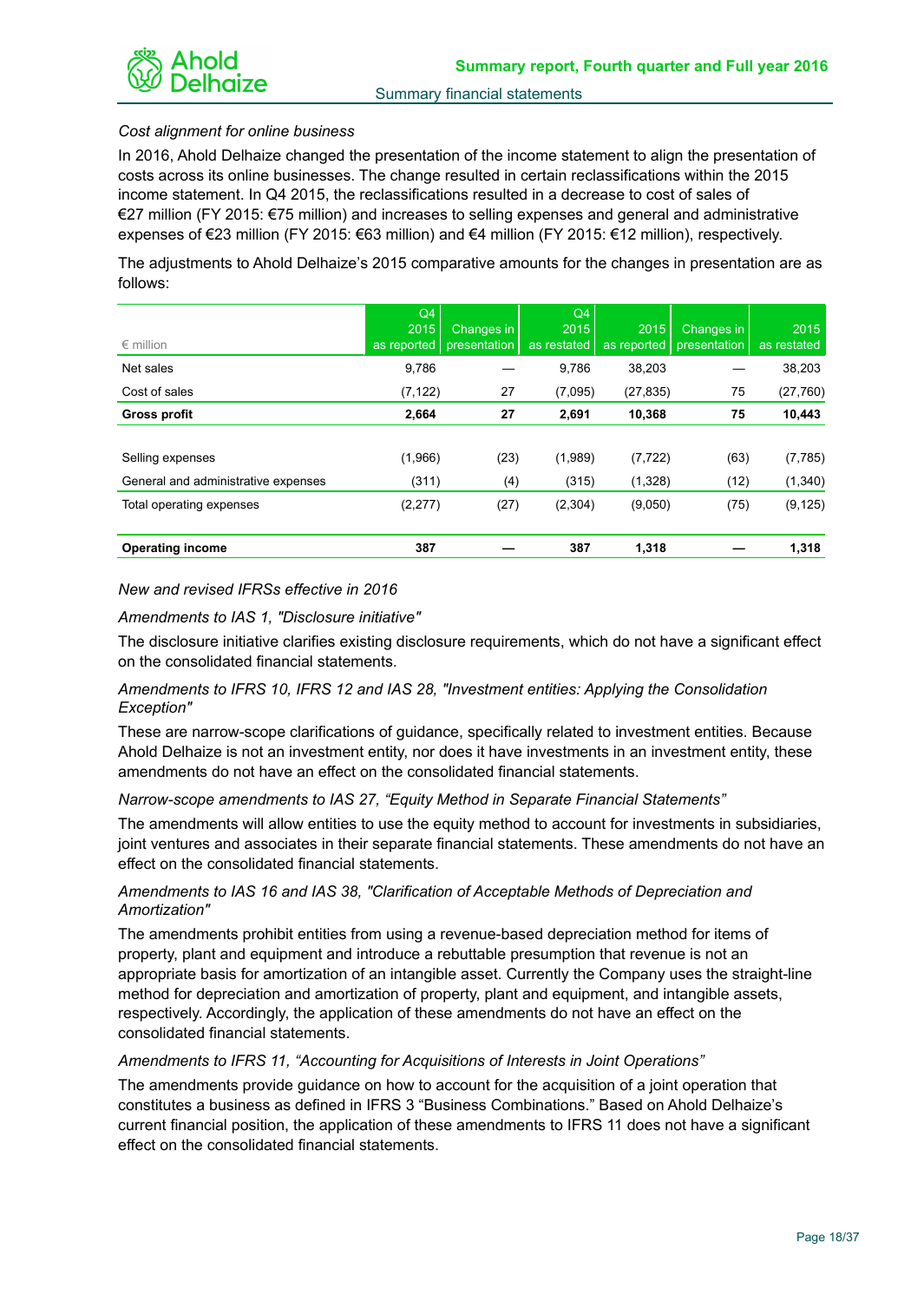

## *Annual improvements to IFRSs 2012-2014*

Annual improvements to IFRSs 2012-2014 Cycle made a number of amendments to various IFRSs, which do not have a significant effect on the consolidated financial statements.

## **3. Business combinations and goodwill**

On July 23, 2016, Ahold and Delhaize announced the completion of their merger, which became effective on July 24, 2016. With this merger, Ahold Delhaize has 21 local brands in 11 countries and employs 370,000 associates in over 6,500 grocery and specialty stores.

Key terms of the merger are:

- The merger took place through a cross-border legal merger of Delhaize into Ahold;
- Delhaize shareholders received 4.75 Ahold ordinary shares for each Delhaize ordinary share;
- €1 billion was returned to Ahold shareholders via a capital return and a reverse stock split prior to completion of the merger; and
- Ahold Delhaize is listed on the Amsterdam Stock Exchange and the Brussels Stock Exchange.

The merger has been accounted for as a business combination using the acquisition method of accounting under IFRS 3, with Ahold being identified as the acquirer.

## *Purchase consideration*

The purchase consideration was €10,765 million. Goodwill recognized in the amount of €5,926 million, which at the date of this report is treated as non-deductible for tax purposes, represents expected synergies from the combination of the operations. The transaction is expected to be accretive to earnings in the first full year after completion, with all anticipated run-rate synergies to be fully realized in the third year after completion. One-off costs of €350 million will be required to achieve synergies.

| <b>Purchase consideration</b>                                                              | $\epsilon$ million |
|--------------------------------------------------------------------------------------------|--------------------|
| Ordinary shares issued (i)                                                                 | 10.761             |
| Amount attributable to purchase consideration in respect of replacement awards issued (ii) |                    |
| Total purchase consideration                                                               | 10.765             |

- (i) Under the terms of the merger, Delhaize shareholders were offered 4.75 ordinary shares in the Company for each share held in Delhaize. On completion of the merger, 496,000,577 ordinary shares were issued. The fair value of the shares issued as part of the consideration paid was based on the published share price on July 23, 2016, of €21.695 per share.
- (ii) In accordance with the terms of the merger agreement, the Company exchanged certain equitysettled share-based payment awards held by employees of Delhaize (the acquiree's awards) for equity-settled share-based payment awards of the Company (the replacement awards).

The total value of the replacement awards is  $€9$  million. The consideration for the business combination includes €4 million transferred to employees of Delhaize when the acquiree's awards were substituted by the replacement awards, which relates to past service. The balance of €5 million will be recognized as post-acquisition compensation cost over the relevant service period.

Since the merger date, Delhaize contributed net sales of €11,001 million and a net income of €239 million (representing the results of the Delhaize operating entities plus any remaining head office and other charges from the Delhaize entities) to the 2016 results.

Assuming that the acquisition occurred on January 4, 2016, management reported on a pro forma basis consolidated net sales of €62,331 million through January 1, 2017, and consolidated pro forma net income of €1,078 million. The pro forma information is based on the historical Ahold and Delhaize quarters. The following main adjustments to the combined historical data were made to arrive at the pro forma information: i) exclusion of the performance of remedy stores and other divestments; ii) exclusion of merger transaction costs; iii) inclusion of purchase price allocation effects; iv) alignment of Global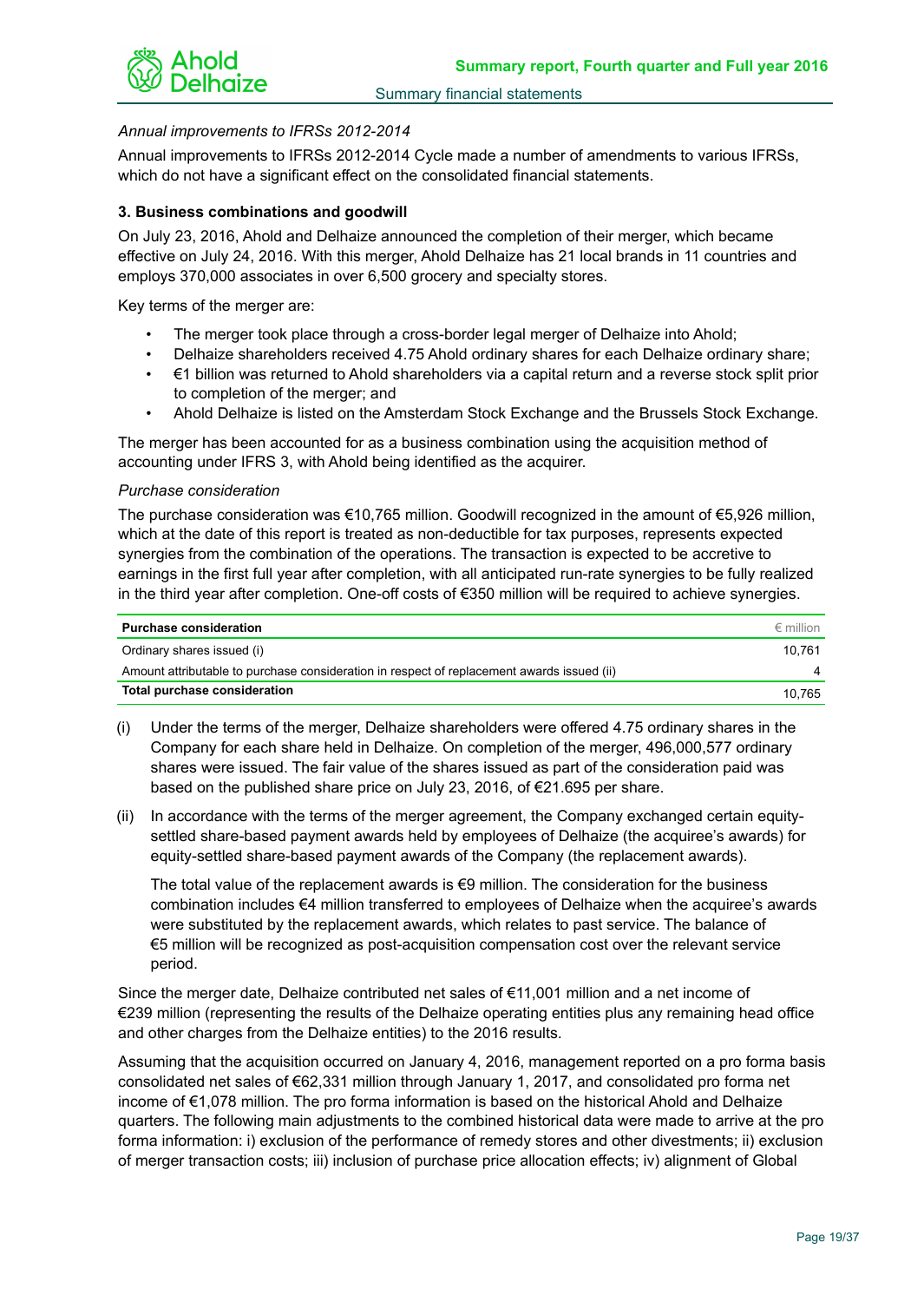

Support Office functions and related costs; and v) alignment of foreign exchange rates used in the translation of foreign group entities.

## *Acquisition-related costs*

Ahold and Delhaize incurred transaction costs of €135 million for banking fees, legal fees and other professional fees, of which €62 million has been booked by Ahold and Delhaize in 2015 and €73 million in 2016. Transaction costs of €38 million (2015: €32 million) have been included in General and administrative expenses as Restructuring and related charges and other.

## *Net assets acquired*

The following is a summary of the initial allocation of the fair value of the net assets acquired and the goodwill arising from the acquisitions during 2016. There were several measurement period adjustments recognized subsequent to the amounts initially recognized and reported in the third quarter of 2016. The measurement period adjustments presented below were retrospectively recognized as adjustments to the July 24, 2016, opening balance sheet, and an insignificant amount has been included in the Income Statement in the fourth quarter.

|                                                                  | <b>Delhaize</b>               | Measurement           | <b>Delhaize</b> |                    |              |
|------------------------------------------------------------------|-------------------------------|-----------------------|-----------------|--------------------|--------------|
| $\epsilon$ million                                               | initially reported<br>Q3 2016 | period<br>adjustments | per Q4<br>2016  | Other <sup>1</sup> | <b>Total</b> |
| Goodwill                                                         | 5.926                         |                       | 5.926           | 31                 | 5,957        |
| Other intangibles                                                | 4,311                         |                       | 4,311           | 8                  | 4,319        |
| Property, plant and equipment (including<br>investment property) | 5,104                         | (3)                   | 5,101           | 14                 | 5,115        |
| Deferred tax assets                                              | 7                             | (3)                   | 4               | $\overline{2}$     | 6            |
| Other non-current assets                                         | 97                            | 1                     | 98              |                    | 98           |
| Inventories                                                      | 1,498                         |                       | 1,498           | $\overline{2}$     | 1,500        |
| Assets held for sale                                             | 111                           |                       | 111             |                    | 111          |
| Cash and cash equivalent                                         | 2,280                         |                       | 2,280           |                    | 2,280        |
| Receivables & other current assets                               | 1,015                         | 4                     | 1,019           |                    | 1,019        |
| Loans                                                            | (2,374)                       |                       | (2,374)         |                    | (2,374)      |
| Finance lease liabilities                                        | (517)                         |                       | (517)           | (4)                | (521)        |
| Provisions non-current (including pensions)                      | (476)                         | 6                     | (470)           |                    | (470)        |
| Deferred tax liabilities                                         | (1, 427)                      | 38                    | (1,389)         |                    | (1,389)      |
| Other non-current liabilities                                    | (236)                         |                       | (236)           | (6)                | (242)        |
| Accounts payable                                                 | (2, 317)                      | 2                     | (2,315)         | (1)                | (2,316)      |
| <b>Bank overdrafts</b>                                           | (993)                         |                       | (993)           |                    | (993)        |
| Liabilities held for sale                                        | (37)                          |                       | (37)            |                    | (37)         |
| Other current liabilities                                        | (1,207)                       | (45)                  | (1,252)         |                    | (1,252)      |
| <b>Total purchase consideration</b>                              | 10,765                        |                       | 10,765          | 46                 | 10,811       |
| Ordinary shares issued                                           | (10, 761)                     |                       | (10, 761)       |                    | (10, 761)    |
| Replacement awards issued                                        | (4)                           |                       | (4)             |                    | (4)          |
| Cash acquired (excluding restricted cash)                        | (2, 251)                      |                       | (2, 251)        |                    | (2, 251)     |
| Acquisition of business, net of cash                             | (2, 251)                      |                       | (2, 251)        | 46                 | (2, 205)     |

*1. Represents other smaller acquisitions of stores in the Netherlands and the U.S. and follow up from the measurement of the A&P acquisition in Q4 2015.*

The valuation techniques used for measuring the fair value of material assets acquired and liabilities assumed were as follows:

• Property, plant and equipment: The fair value adjustments with respect to property, plant and equipment have been determined primarily through the combination of an income approach, which requires the estimation of the "income generating" capacity of the relevant assets and the return or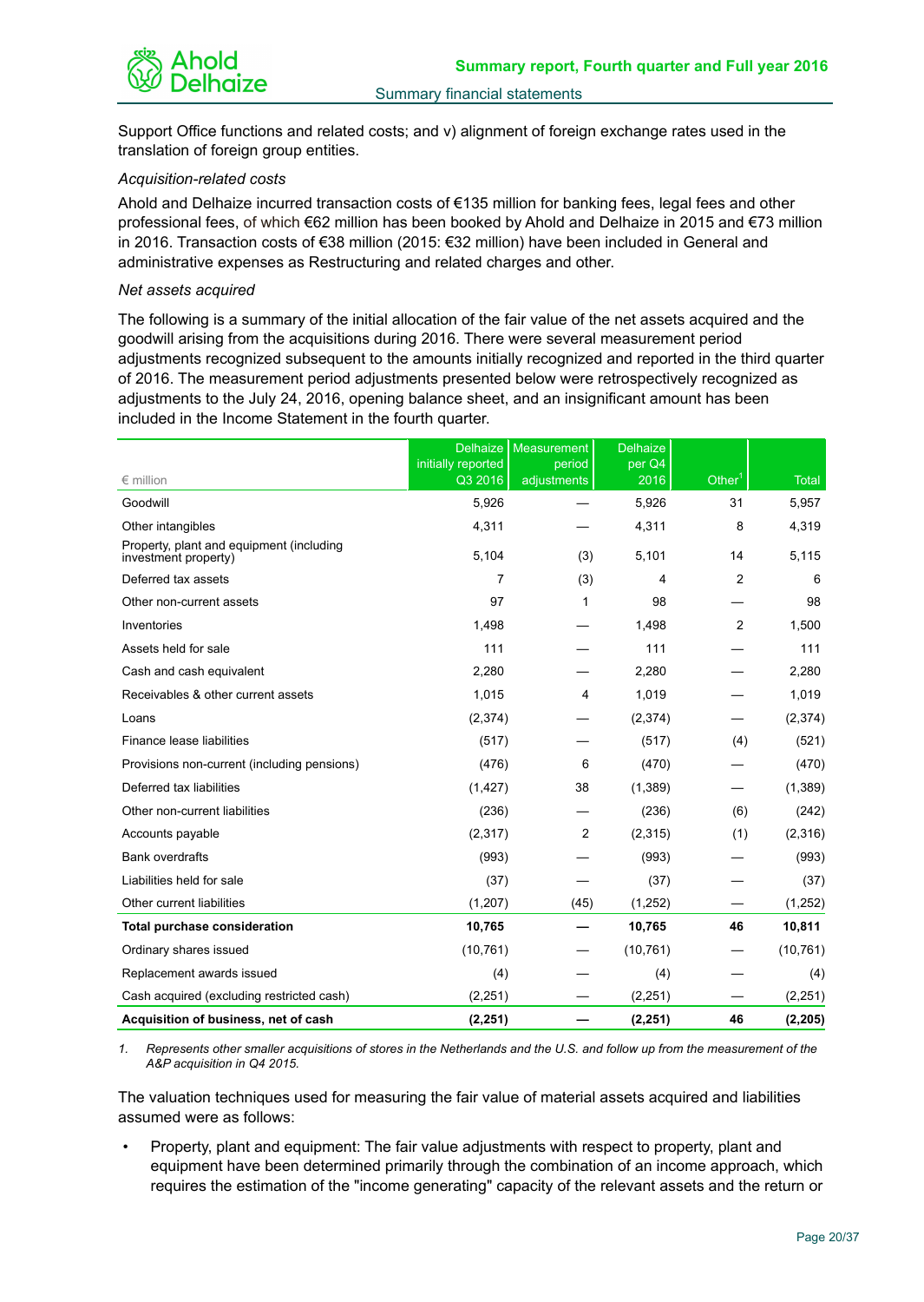

yield that a market participant would apply to such assets; a cost approach, which requires the calculation of the depreciated replacement cost of the relevant assets; and a market approach, which requires the comparison of the subject assets to transactions involving comparable assets.

- Other intangible assets: The fair values of brand names and contractual relationships have been determined primarily through an income approach, which requires an estimate or forecast of future expected cash flows through either a relief from royalty or multi-period excess earnings approach.
- Other intangible assets lease-related intangibles: The fair values of lease-related intangibles have been assessed through a market approach, which requires a comparison of contract and market prices.
- Deferred tax assets and liabilities: Deferred income tax assets and liabilities as of the merger date represented the expected future tax consequences of temporary differences between the fair values of the assets acquired and liabilities assumed and their tax bases. Deferred tax liabilities have been recognized in full except where the reversal of the temporary differences is within the control of the Company and these differences are not expected to reverse in the foreseeable future. Deferred tax assets have been recognized based on recoverability of the temporary differences and considering the tax planning strategies expected to be adopted by the Company.
- Inventory: The fair value of inventory is primarily the carrying value at the merger date on the basis that the carrying value of inventory at cost for a retailer represents the fair value that would be paid by a market participant in the retail sector.
- Assets held for sale remedy stores: In order to get approval from competition authorities in the U.S. and Belgium, the Company has agreed to sell certain stores as part of the merger ("remedy stores"). The remedy stores have been presented as assets held for sale on the opening balance sheet and the purchase price allocated to these stores is based on the expected sales consideration, less any incremental costs directly attributable to the sale in accordance with IFRS 5.
- Loans: The fair value of debt was estimated primarily on the basis of "market-quoted rates" for the listed debt.
- Provisions contingent liabilities: The provisions assumed as part of the net assets of the business combination include the fair value of contingent liabilities related to certain legal disputes as well as lease guarantees provided to lessors on certain stores which have been assigned or sold.

The fair value of the contingent liability associated with the legal disputes is based on an assessment of the expected cash outflow and the probability of such an outflow. The timing associated with any settlement of these disputes is uncertain and therefore the expected cash outflow considering its probability has not been discounted.

The fair value of the contingent liability associated with lease guarantees provided on sold or assigned stores is based on an evaluation of the counterparty's credit risk (i.e., the risk of the party on behalf of whom the guarantee is provided) and the re-let potential of the property linked to its location.

• Other receivables and liabilities: Other receivables and liabilities such as trade payables and receivables, other current and non-current assets and liabilities, provisions (other than contingent liabilities) and accruals are valued at the carrying values in Delhaize's books on the basis that the carrying value represented the fair value as of the merger date. The carrying value of trade receivables recorded in Delhaize's books included a provision relating to uncertain trade receivables where collectibility was not assured and these provisions have been included in the fair value assessment as of the merger date. No incremental fair value adjustments have been made to the carrying value of trade receivables recorded in Delhaize's books.

If new information is obtained within one year of the date of acquisition about any additional provisions or facts and circumstances that would lead to adjustments to the above amounts that existed at the date of acquisition, the accounting for the acquisition will be revised.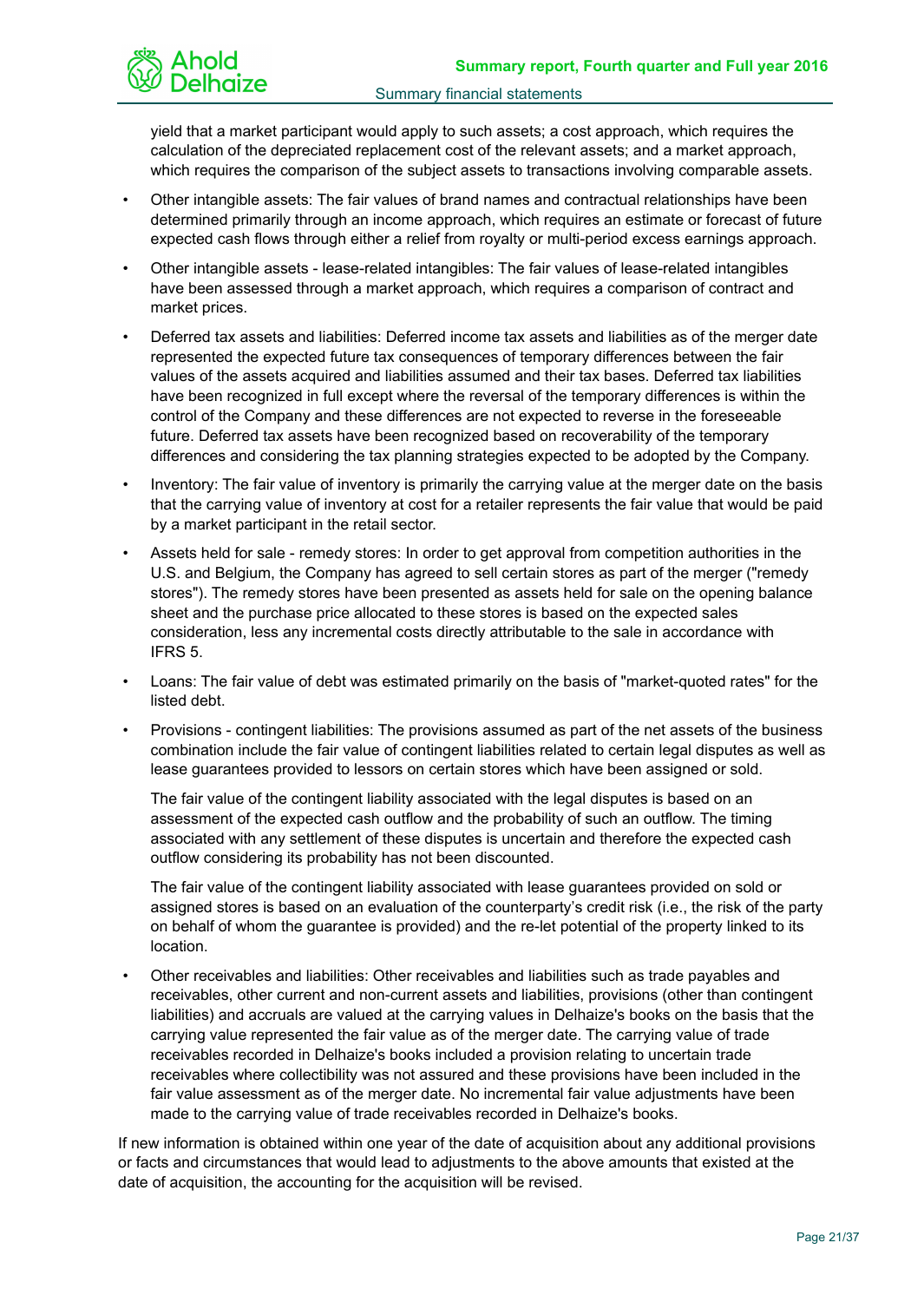

A reconciliation of Ahold Delhaize's goodwill balance, which is presented within intangible assets, is as follows:

| $\epsilon$ million                         | Goodwill |
|--------------------------------------------|----------|
| As of January 3, 2016                      |          |
| At cost                                    | 1,241    |
| Accumulated impairment losses              | (5)      |
| <b>Opening carrying amount</b>             | 1,236    |
| Acquisitions through business combinations | 5,957    |
| Impairment losses and reversals - net      | (5)      |
| Transfers to assets held for sale          | (9)      |
| Other movements - net                      | 3        |
| Exchange rate differences                  | 213      |
| <b>Closing carrying amount</b>             | 7,395    |
| As of January 1, 2017                      |          |
| At cost                                    | 7,405    |
| Accumulated impairment losses              | (10)     |
| <b>Closing carrying amount</b>             | 7,395    |

## **4. Segment reporting**

Ahold Delhaize's retail operations are presented in five reportable segments. In addition, Other retail, consisting of Ahold Delhaize's unconsolidated joint ventures JMR - Gestão de Empresas de Retalho, SGPS, S.A. ("JMR") and P.T. Lion Super Indo, LLC ("Super Indo"), and Ahold Delhaize's Global Support Office are presented separately. The accounting policies used for the segments are the same as the accounting policies used for the consolidated financial statements as described in *Note 2*.

Operating companies in all reportable segments sell a wide range of perishable and non-perishable food and non-food consumer products.

| Reportable segment              | Operating segments included in the Reportable segment                                                                                   |
|---------------------------------|-----------------------------------------------------------------------------------------------------------------------------------------|
| Ahold USA                       | Stop & Shop New England, Stop & Shop New York Metro, Giant Landover, Giant<br>Carlisle and Peapod                                       |
| Delhaize America                | Food Lion and Hannaford                                                                                                                 |
| The Netherlands                 | Albert Heijn (including the Netherlands, Belgium and Germany), Etos, Gall & Gall and<br>bol.com (including the Netherlands and Belgium) |
| <b>Belgium</b>                  | Delhaize (including Belgium and Luxembourg)                                                                                             |
| Central and Southeastern Europe | Albert (Czech Republic), Alfa Beta (Greece), Mega Image (Romania), Delhaize Serbia<br>(Republic of Serbia)                              |
|                                 |                                                                                                                                         |

| <b>Other</b>                          | I Included in Other                                                                                                                                          |
|---------------------------------------|--------------------------------------------------------------------------------------------------------------------------------------------------------------|
| Other retail<br>Global Support Office | Unconsolidated joint ventures JMR (49%) and Super Indo (51%)<br>Global Support Office staff (the Netherlands, Belgium, Switzerland and the United<br>States) |

Following the merger with Delhaize, the number of reportable segments increased due to the addition of reportable segments that consist of the Delhaize businesses merged into the Company: Delhaize America and Belgium. The Albert (Czech Republic) operating segment on which we previously reported separately is now aggregated into the Central and Southeastern Europe reportable segment together with operating segments in Greece, Romania and Serbia.

۰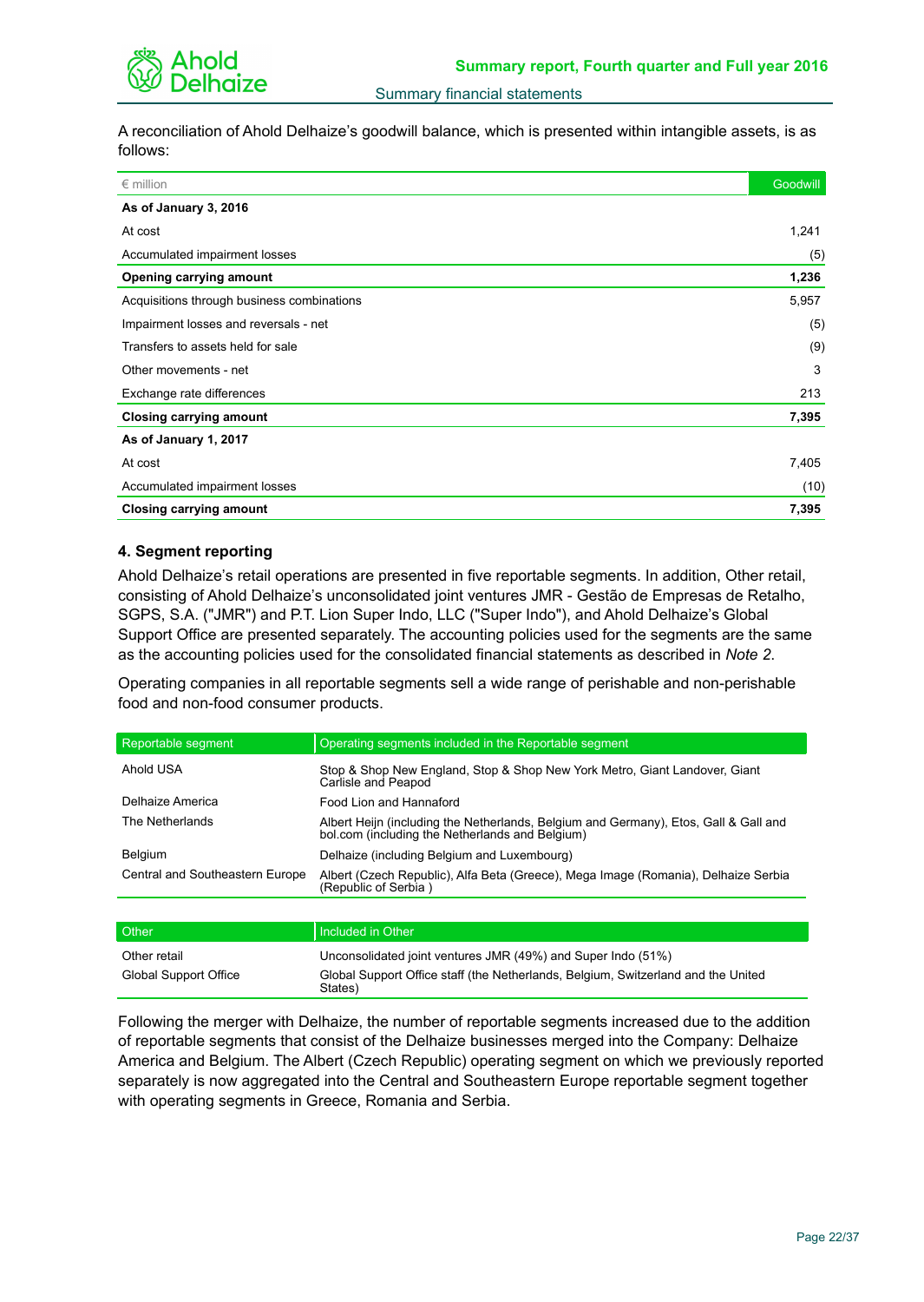

## **Net sales**

Net sales per segment are as follows:

|                                                                          | Q4<br>2016 | Q4<br>2015 | 2016   | 2015   |
|--------------------------------------------------------------------------|------------|------------|--------|--------|
| \$ million                                                               |            |            |        |        |
| Ahold USA                                                                | 6,108      | 6,624      | 26,377 | 26,350 |
| Delhaize America                                                         | 3,946      |            | 7,746  |        |
| Average U.S. dollar exchange rate<br>(euro per U.S. dollar) <sup>1</sup> | 0.9311     | 0.9139     | 0.9038 | 0.9001 |
|                                                                          |            |            |        |        |
| $\epsilon$ million                                                       |            |            |        |        |
| Ahold USA                                                                | 5,690      | 6,060      | 23,845 | 23,732 |
| Delhaize America                                                         | 3,675      |            | 7,065  |        |
| The Netherlands                                                          | 3,226      | 3,265      | 13,101 | 12,699 |
| Belgium                                                                  | 1,164      |            | 2,199  |        |
| Central and Southeastern Europe                                          | 1,364      | 461        | 3,485  | 1,772  |
| <b>Ahold Delhaize Group</b>                                              | 15,119     | 9,786      | 49,695 | 38,203 |

*1. Due to the difference in reporting periods and the results for Delhaize America are included as of July 24, 2016, the average U.S. dollar exchange rate differs slightly for Delhaize America.*

## **Operating income**

Operating income (loss) per segment is as follows:

|                                 | Q4<br>2016 | Q4<br>2015 | 2016  | 2015  |
|---------------------------------|------------|------------|-------|-------|
| \$ million                      |            |            |       |       |
| Ahold USA                       | 228        | 271        | 902   | 974   |
| Delhaize America                | 109        |            | 239   |       |
| $\epsilon$ million              |            |            |       |       |
| Ahold USA                       | 214        | 248        | 818   | 878   |
| Delhaize America                | 102        |            | 218   |       |
| The Netherlands                 | 121        | 145        | 578   | 557   |
| Belgium                         | 20         |            | 51    |       |
| Central and Southeastern Europe | 69         | 16         | 125   | 11    |
| <b>Global Support Office</b>    | (39)       | (22)       | (206) | (128) |
| <b>Ahold Delhaize Group</b>     | 487        | 387        | 1,584 | 1,318 |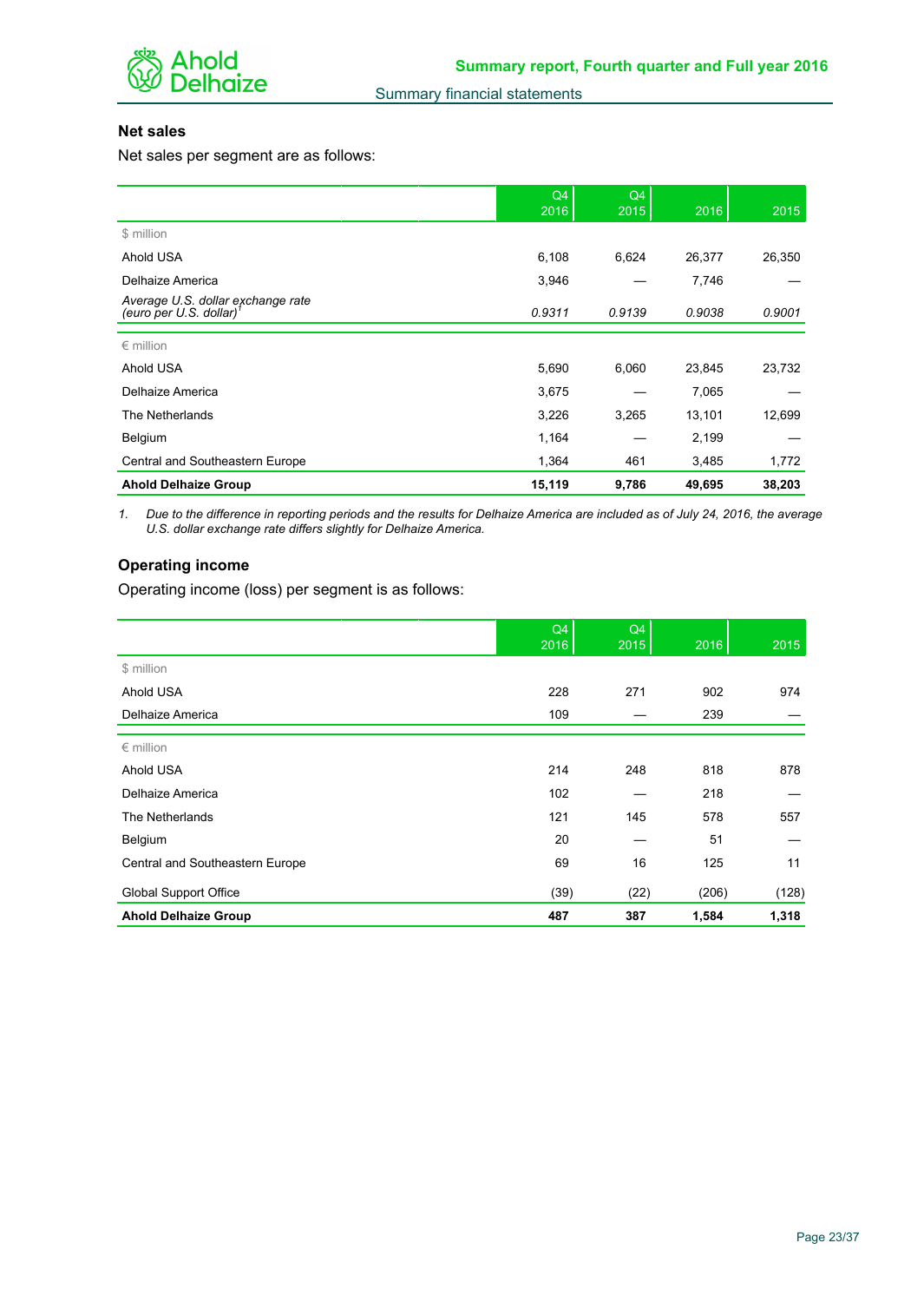

## **5. Expenses by nature**

The aggregate of cost of sales and operating expenses is specified by nature as follows:

| $\epsilon$ million                         | Q4<br>2016 | Q4<br>$2015^{\circ}$ | 2016   | 2015 <sup>1</sup> |
|--------------------------------------------|------------|----------------------|--------|-------------------|
| Cost of product                            | 10.683     | 6,800                | 34.846 | 26,597            |
| Labor costs                                | 2,134      | 1.445                | 7.196  | 5,704             |
| Other operational expenses                 | 1,167      | 760                  | 3,852  | 2,938             |
| Depreciation and amortization              | 424        | 238                  | 1.360  | 993               |
| Rent expenses and income - net             | 216        | 149                  | 775    | 632               |
| Impairment losses and reversals - net      | 28         | 14                   | 104    | 39                |
| (Gains) losses on the sale of assets - net | (20)       | (7)                  | (22)   | (18)              |
| Total expenses by nature                   | 14,632     | 9.399                | 48,111 | 36,885            |

*1. Comparative balances have been restated to conform to the current year's presentation. See Note 2.*

#### **6. Income taxes**

The following table reconciles the statutory income tax rate with the effective income tax rate in the consolidated income statement:

| $\epsilon$ million                                                                   | 2016  | Tax rate  | 2015  | Tax rate |
|--------------------------------------------------------------------------------------|-------|-----------|-------|----------|
| Income before income taxes                                                           | 1.043 |           | 1.053 |          |
| Income tax expense at statutory tax rate                                             | (261) | 25.0 %    | (263) | 25.0%    |
| Adjustments to arrive at effective income tax rate:                                  |       |           |       |          |
| Rate differential (local rates versus the statutory rate of the<br>Netherlands)      | (6)   | 0.6%      | (26)  | $2.5 \%$ |
| Deferred tax income (expense) related to recognition of deferred<br>tax assets - net | 7     | (0.7)%    | 29    | (2.8)%   |
| Reserves, (non-)deductibles and discrete items                                       | 13    | $(1.2)\%$ | 36    | (3.4)%   |
| Total income taxes                                                                   | (247) | 23.7%     | (224) | 21.3%    |

Rate differential indicates the effect of Ahold Delhaize's taxable income being generated and taxed in jurisdictions where tax rates differ from the statutory tax rate in the Netherlands. Reserves, (non-) deductibles and discrete items include one-time transactions.

## **7. Assets and liabilities held for sale and discontinued operations**

Assets held for sale and related liabilities at January 1, 2017, consist primarily of non current assets and associated liabilities of stores (Ahold USA: €27 million with associated liabilities of €9 million, the Netherlands: €19 million). The balances at January 1, 2017, included property, plant and equipment, goodwill and associated liabilities of the remaining remedy stores to be divested (Ahold USA: €27 million, the Netherlands: €4 million). As part of the approval of the merger between Ahold and Delhaize Group by the U.S. Federal Trade Commission, Ahold and Delhaize subsidiaries entered into agreements to sell 86 stores in the United States. The approval of the Belgian Competition Authority was conditional upon the divestment of 13 stores and a limited number of projects in Belgium. Of the 86 stores in the United States, Ahold USA divested eight out of 15 stores and Delhaize America divested all of the 71 stores. The divestment of remedy stores resulted in an €18 million gain at Ahold USA. As part of the purchase price allocation, the property, plant and equipment and associated liabilities of Delhaize America's remedy stores were recognized at fair value. Therefore, the divestments resulted in an insignificant loss at Delhaize America. None of the 13 stores in Belgium (eight Albert Heijn stores and five Delhaize franchisee stores) have been divested yet. The Netherlands incurred an impairment charge of €6 million for the remedy stores held for sale.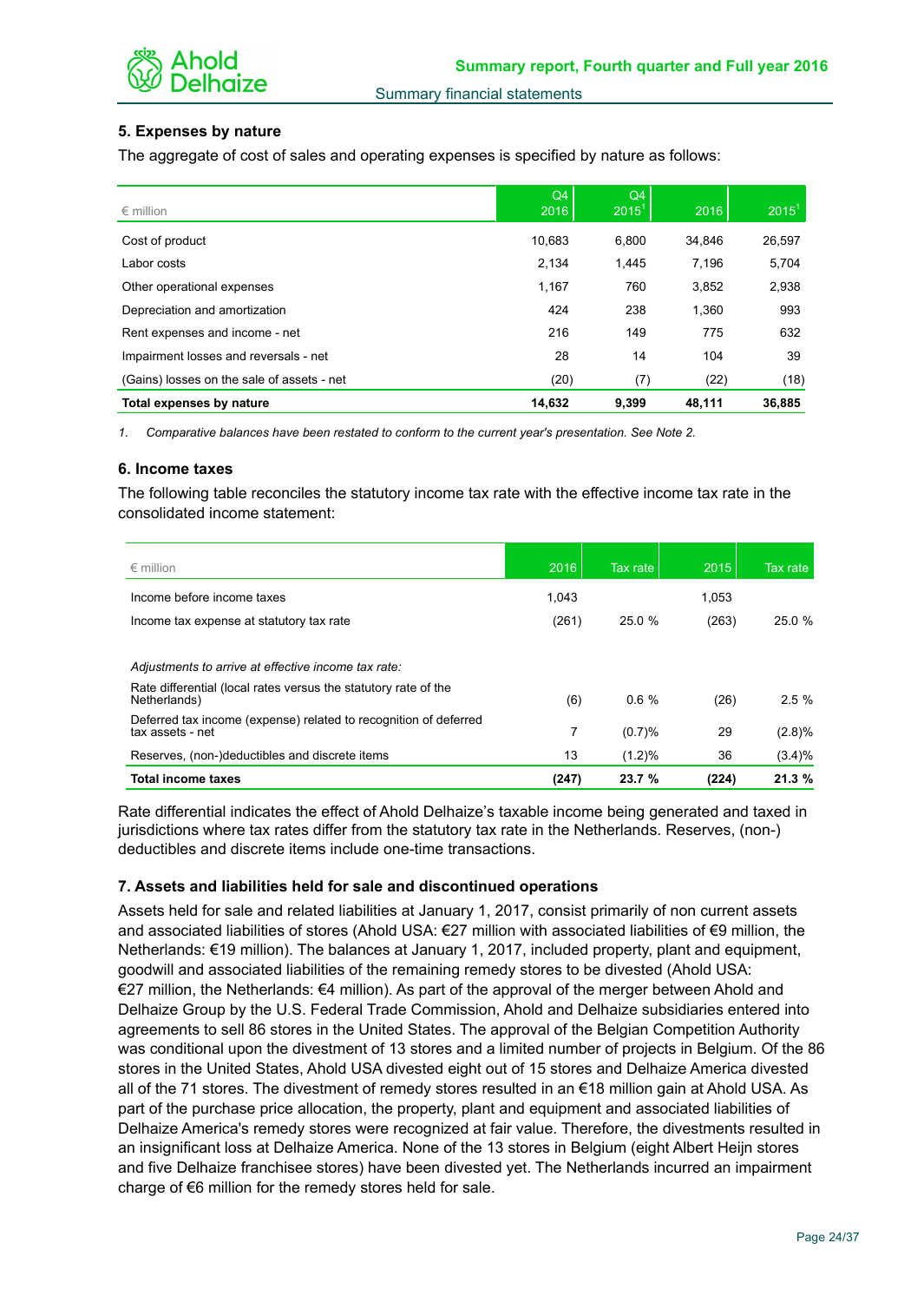

In addition, Ahold Delhaize completed the sale of pet specialist shop chain Tom & Co with an insignificant divestment loss.

The remedy stores and Tom & Co do not represent discontinued operations.

*Discontinued operations*

Income from discontinued operations is specified as follows:

| $\epsilon$ million                                              | Q4<br>2016 | Q4<br>2015 | 2016 | 2015 |
|-----------------------------------------------------------------|------------|------------|------|------|
|                                                                 |            |            |      |      |
| BI-LO / Bruno's                                                 | (1)        |            |      |      |
| Other                                                           |            |            |      |      |
| Results on divestments of discontinued operations <sup>1</sup>  | 11         |            |      |      |
| Income (loss) from discontinued operations, net of income taxes | (1)        |            |      |      |

*1 Results on divestments are after net income tax expense of nil for the fourth quarter of 2016 and 2015 (YTD 2016: nil, YTD 2015: €1 million).*

The cash flows from the divestment of businesses as presented in the cash flow statement are nil and €4 million for Q4 and FY 2016, respectively (Q4 and FY 2015: nil).

## **8. Equity attributable to common shareholders**

#### *Dividend on common shares*

On April 19, 2016, the General Meeting of Shareholders approved the dividend over 2015 of €0.52 per common share ( $\epsilon$ 429 million in the aggregate). This dividend was paid on May 4, 2016.

The Management Board, with the approval of the Supervisory Board, proposes that a dividend of  $\epsilon$ 0.57 per common share be paid in 2017 with respect to 2016. This dividend is subject to approval by the General Meeting of Shareholders and has not been included as a liability on the consolidated balance sheet as of January 1, 2017. The payment of this dividend will not have income tax consequences for the Company.

## *Share buyback and capital return and reverse stock split*

On February 26, 2015, the Company announced its decision to return  $\epsilon$ 500 million to its shareholders by way of a share buyback program, to be completed over a 12-month period. Under this program, 8,795,407 of the Company's own shares were repurchased in the first half of 2015. Shares were repurchased at an average price of €18.32 per share for a total amount of €161 million. As a result of the announcement that Ahold intended to merge with Delhaize, the share buyback program was terminated in the second quarter of 2015.

Of the total shares repurchased, 60,000,000 were canceled on July 7, 2015.

On March 14, 2016, the merger between Ahold and Delhaize, including a capital repayment and reverse stock split was approved at an Extraordinary General Meeting of Shareholders. The merger between Ahold and Delhaize became effective on July 24, 2016.

On July 18, 2016, every 17 issued common shares were consolidated into 16 common shares, which reduced the total number of common shares outstanding by 48,507,004 shares. The capital repayment of €1.29 per remaining share, €1,001 million in the aggregate (excluding transaction costs), was paid on July 21, 2016.

As consideration, Delhaize shareholders received 4.75 Ahold common shares for each issued and outstanding Delhaize common share, which increased the number of common shares outstanding by 496,000,577 shares.

On January 9, 2017, the Company commenced the €1 billion share buyback program that was announced on December 7, 2016. The program is expected to be completed before the end of 2017.

The number of outstanding common shares as of January 1, 2017, was 1,272,276,402 (January 3, 2016: 818,471,229).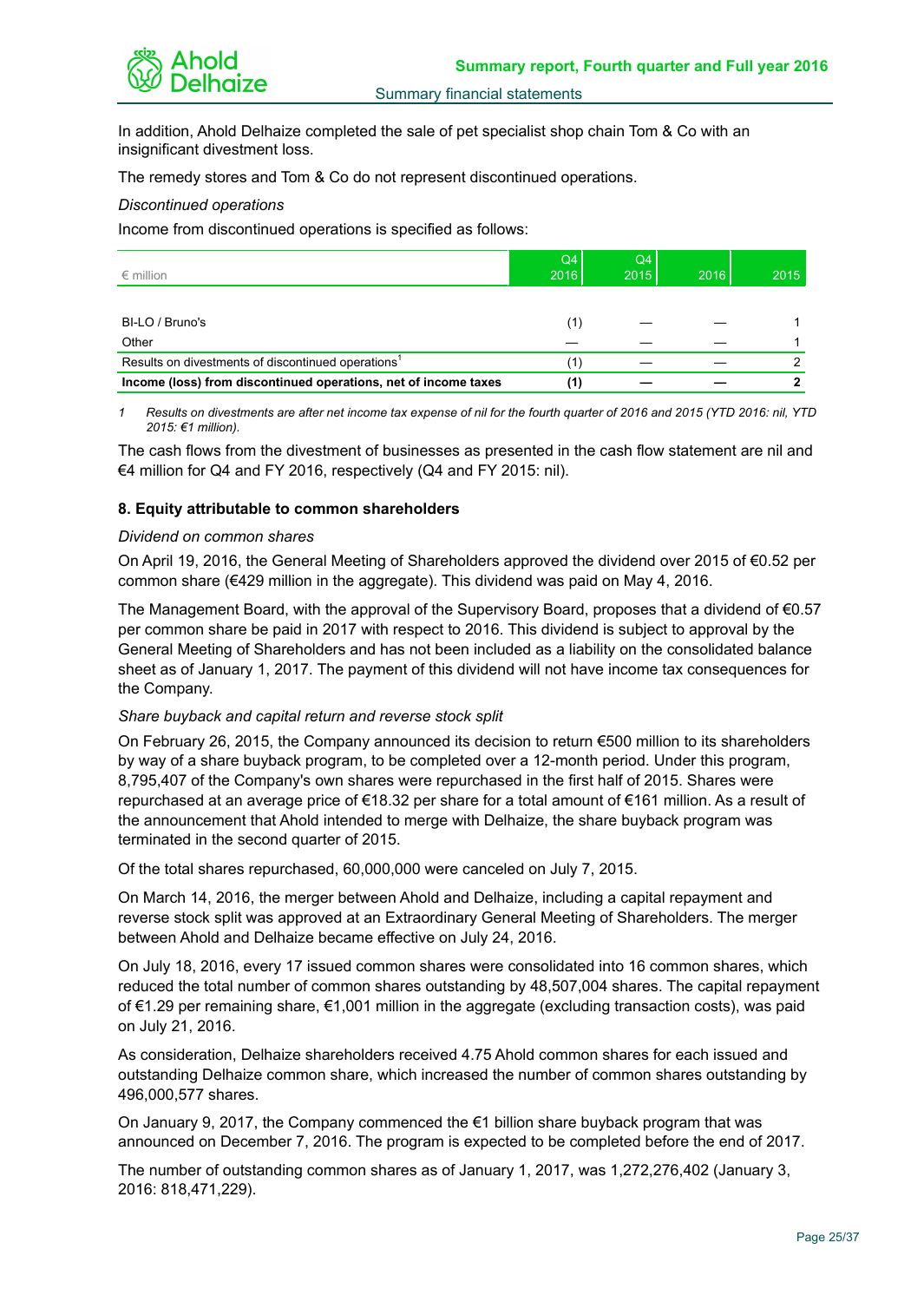

## **9. Cash**

The following table presents the reconciliation between the cash and cash equivalents as presented in the statement of cash flows and as presented on the balance sheet:

| $\epsilon$ million                                                       | January 1,<br>2017 | January 3.<br>2016 |
|--------------------------------------------------------------------------|--------------------|--------------------|
| Cash and cash equivalents as presented in the statement of cash flows    | 3.990              | 1.819              |
| Restricted cash                                                          | 42                 |                    |
| Cash and cash equivalents as presented on the balance sheet <sup>1</sup> | 4.032              | 1,826              |

*1. Cash and cash equivalents include €1,184 million held under a notional cash pooling arrangement. This cash amount is fully offset by an identical amount included under Other current financial liabilities.*

## **10. Financial instruments**

## *Fair values of financial instruments*

The following table presents the fair values of financial instruments, based on Ahold Delhaize's categories of financial instruments, including current portions, compared to the carrying amounts at which these instruments are included on the balance sheet:

|                                             | January 1, 2017    |               | <b>January 3, 2016</b> |               |
|---------------------------------------------|--------------------|---------------|------------------------|---------------|
| $\epsilon$ million                          | Carrying<br>amount | Fair<br>value | Carrying<br>amount     | Fair<br>value |
| Loans receivable                            | 66                 | 75            | 42                     | 49            |
| Trade and other (non-)current receivables   | 1,600              | 1,600         | 832                    | 832           |
| Reinsurance assets                          | 220                | 220           | 203                    | 203           |
| Total loans and receivables                 | 1,886              | 1,895         | 1,077                  | 1,084         |
| Cash and cash equivalents                   | 4,032              | 4,032         | 1,826                  | 1,826         |
| Short-term deposits and similar instruments | 110                | 110           | 528                    | 528           |
| Derivatives                                 | 299                | 299           | 338                    | 338           |
| Available-for-sale                          | 186                | 186           | 6                      | 6             |
| <b>Total financial assets</b>               | 6,513              | 6,522         | 3,775                  | 3,782         |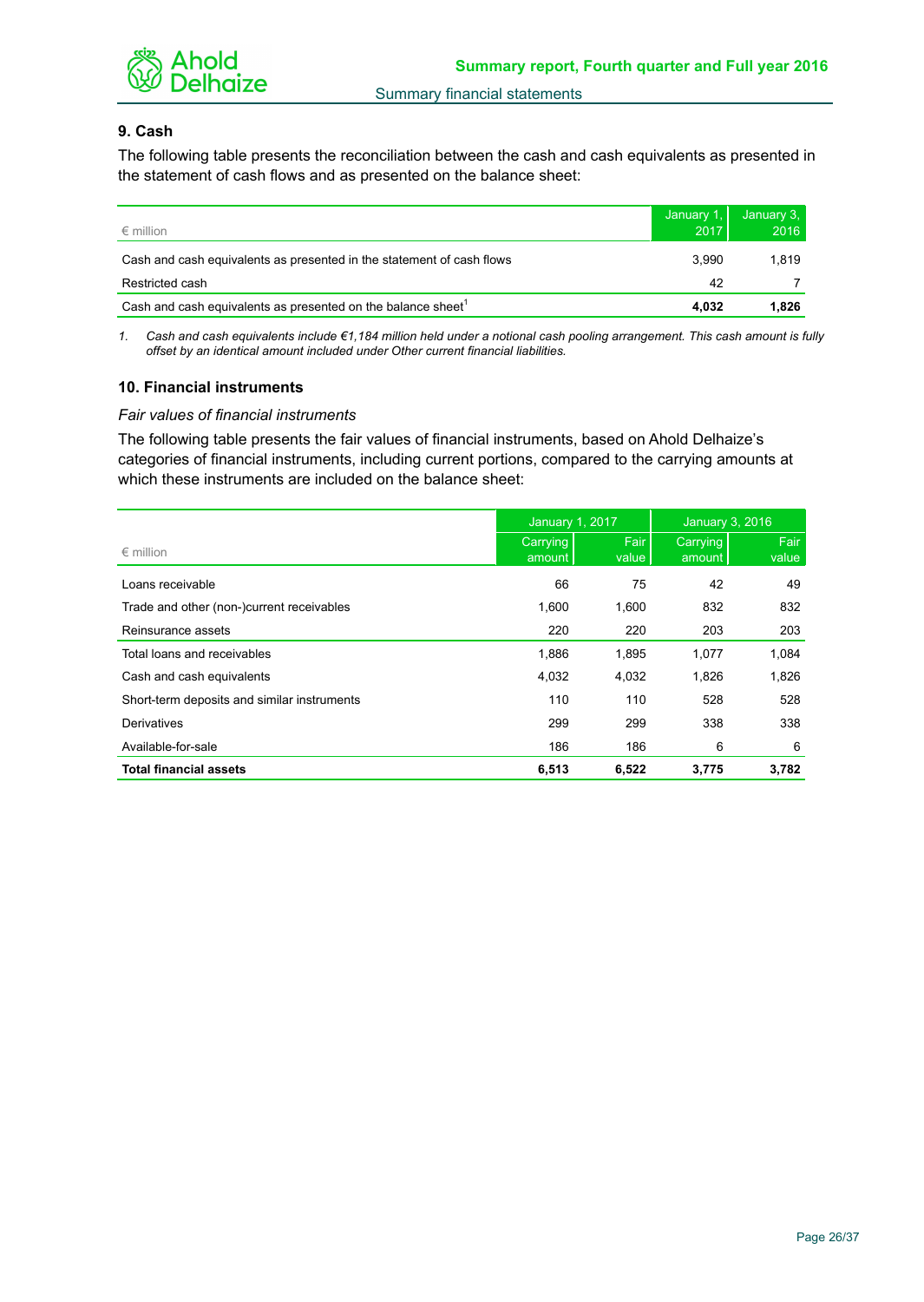

|  |  | <b>Summary financial statements</b> |
|--|--|-------------------------------------|
|--|--|-------------------------------------|

|                                                | January 1, 2017    |               | <b>January 3, 2016</b> |               |  |
|------------------------------------------------|--------------------|---------------|------------------------|---------------|--|
| $\epsilon$ million                             | Carrying<br>amount | Fair<br>value | Carrying<br>amount     | Fair<br>value |  |
| <b>Notes</b>                                   | (3, 434)           | (3, 442)      | (1, 144)               | (1, 359)      |  |
| Other loans                                    | (5)                | (5)           | (3)                    | (3)           |  |
| Financing obligations                          | (385)              | (366)         | (397)                  | (395)         |  |
| Mortgages payable                              | (26)               | (29)          | (9)                    | (10)          |  |
| Finance lease liabilities                      | (1,960)            | (2,396)       | (1,400)                | (1,798)       |  |
| Cumulative preferred financing shares          | (497)              | (549)         | (497)                  | (554)         |  |
| Dividend cumulative preferred financing shares | (20)               | (20)          | (22)                   | (22)          |  |
| Accounts payable                               | (5,389)            | (5,389)       | (2,800)                | (2,800)       |  |
| Short-term borrowings                          | (1,253)            | (1,253)       | (52)                   | (52)          |  |
| Interest payable                               | (59)               | (59)          | (29)                   | (29)          |  |
| Reinsurance liabilities                        | (234)              | (234)         | (221)                  | (221)         |  |
| Other                                          | (89)               | (97)          | (61)                   | (71)          |  |
| Total non-derivative financial liabilities     | (13, 351)          | (13, 839)     | (6,635)                | (7, 314)      |  |
| Derivatives                                    | (63)               | (63)          | (210)                  | (210)         |  |
| <b>Total financial liabilities</b>             | (13, 414)          | (13,902)      | (6, 845)               | (7, 524)      |  |

## *Buy-back and cancellation of the JPY33 billion Floating Rate Notes*

On November 15, 2016, Ahold Delhaize executed a buyback and cancellation of the outstanding principal amount of its JPY33 billion floating rate notes, due May 2031 ("JPY notes") and the unwinding of the associated yen / euro cross currency interest rate swap for a total consideration of €543 million. Together, the JPY notes and the swap represented a synthetic €299 million long-term liability at an annual interest rate of 7.065%*.* The buying back of the JPY notes resulted in a one-off finance cost of €243 million, before tax. This cost included a €213 million release from equity to the income statement relating to the unwinding of the swap for which hedge accounting was applied*.*The cost of buying back the JPY notes and unwinding the swap has been funded from available cash.

## *Financial assets and liabilities measured at fair value on the balance sheet*

Of Ahold Delhaize's categories of financial instruments, only derivatives, assets available-for-sale and reinsurance assets (liabilities) are measured and recognized on the balance sheet at fair value. These fair value measurements are categorized within Level 2 of the fair value hierarchy. The Company uses inputs other than quoted prices that are observable for the asset or liability, either directly (i.e., as prices) or indirectly (i.e., derived from prices). The fair value of derivative instruments is measured by using either a market or income approach (mainly present value techniques). Foreign currency forward contracts are measured using quoted forward exchange rates and yield curves derived from quoted interest rates that match the maturity of the contracts. Interest rate swaps are measured at the present value of expected future cash flows. Expected future cash flows are discounted by using the applicable yield curves derived from quoted interest rates.

To the extent that no cash collateral is contractually required, the valuation of Ahold Delhaize's derivative instruments is adjusted for the credit risk of the counterparty, called Credit Valuation Adjustment (CVA), and adjusted for Ahold Delhaize's own credit risk, called Debit Valuation Adjustment (DVA). The CVA / DVA calculations have been added to the fair value of Ahold Delhaize's interest and cross-currency swaps. The valuation technique for the CVA / DVA calculation is based on relevant observable market inputs.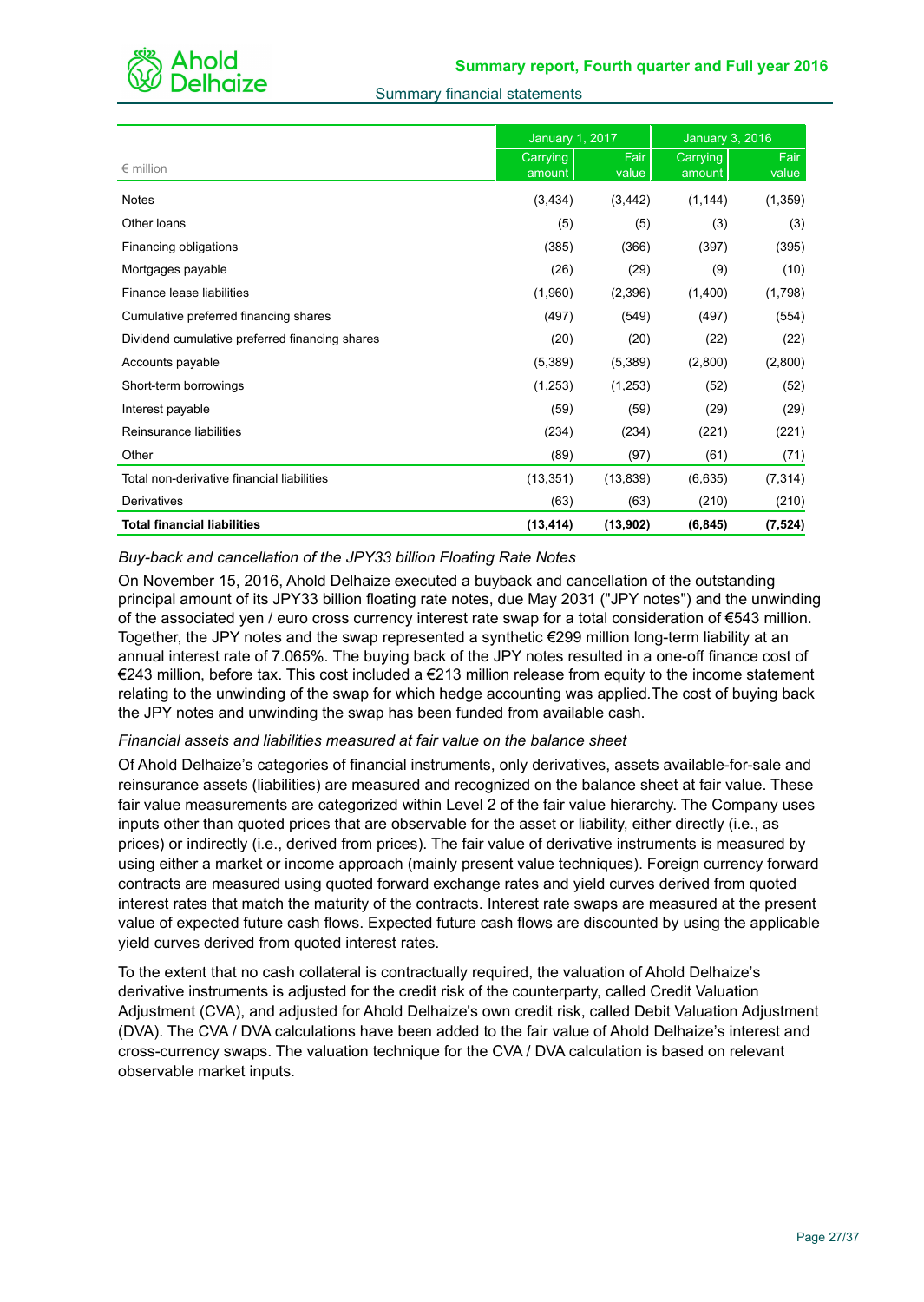No CVA / DVA adjustments are made to the valuation of certain derivative instruments, for which both Ahold Delhaize and its counterparties are required to post or redeem cash collaterals if the value of a derivative exceeds a threshold defined in the contractual provisions. Such cash collaterals materially reduce the impact of both the counterparty and Ahold Delhaize's own non-performance risk on the value of the instrument. The portion of outstanding derivatives that was collateralized is specified as follows:

| $\epsilon$ million                                            | January 1,<br>2017 | January $3,$<br>2016 |
|---------------------------------------------------------------|--------------------|----------------------|
| Cross-currency interest rate swaps                            | 63                 |                      |
| Total net derivative liabilities subject to collateralization | 63                 |                      |
| Collateralized amount                                         |                    |                      |

The carrying amount of trade and other (non-)current receivables, cash and cash equivalents, accounts payable, short-term deposits and similar instruments, and other current financial assets and liabilities approximate their fair values because of the short-term nature of these instruments and, for receivables, because of the fact that any recoverability loss is reflected in an impairment loss. The fair values of quoted borrowings for which an active market exists are based on quoted prices at the end of the reporting period. The fair value of other non-derivative financial assets and liabilities that are not traded in an active market are estimated using discounted cash flow analyses based on prevailing market rates. The fair value of the cumulative preferred financing shares is measured as the present value of expected future cash flows. Such cash flows include the dividend payments and the payments of the nominal value plus paid in capital. Expected future cash flows are discounted by using the yield curves derived from quoted interest rates and Credit Default Swap rates that match the maturity of the contracts. The conditions for redemption and conversion of the cumulative preferred financing shares are disclosed in *Note 22* of Ahold's Annual Report 2015. The accrued interest is included in other current financial liabilities and not in the carrying amounts of non-derivative financial assets and liabilities.

## **11. Commitments and contingencies**

A comprehensive overview of commitments and contingencies as of January 1, 2017, is included in *Note 34* of Ahold Delhaize's 2016 consolidated financial statements, which are published as part of Ahold Delhaize's Annual Report 2016 on March 1, 2017.

## **12. Subsequent events**

There have been no significant subsequent events.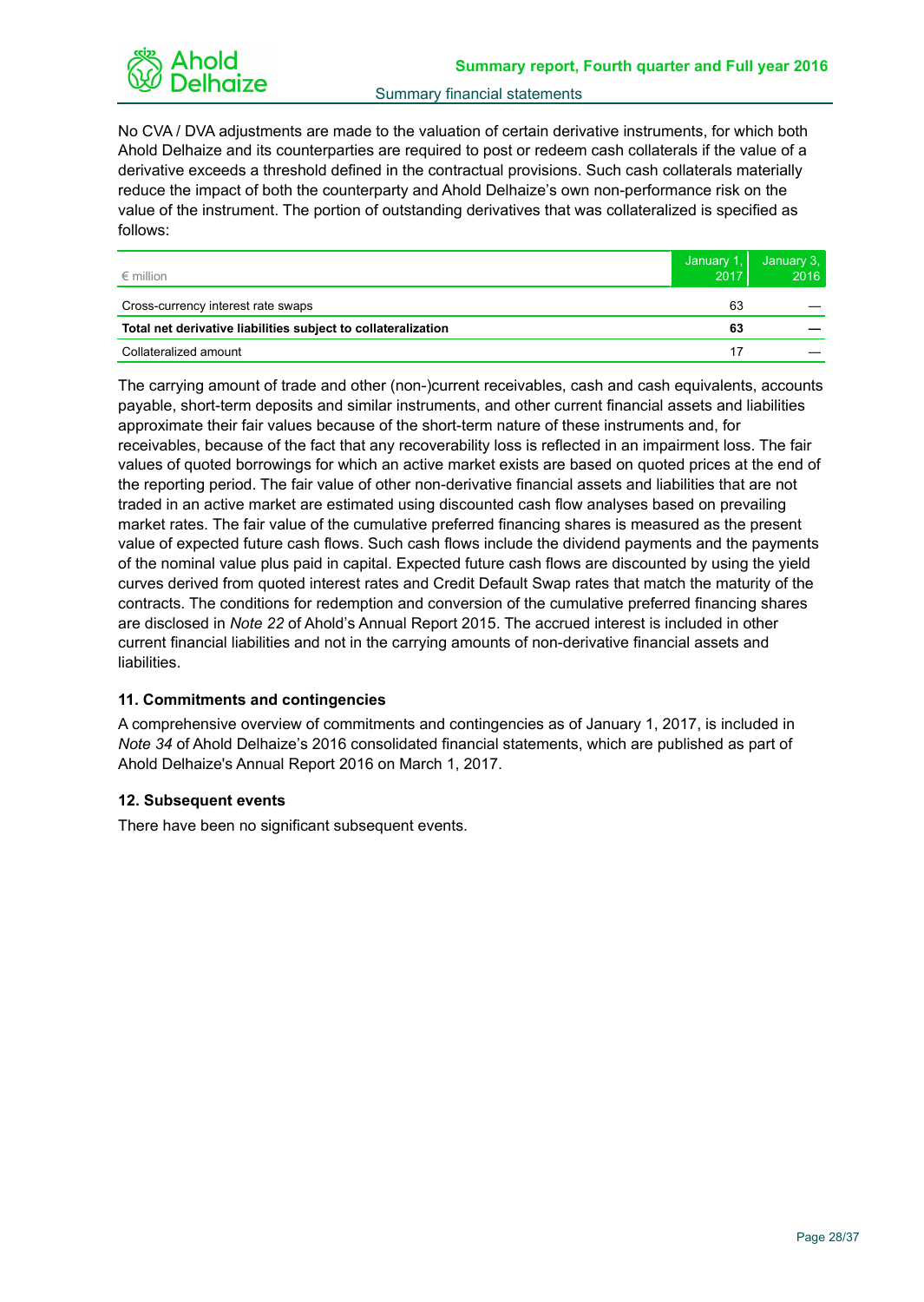

# **Other financial and operating information**

## **Free cash flow<sup>1</sup>**

| $\epsilon$ million                                                                                         | Q <sub>4</sub><br>2016 | Q4<br>2015 | 2016    | 2015  |
|------------------------------------------------------------------------------------------------------------|------------------------|------------|---------|-------|
| Operating cash flows from continuing operations before changes in<br>working capital and income taxes paid | 896                    | 625        | 2.962   | 2,357 |
| Changes in working capital                                                                                 | 562                    | 197        | 210     | 9     |
| Income taxes paid - net                                                                                    | 11                     | (91)       | (274)   | (227) |
| Purchase of non-current assets                                                                             | (517)                  | (294)      | (1,302) | (804) |
| Divestments of assets / disposal groups held for sale                                                      | 39                     | 20         | 104     | 51    |
| Dividends received from joint ventures                                                                     | 2                      | 3          | 19      | 21    |
| Interest received                                                                                          | 6                      | 1          | 15      | 4     |
| Interest paid                                                                                              | (125)                  | (60)       | (293)   | (227) |
| Free cash flow                                                                                             | 874                    | 401        | 1.441   | 1.184 |

*1 Free cash flow is a non-GAAP measure. For a description of this non-GAAP measures refer to section Use of non-GAAP financial measures at the end of this report.*

## **Net debt<sup>1</sup>**

| $\epsilon$ million                                                                                                                               | January 1,<br>2017 | October 9.<br>2016 | January $3,$<br>2016 |
|--------------------------------------------------------------------------------------------------------------------------------------------------|--------------------|--------------------|----------------------|
| Loans                                                                                                                                            | 3,312              | 3,510              | 1,522                |
| Finance lease liabilities                                                                                                                        | 1.761              | 1,655              | 1,290                |
| Cumulative preferred financing shares                                                                                                            | 497                | 497                | 497                  |
| Non-current portion of long-term debt                                                                                                            | 5.570              | 5,662              | 3,309                |
| Short-term borrowings and current portion of long-term debt                                                                                      | 1.991              | 1.684              | 193                  |
| Gross debt                                                                                                                                       | 7.561              | 7.346              | 3.502                |
| Less: Cash, cash equivalents, short-term deposits and similar instruments and<br>short-term available for sale instruments <sup>2, 3, 4, 5</sup> | 4,317              | 3,731              | 2,354                |
| Net debt                                                                                                                                         | 3.244              | 3.615              | 1,148                |

*1 Net debt is a non-GAAP measure. For a description of this non-GAAP measures refer to section Use of non-GAAP financial measures at the end of this report.*

*2 Short-term deposits and similar instruments include investments with a maturity of between three and 12 months. The balance of these instruments at January 1, 2017, was €110 million (October 9, 2016: €194 million, January 3, 2016: €528 million) and is presented within Other current financial assets in the consolidated balance sheet.*

*3 Included in available-for-sale instruments is a US treasury investment fund in the amount of €175 million (January 3, 2016: nil).*

*4 Book overdrafts, representing the excess of total issued checks over available cash balances within the Group cash concentration structure, are classified in accounts payable and do not form part of net debt. These balances amounted to €217 million, €128 million and €216 million as of January 1, 2017, October 9, 2016 and January 3, 2016, respectively.*

*5 Cash and cash equivalents include an amount held under a notional cash pooling arrangement of €1,184 million (October 9, 2016: €957 million, January 3, 2016: nil). This cash amount is fully offset by an identical amount included under Short-term borrowings and current portion of long-term debt.*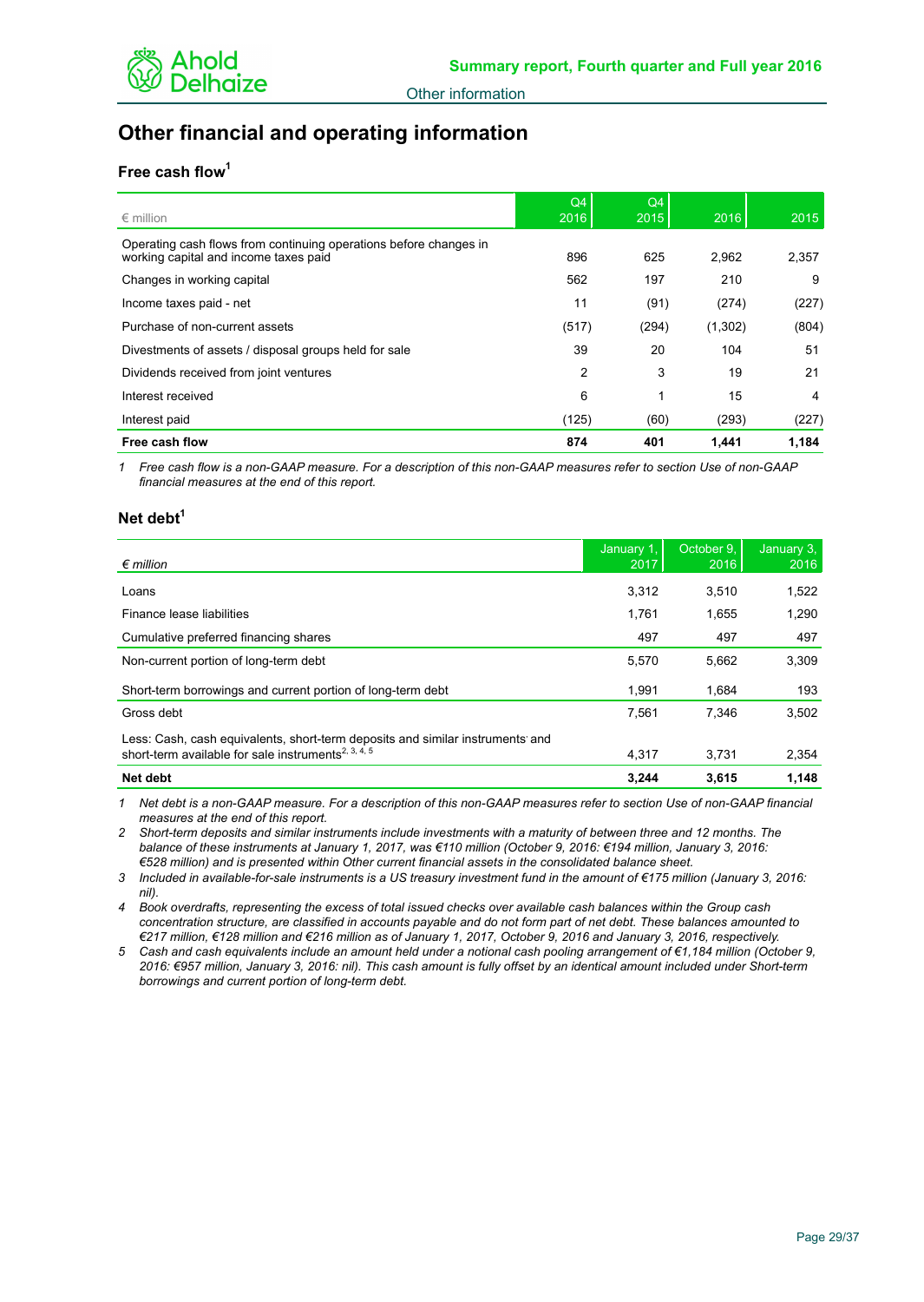## **Store portfolio (including franchise stores)**

|                                 | End of<br>2015 | <b>Acquired</b><br><b>Delhaize</b><br>Merger | Opened /<br>other<br>acquired | Remedy<br>and other<br>divestment <sup>2</sup> | Closed /<br>other sold | End of<br>$Q42016^1$ |
|---------------------------------|----------------|----------------------------------------------|-------------------------------|------------------------------------------------|------------------------|----------------------|
| Ahold USA                       | 788            |                                              | 2                             | (8)                                            | (6)                    | 776                  |
| Delhaize America                |                | 1,284                                        | 3                             | (71)                                           | (2)                    | 1,214                |
| The Netherlands                 | 2,134          |                                              | 63                            |                                                | (34)                   | 2,163                |
| Belgium                         |                | 903                                          | 10                            | (145)                                          | (3)                    | 765                  |
| Central and Southeastern Europe | 331            | 1,238                                        | 73                            |                                                | (4)                    | 1,638                |
| <b>Total</b>                    | 3,253          | 3.425                                        | 151                           | (224)                                          | (49)                   | 6,556                |

*1. The number of stores at the end of Q4 2016 includes 1,152 specialty stores (Etos and Gall & Gall) (Q4 2015: 1,139).* 

*2. During the third quarter Tom & Co (with 145 stores) was divested. As per Q4 2016, 29 remedy and other divestment stores remain to be sold.* 

# **Pro forma financial information**

## **Pro forma net sales per channel**

| $\epsilon$ million           | Pro forma<br>Q4<br>2016 | Pro forma<br>Q4<br>2015 | % change  | $%$ change<br>constant<br>rates | Pro forma<br>2016 | Pro forma<br>2015 | % change | % change<br>constant<br>rates |
|------------------------------|-------------------------|-------------------------|-----------|---------------------------------|-------------------|-------------------|----------|-------------------------------|
| Online sales <sup>1, 2</sup> | 579                     | 502                     | 15.3%     | 14.8 %                          | 2.035             | 1.701             | 19.6%    | 19.4%                         |
| Store sales <sup>3</sup>     | 14.926                  | 15.165                  | $(1.6)\%$ | (2.7)%                          | 60.296            | 59.180            | 1.9%     | $1.6\%$                       |
| <b>Total net sales</b>       | 15.505                  | 15.667                  | $(1.0)\%$ | $(2.2)\%$                       | 62.331            | 60.881            | 2.4%     | 2.1%                          |

*1. Pro forma online sales in the fourth quarter and for the full year 2016 increased 22.2% and 21.6%, respectively, at constant exchange rates and adjusted for week 53 in 2015.* 

*2. Pro forma net consumer online sales increased 20.6% in the fourth quarter to €673 million, or 19.9% at constant exchange rates (FY 2016: increased 24.8% to €2,324 million, or 24.7% at constant exchange rates). Pro forma net consumer online sales in the fourth quarter and for the full year 2016 increased 27.9% and 27.0%, respectively, at constant exchange rates and adjusted for week 53 in 2015.*

*3. Pro forma store sales in the fourth quarter and for the full year 2016 increased 2.1% and 2.9%, respectively, at constant exchange rates and adjusted for week 53 in 2015.*

## **Pro forma underlying operating income and pro forma underlying EBITDA<sup>1</sup>**

Underlying operating income per segment and underlying EBITDA per segment are as follows:

## **Q4 2016**

|                                                | Pro forma           |                     |                           |         |                                                     |                                    |                                   |  |
|------------------------------------------------|---------------------|---------------------|---------------------------|---------|-----------------------------------------------------|------------------------------------|-----------------------------------|--|
| $\epsilon$ million                             | Ahold<br><b>USA</b> | Delhaize<br>America | The<br><b>Netherlands</b> | Belgium | <b>Central and</b><br>Southeastern<br><b>Europe</b> | Global<br><b>Support</b><br>Office | Ahold<br><b>Delhaize</b><br>Group |  |
| <b>Operating income (loss)</b>                 | 192                 | 119                 | 130                       | 23      | 74                                                  | (37)                               | 501                               |  |
| Impairments                                    | 17                  | 1                   | 4                         |         | 1                                                   |                                    | 23                                |  |
| (Gains) losses on the sale of<br>assets        | (1)                 | (1)                 | 2                         |         |                                                     |                                    |                                   |  |
| Restructuring and related charges<br>and other | 13                  | 22                  | 25                        | 7       |                                                     | 17                                 | 84                                |  |
| Adjustments to operating income                | 29                  | 22                  | 31                        |         | 1                                                   | 17                                 | 107                               |  |
| Underlying operating income<br>(loss)          | 221                 | 141                 | 161                       | 30      | 75                                                  | (20)                               | 608                               |  |
| Depreciation and amortization                  | 159                 | 130                 | 69                        | 36      | 37                                                  | 6                                  | 437                               |  |
| <b>Underlying EBITDA</b>                       | 380                 | 271                 | 230                       | 66      | 112                                                 | (14)                               | 1,045                             |  |

*1. Underlying operating income and underlying EBITDA are non-GAAP measures. For a description of these non-GAAP measures refer to section Use of non-GAAP financial measures at the end of this report.*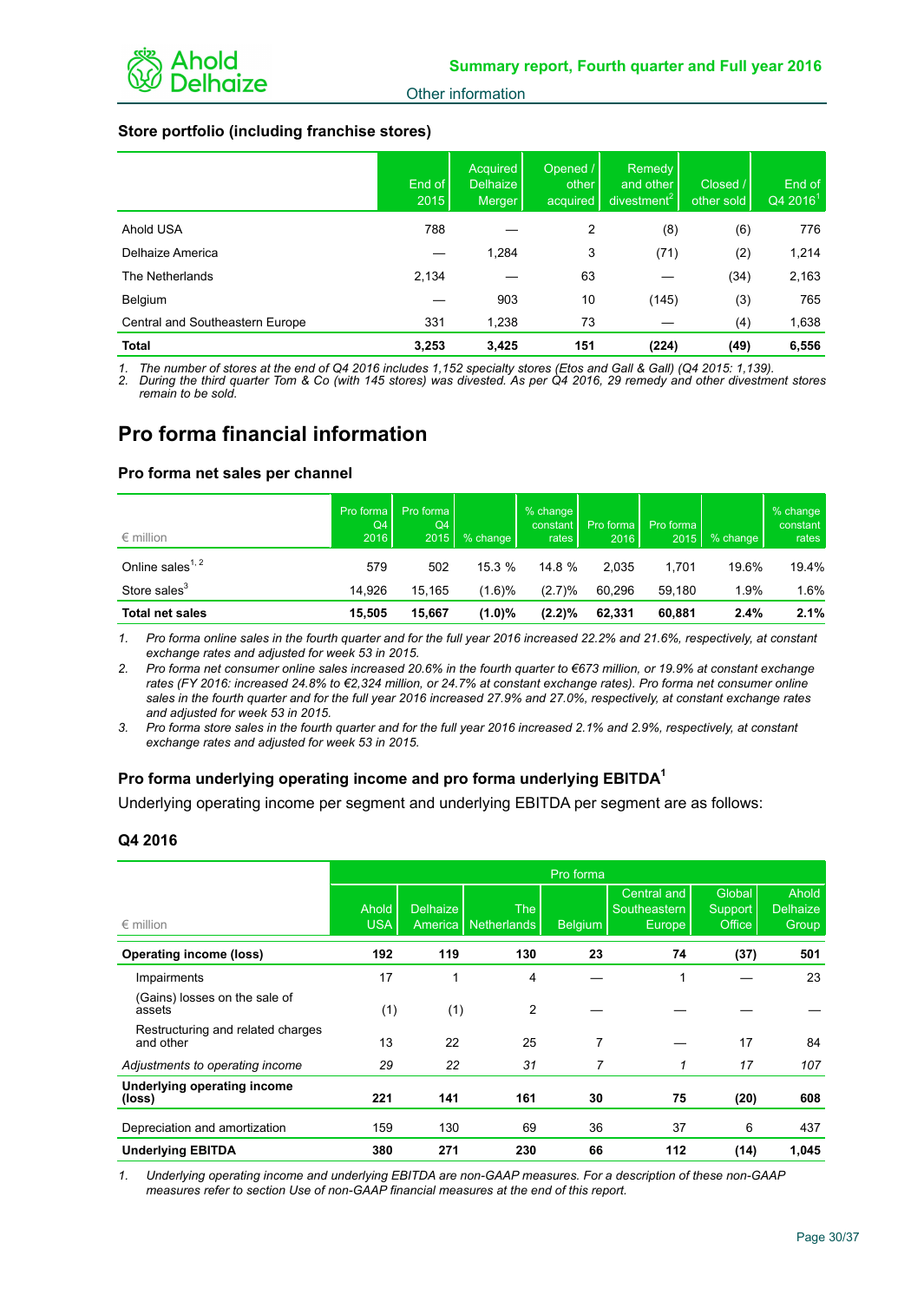

Underlying operating income in local currency for Q4 2016 was \$237 million for Ahold USA and \$152 million for Delhaize America.

## **Q4 2015**

|                                                |                     | Pro forma                  |                           |         |                                                     |                                    |                                   |  |
|------------------------------------------------|---------------------|----------------------------|---------------------------|---------|-----------------------------------------------------|------------------------------------|-----------------------------------|--|
| $\epsilon$ million                             | Ahold<br><b>USA</b> | <b>Delhaize</b><br>America | <b>The</b><br>Netherlands | Belgium | <b>Central and</b><br>Southeastern<br><b>Europe</b> | Global<br>Support<br><b>Office</b> | Ahold<br><b>Delhaize</b><br>Group |  |
| <b>Operating income (loss)</b>                 | 243                 | 110                        | 143                       | 8       | 75                                                  | (21)                               | 558                               |  |
| Impairments                                    | 7                   | 3                          | 8                         | 11      | 6                                                   |                                    | 35                                |  |
| (Gains) losses on the sale of<br>assets        | (4)                 | 5                          | (3)                       |         | 3                                                   |                                    |                                   |  |
| Restructuring and related charges<br>and other | 9                   | 7                          | 2                         | 9       | 2                                                   | 10                                 | 39                                |  |
| Adjustments to operating income                | 12                  | 15                         | 7                         | 20      | 11                                                  | 10                                 | 75                                |  |
| Underlying operating income<br>(loss)          | 255                 | 125                        | 150                       | 28      | 86                                                  | (11)                               | 633                               |  |
| Depreciation and amortization                  | 156                 | 120                        | 65                        | 34      | 35                                                  | 6                                  | 416                               |  |
| <b>Underlying EBITDA</b>                       | 411                 | 245                        | 215                       | 62      | 121                                                 | (5)                                | 1,049                             |  |

Underlying operating income in local currency for Q4 2015 was \$278 million for Ahold USA and \$137 million for Delhaize America.

## **Full year 2016**

|                                                |                     | Pro forma                  |                                  |                |                                                     |                             |                                          |  |
|------------------------------------------------|---------------------|----------------------------|----------------------------------|----------------|-----------------------------------------------------|-----------------------------|------------------------------------------|--|
| $\epsilon$ million                             | Ahold<br><b>USA</b> | <b>Delhaize</b><br>America | <b>The</b><br><b>Netherlands</b> | <b>Belgium</b> | <b>Central and</b><br>Southeastern<br><b>Europe</b> | Global<br>Support<br>Office | Ahold<br><b>Delhaize</b><br><b>Group</b> |  |
| <b>Operating income (loss)</b>                 | 854                 | 459                        | 578                              | 97             | 215                                                 | (229)                       | 1,974                                    |  |
| Impairments                                    | 32                  | 6                          | 15                               | 14             | 7                                                   |                             | 74                                       |  |
| (Gains) losses on the sale of<br>assets        | (8)                 | 7                          | 2                                | (4)            | 2                                                   | 5                           | 4                                        |  |
| Restructuring and related charges<br>and other | 43                  | 66                         | 34                               | 14             | 7                                                   | 82                          | 246                                      |  |
| Adjustments to operating income                | 67                  | 79                         | 51                               | 24             | 16                                                  | 87                          | 324                                      |  |
| Underlying operating income<br>(loss)          | 921                 | 538                        | 629                              | 121            | 231                                                 | (142)                       | 2,298                                    |  |
| Depreciation and amortization                  | 670                 | 492                        | 288                              | 145            | 147                                                 | 23                          | 1,765                                    |  |
| <b>Underlying EBITDA</b>                       | 1,591               | 1,030                      | 917                              | 266            | 378                                                 | (119)                       | 4,063                                    |  |

Underlying operating income in local currency for full-year 2016 was \$1,018 million for Ahold USA and \$595 million for Delhaize America.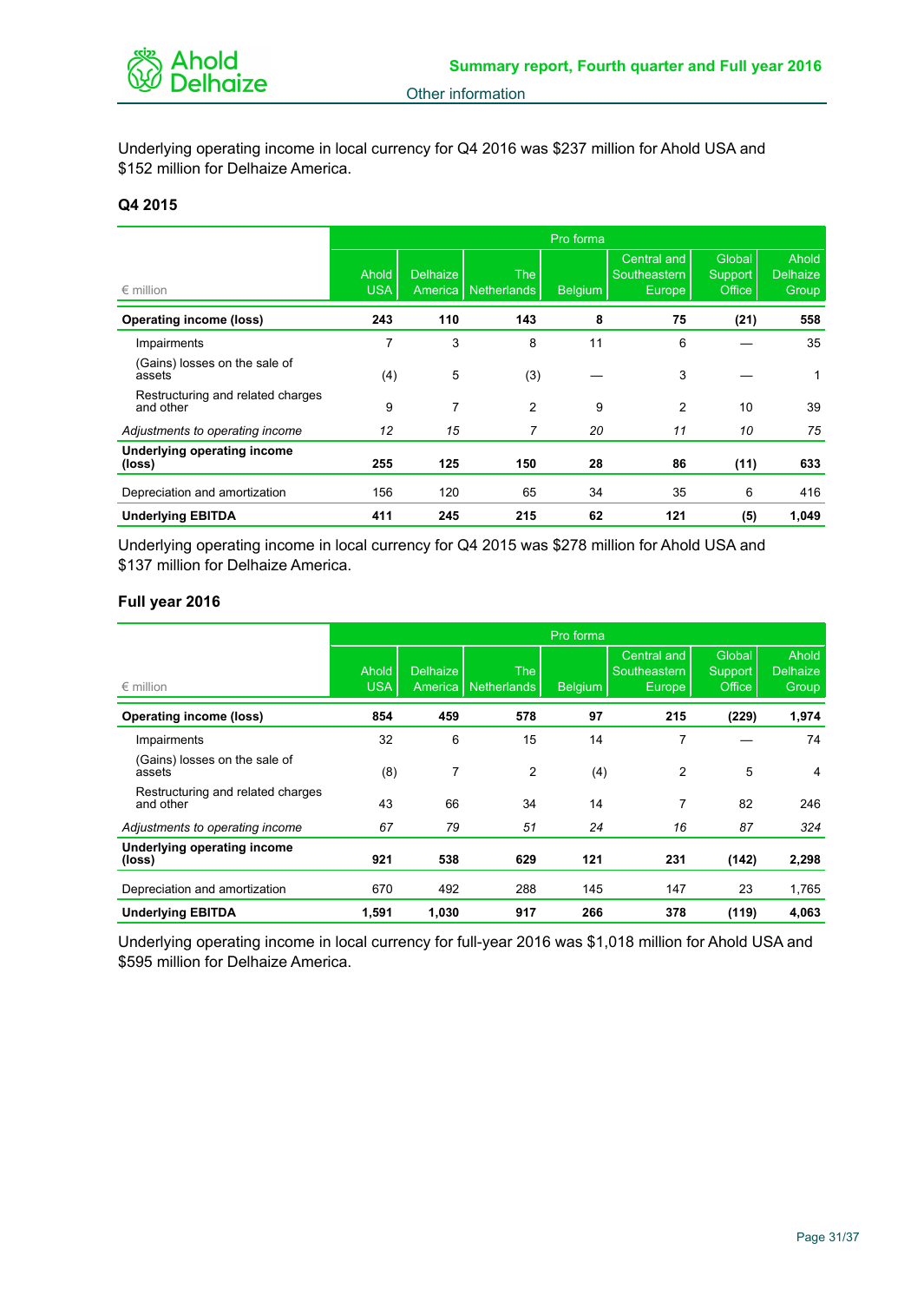

## **Full year 2015**

|                                                | Pro forma           |                 |                              |                |                                              |                             |                                   |
|------------------------------------------------|---------------------|-----------------|------------------------------|----------------|----------------------------------------------|-----------------------------|-----------------------------------|
| $\epsilon$ million                             | Ahold<br><b>USA</b> | <b>Delhaize</b> | The<br>America   Netherlands | <b>Belgium</b> | <b>Central and</b><br>Southeastern<br>Europe | Global<br>Support<br>Office | Ahold<br><b>Delhaize</b><br>Group |
| <b>Operating income (loss)</b>                 | 859                 | 483             | 551                          | 1              | 165                                          | (160)                       | 1,899                             |
| Impairments                                    | 20                  | 6               | 19                           | 17             | 6                                            |                             | 68                                |
| (Gains) losses on the sale of<br>assets        | (10)                | 9               | (8)                          |                | 4                                            |                             | (5)                               |
| Restructuring and related charges<br>and other | 53                  | 21              | 8                            | 68             | 18                                           | 25                          | 193                               |
| Adjustments to operating income                | 63                  | 36              | 19                           | 85             | 28                                           | 25                          | 256                               |
| Underlying operating income<br>(loss)          | 922                 | 519             | 570                          | 86             | 193                                          | (135)                       | 2,155                             |
| Depreciation and amortization                  | 650                 | 476             | 270                          | 147            | 142                                          | 22                          | 1,707                             |
| <b>Underlying EBITDA</b>                       | 1,572               | 995             | 840                          | 233            | 335                                          | (113)                       | 3,862                             |

Underlying operating income in local currency for full year 2015 was \$1,023 million for Ahold USA and \$576 million for Delhaize America.

## **Pro forma underlying income from continuing operations<sup>1</sup>**

|                                                                       | Pro forma        |                  |                                                  |                  |  |  |  |
|-----------------------------------------------------------------------|------------------|------------------|--------------------------------------------------|------------------|--|--|--|
|                                                                       | Ahold Delhaize   |                  | Ahold Delhaize   Ahold Delhaize   Ahold Delhaize |                  |  |  |  |
| $\epsilon$ million                                                    | Group<br>Q4 2016 | Group<br>Q4 2015 | Group<br>FY 2016                                 | Group<br>FY 2015 |  |  |  |
|                                                                       |                  |                  |                                                  |                  |  |  |  |
| Income from continuing operations                                     | 158              | 366              | 1,078                                            | 1,202            |  |  |  |
| Adjustments to operating income                                       | 107              | 75               | 324                                              | 256              |  |  |  |
| Underlying adjustments to financial expenses                          | 243              | 2                | 246                                              | 43               |  |  |  |
| Underlying adjustments to income taxes                                | (95)             | (26)             | (162)                                            | (91)             |  |  |  |
| Underlying income from continuing operations                          | 413              | 417              | 1,486                                            | 1,410            |  |  |  |
| Basic earnings per share from continuing operations <sup>2</sup>      | 0.12             | 0.29             | 0.85                                             | 0.95             |  |  |  |
| Underlying earnings per share from continuing operations <sup>2</sup> | 0.32             | 0.33             | 1.17                                             | 1.11             |  |  |  |

*1. Pro forma underlying income from continuing operations is a non-GAAP measure. For a description of this non-GAAP measure refer to section Use of non-GAAP financial measures at the end of this report.*

*2. The number of shares outstanding (1,272,112,616 shares) as of the merger effective date of July 24, 2016, is used as the basis for the calculation of the pro forma number of shares outstanding for the periods up to the merger date. After the merger date the actual number of share outstanding are used in the calculation to determine the weighted average number of shares outstanding for the quarter and year to date. Pro forma basic and underlying earnings per share from continuing operations are calculated by dividing the pro forma (underlying) income from continuing operations attributable to equity holders by these numbers of shares outstanding. The weighted average number of shares used for calculating the pro forma basic and underlying earnings per share for Q4 2016 is 1,272,249,555 and for the full year 2016 is 1,272,157,547.*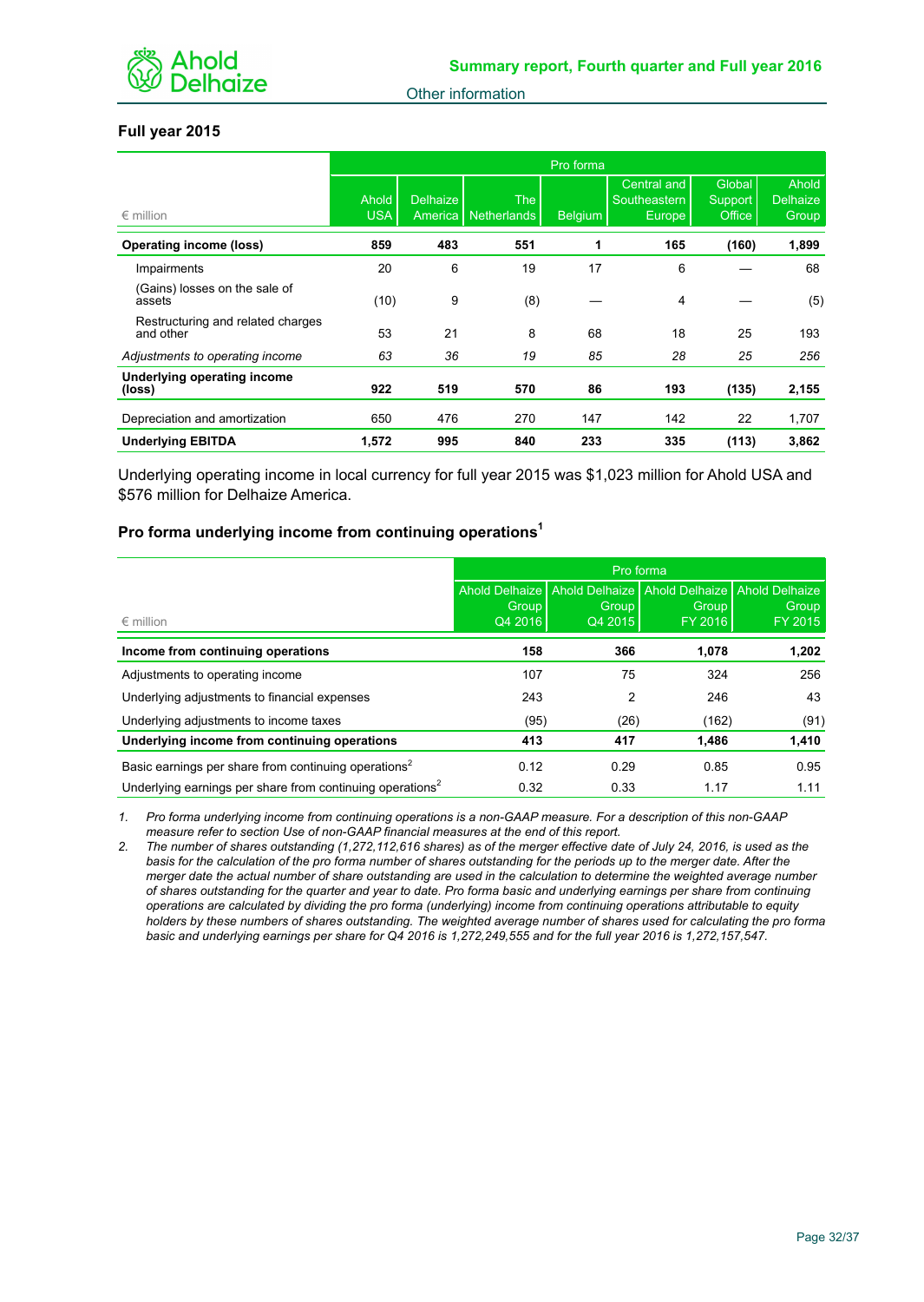

# **Pro forma financial information reconciliations**

## **Group pro forma financial information Q4 2016**

| $\epsilon$ million                          | Ahold<br><b>Delhaize</b><br><b>IFRS</b> | Remedy<br>stores and<br>other | <b>Merger</b><br>transaction<br>costs | Calendar I<br>effect <sup>1</sup> | Ahold<br>Delhaize pro<br>forma |
|---------------------------------------------|-----------------------------------------|-------------------------------|---------------------------------------|-----------------------------------|--------------------------------|
| <b>Net sales</b>                            | 15,119                                  | (132)                         |                                       | 518                               | 15,505                         |
| <b>Operating income</b>                     | 487                                     | (9)                           | 3                                     | 20                                | 501                            |
| Impairments                                 | 28                                      | (5)                           |                                       |                                   | 23                             |
| (Gains) losses on the sale of assets        | (20)                                    | 20                            |                                       |                                   |                                |
| Restructuring and related charges and other | 90                                      | (3)                           | (3)                                   |                                   | 84                             |
| <b>Underlying Operating income</b>          | 585                                     | 3                             |                                       | 20                                | 608                            |

*1. Calendar effect reflects the results for the period October 1, 2016 - October 9, 2016, since these are included in the pro forma information. See note under Group Performance section on page 3 for more information.*

## **Pro forma net sales by segment Q4 2016**

| $\epsilon$ million              | Ahold<br>Delhaize<br><b>IFRS</b> | Remedy<br>stores and<br>other | Calendar I<br>effect <sup>1</sup> | Ahold<br>Delhaize pro<br>forma |
|---------------------------------|----------------------------------|-------------------------------|-----------------------------------|--------------------------------|
| Ahold USA                       | 5,690                            | (100)                         |                                   | 5,590                          |
| Delhaize America                | 3,675                            | (9)                           | 303                               | 3,969                          |
| The Netherlands                 | 3,226                            | (18)                          |                                   | 3,208                          |
| Belgium                         | 1,164                            | (5)                           | 121                               | 1,280                          |
| Central and Southeastern Europe | 1,364                            |                               | 94                                | 1,458                          |
| <b>Ahold Delhaize Group</b>     | 15,119                           | (132)                         | 518                               | 15,505                         |

*1. Calendar effect reflects the results for the period October 1, 2016 - October 9, 2016, since these are included in the pro forma information. See note under Group Performance section on page 3 for more information.*

## **Pro forma operating income by segment Q4 2016**

| $\epsilon$ million              | <b>Ahold</b><br><b>Delhaize</b><br><b>IFRS</b> | <b>Remedy</b><br>stores and<br>other | Merger<br>transaction<br>costs | Calendar<br>effect <sup>1</sup> | Ahold<br>Delhaize pro<br>forma |
|---------------------------------|------------------------------------------------|--------------------------------------|--------------------------------|---------------------------------|--------------------------------|
| Ahold USA                       | 214                                            | (22)                                 |                                |                                 | 192                            |
| Delhaize America                | 102                                            | 4                                    |                                | 13                              | 119                            |
| The Netherlands                 | 121                                            | 9                                    |                                |                                 | 130                            |
| Belgium                         | 20                                             |                                      |                                | 3                               | 23                             |
| Central and Southeastern Europe | 69                                             |                                      |                                | 5                               | 74                             |
| <b>Global Support Office</b>    | (39)                                           |                                      | 3                              | (1)                             | (37)                           |
| <b>Ahold Delhaize Group</b>     | 487                                            | (9)                                  |                                | 20                              | 501                            |

*1. Calendar effect reflects the results for the period October 1, 2016 - October 9, 2016, since these are included in the pro forma information. See note under Group Performance section on page 3 for more information.*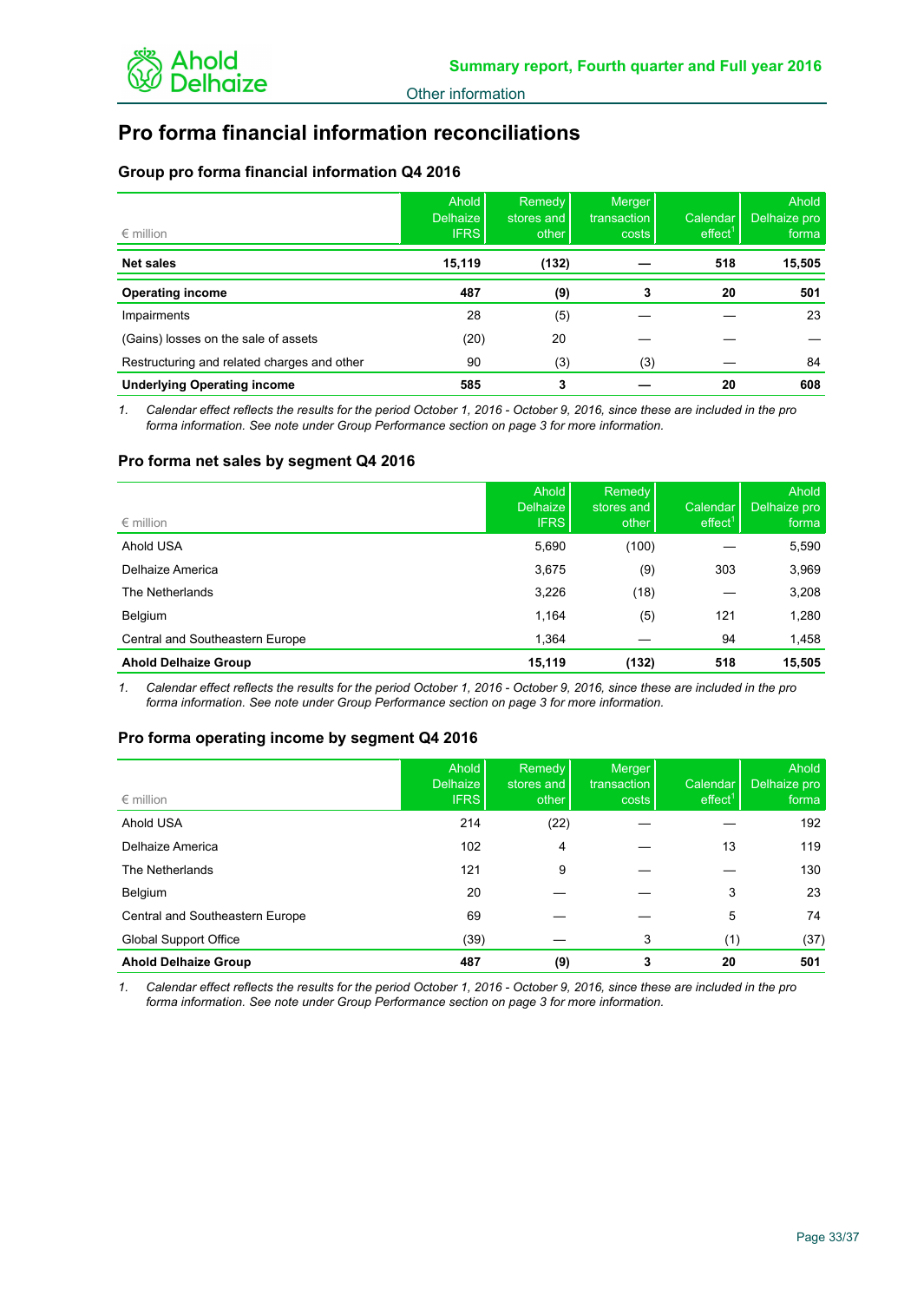

## **Pro forma underlying income from continuing operations Q4 2016**

| $\epsilon$ million                           | Ahold<br>Delhaize<br><b>IFRS</b> | Remedy<br>stores and<br>other | <b>Merger</b><br>transaction<br>costs | Calendar<br>effect <sup>1</sup> | Ahold  <br>Delhaize pro<br>forma |
|----------------------------------------------|----------------------------------|-------------------------------|---------------------------------------|---------------------------------|----------------------------------|
| Income from continuing operations            | 145                              | (2)                           |                                       | 12                              | 158                              |
| Adjustments to operating income              | 98                               | 12                            | (3)                                   |                                 | 107                              |
| Underlying adjustments to financial expenses | 243                              |                               |                                       |                                 | 243                              |
| Underlying adjustments to income taxes       | (88)                             | (7)                           |                                       |                                 | (95)                             |
| Underlying income from continuing operations | 398                              |                               |                                       | 12                              | 413                              |

*1. Calendar effect reflects the results for the period October 1, 2016 - October 9, 2016, since these are included in the pro forma information. See note under Group Performance section on page 3 for more information.*

## **Pro forma free cash flow**

| $\epsilon$ million                      | Q4<br>2016 | Q4<br>2015 | 2016  | 2015  |
|-----------------------------------------|------------|------------|-------|-------|
| Free cash flow Ahold Delhaize           | 874        | 401        | 1.441 | 1.184 |
| Delhaize prior to merger, July 23, 2016 |            | 349        | (64)  | 521   |
| Free cash flow Ahold Delhaize combined  | 874        | 750        | 1.377 | 1.705 |
| Pro forma adjustments <sup>1</sup>      | 30         | (5)        | (30)  | (53)  |
| Pro forma free cash flow                | 904        | 745        | 1.347 | 1,652 |

*1. Pro forma adjustments are related to the remedy stores, Tom & Co and other divestments, the impact of the exchange rate adjustment, and merger transaction costs.* 

## **Use of non-GAAP financial measures**

This summary report includes non-GAAP financial measures. The descriptions of the non-GAAP financial measures, are included on pages 70 and 71 of Ahold Delhaize's Annual Report 2016. The description of non-GAAP measures that are new or changed in 2016, are included below.

## **Fourth quarter sales adjusted for week 53 in 2015**

Net sales in the fourth quarter of 2015 minus net sales of former Ahold segments in the 53rd week of 2015. Ahold Delhaize's management believes that this measure provides an insight into the impact of the additional week when net sales are compared to the same quarter in previous year.

## **Full year sales adjusted for week 53 in 2015**

Net sales in full year 2015 minus net sales of former Ahold segments in the 53rd week of 2015. Ahold Delhaize's management believes that this measure provides an insight into the impact of the additional week when net sales are compared to the previous year.

## **The measurement period for comparable sales**

The measurement period for comparable sales of former Ahold segments for the quarter and full year correspond to the fourth quarter and full year 2015 adjusted for week 53, respectively.

## **Comparable sales and comparable sales excluding gasoline sales**

The comparable sales operating metric is defined as net sales, in local currency, from exactly the same stores and online sales in existing market areas for the most recent comparable period plus net sales from stores that are replaced within the same market area. For markets that sell gasoline, Ahold Delhaize also calculates the comparable sales, excluding gasoline sales, to eliminate gasoline price volatility in the comparison.

Comparable sales and comparable sales excluding gasoline sales are not reflected in Ahold Delhaize's financial statements. However, the Company believes that disclosing comparable sales and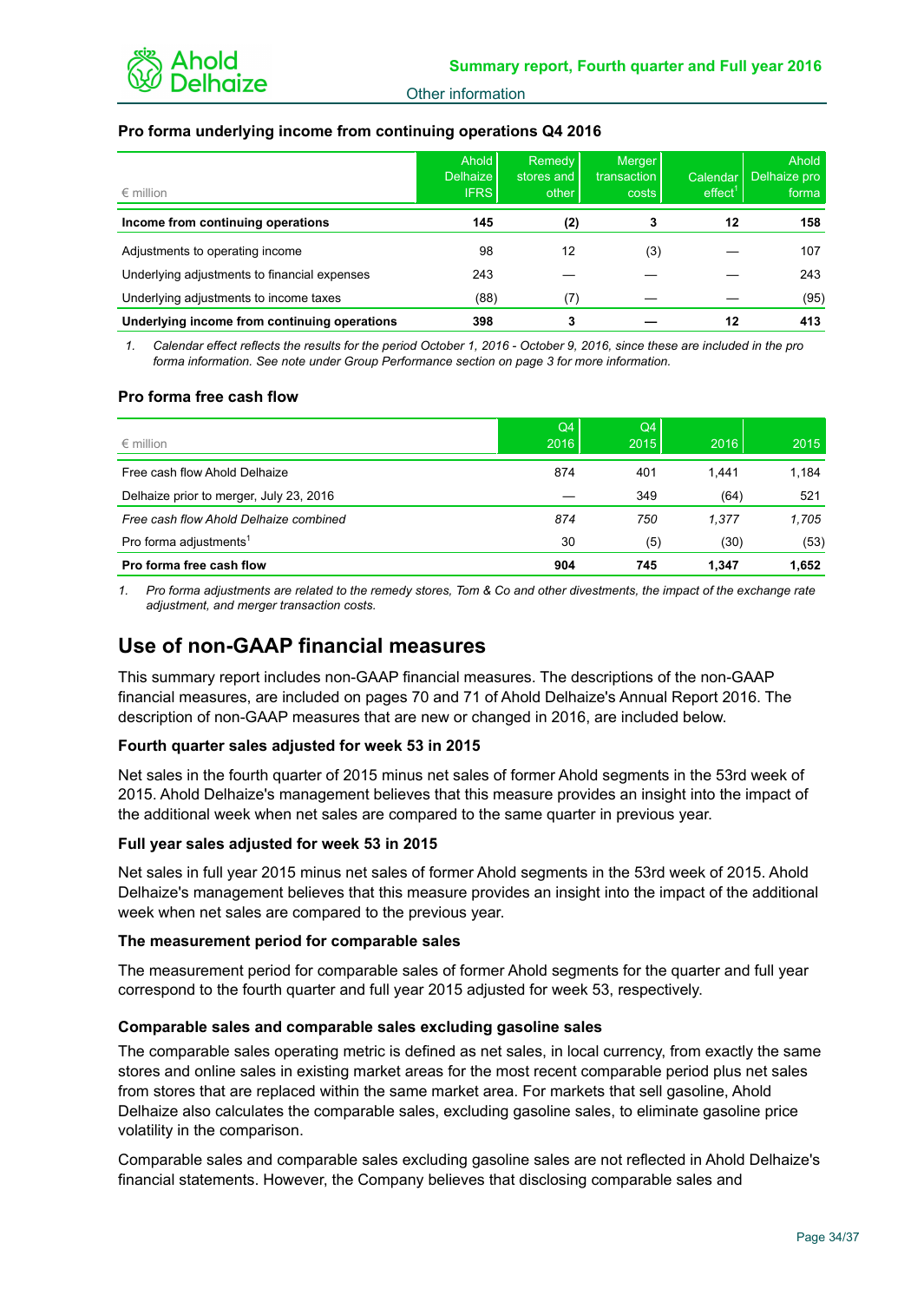

comparable sales excluding gasoline sales provides additional useful analytical information to investors regarding the operating performance of Ahold Delhaize as it neutralizes the impact of, for example, newly acquired stores in the calculation of sales growth.

## **Earnings before interest, taxes, deprecation and amortization, or EBITDA**

Ahold Delhaize defines EBITDA as operating income / (loss) plus depreciation and amortization. EBITDA is considered to be a useful measure for investors to analyze profitability by eliminating the effects of financing (i.e., net financial expense), capital investments and the impact of the purchase price allocation (i.e., depreciation and amortization).

## **Underlying earnings before interest, taxes, depreciation and amortization, or underlying EBITDA**

Ahold Delhaize defines underlying EBITDA as underlying operating income plus depreciation and amortization. Underlying EBITDA is considered to be a useful measure for investors to analyze profitability by eliminating the effects of financing (i.e., net financial expense), capital investments and the impact of the purchase price allocation (i.e., depreciation and amortization).

## **Underlying income from continuing operations**

Ahold Delhaize defines underlying income from continuing operations as income from continuing operations adjusted for (i) impairments of non-current assets, gains and losses on the sale of assets, restructuring and related charges, and other specific items considered to not be directly related to the underlying operating performance, (ii) material non-recurring finance costs and income tax expense, and (iii) the potential effect of income tax on all these items.

## **Underlying earnings per share from continuing operations**

Underlying earnings per share from continuing operations is calculated as underlying income from continuing operations, divided by the weighted average number of shares outstanding.

## **Free cash flow**

Ahold Delhaize defines free cash flow as operating cash flows from continuing operations minus net capital expenditures and net interest paid plus dividends received. Ahold Delhaize has included free cash flow as the Company believes it is a useful measure for investors, because it provides insight into the cash flows available to, among other things, reduce debt and pay dividends. Free cash flow is derived from the financial statements; however, this is not a measure calculated in accordance with IFRS and may not be comparable to similar measures presented by other companies. Accordingly, free cash flow should not be considered as an alternative to operating cash flow.

## **Net Debt**

Net debt is the difference between (i) the sum of loans, finance lease liabilities, cumulative preferred financing shares and short-term debt (i.e., gross debt) and (ii) cash, cash equivalents, current portion of available-for-sale financial assets, and short-term deposits and similar instruments. In management's view, because cash, cash equivalents, current portion of available-for-sale financial assets, and shortterm deposits and similar instruments can be used, among other things, to repay indebtedness, netting this against gross debt is a useful measure for investors to judge Ahold Delhaize's leverage. Net debt may include certain cash items that are not readily available for repaying debt.

## **Global Support Office costs**

Global Support Office costs relate to the responsibilities of the Global Support Office, including Finance, Strategy, Mergers & Acquisitions, Internal Audit, Legal & Compliance, Human Resources, Information Technology, Insurance, Tax, Treasury, Communications, Investor Relations, Corporate Responsibility, and the majority of the Executive Committee. Global Support Office costs also include results from other activities coordinated centrally but not allocated to any subsidiary.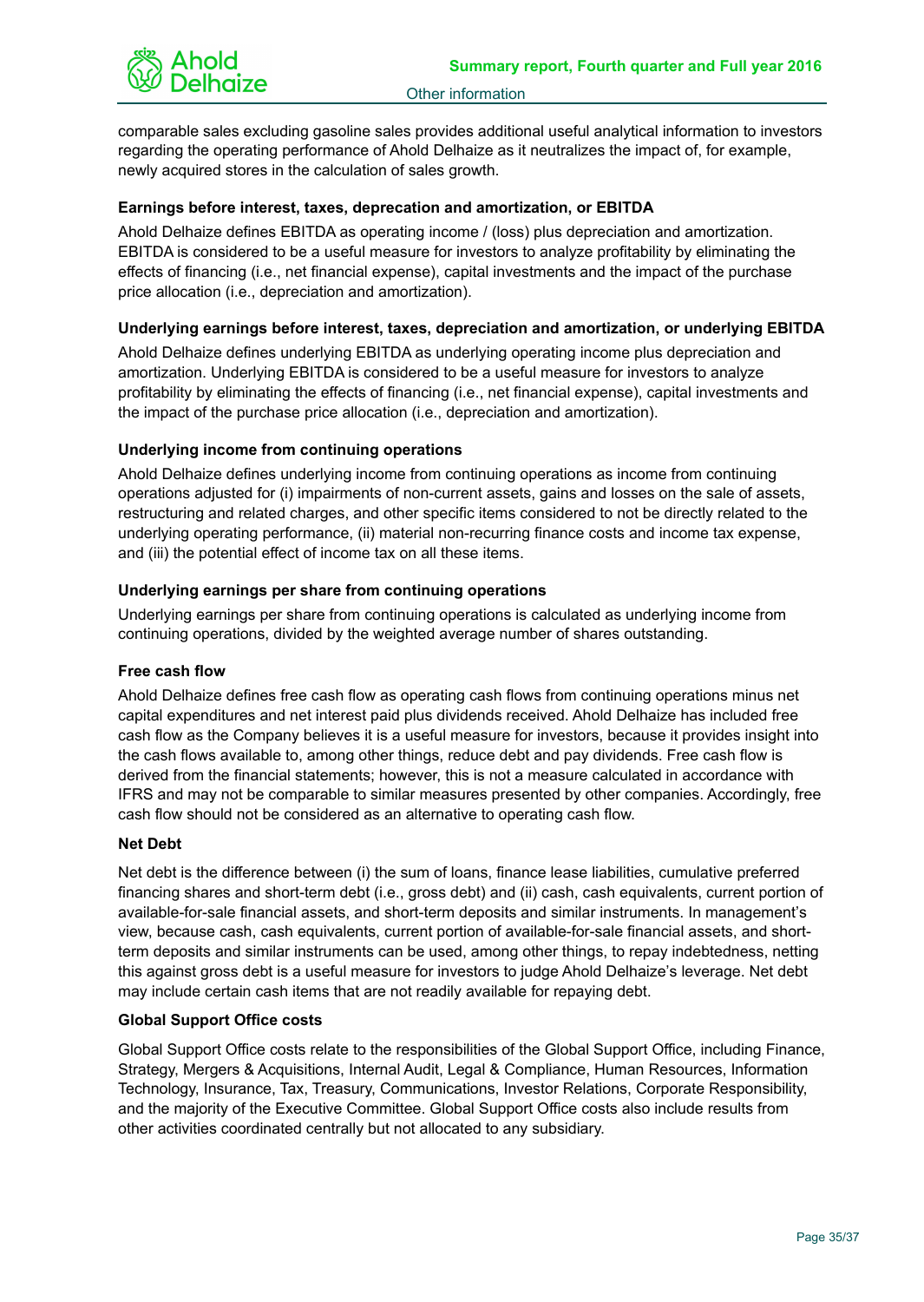

## **Pro forma**

Ahold Delhaize defines the pro forma information as the combined results of Ahold and Delhaize in accordance with International Financial Reporting Standards ("IFRS") as issued by the International Accounting Standards Board ("IASB") and as adopted by the European Union ("EU"). These combined results are adjusted for:

- Exclusion of the performance of remedy stores and other divestments
- Exclusion of merger transaction costs
- Inclusion of Purchase Price Allocation ("PPA") effects
- Alignment of Global Support Office functions and related costs
- Alignment of foreign exchange rates used in the translation of foreign group entities

For more information on the pro forma numbers, refer to page 2 of this press release and to the Pro forma booklet as published on October 6, 2016.

# **Vesting of shares under the GRO plan**

On April 13, 2017, a maximum of 0.3 million shares granted in 2014 to members of the Management Board under the Ahold GRO plan and 0.2 million performance shares granted in 2012 to members of the Management Board under the five-year component of the Ahold GRO plan are expected to vest. On May 26, 2017, a maximum of 0.2 million shares granted in 2014 to members of the Management Board under the Delhaize European long-term incentive plan are expected to vest. Except to finance taxes and social charges due on the vesting date, members of the Management Board cannot sell shares for a period of at least five years following the grant date, or until the date of resignation from the Management Board, if this period is shorter.

On March 2, 2017, a maximum of 3.3 million shares granted in 2014 to Ahold Delhaize associates under the Ahold GRO plan, 2.7 million performance shares granted in 2012 to Ahold Delhaize associates under the five-year component of the Ahold GRO plan and 0.1 million matching shares granted in 2012 to Ahold Delhaize associates under the three-year component of the Ahold GRO plan are expected to vest. Vesting is subject to the participant being employed by the Company on the applicable vesting date. As of the vesting date, participants are allowed to sell all or part of the shares vested, subject to insider trading restrictions as applicable from time to time.

In addition, a maximum number of 0.7 million shares granted in 2016 to Ahold Delhaize associates under the one-time retention plan are expected to vest in November 2017, provided the performance conditions are met.

The Company will use treasury shares for delivery of the vested shares.

# **Financial calendar**

Ahold Delhaize's financial year consists of 52 or 53 weeks and ends on the Sunday nearest to December 31.

Ahold Delhaize's 2016 financial year consisted of 52 weeks and ended on January 1, 2017. Ahold Delhaize's 2015 financial year consisted of 53 weeks and ended on January 3, 2016.

Ahold Delhaize's 2017 financial year consists of 52 weeks and ends on December 31, 2017. The quarters in 2017 are:

| First quarter  | January 2 through April 2, 2017     |
|----------------|-------------------------------------|
| Second quarter | April 3 through July 2, 2017        |
| Third quarter  | July 3, through October 1, 2017     |
| Fourth quarter | October 2 through December 31, 2017 |